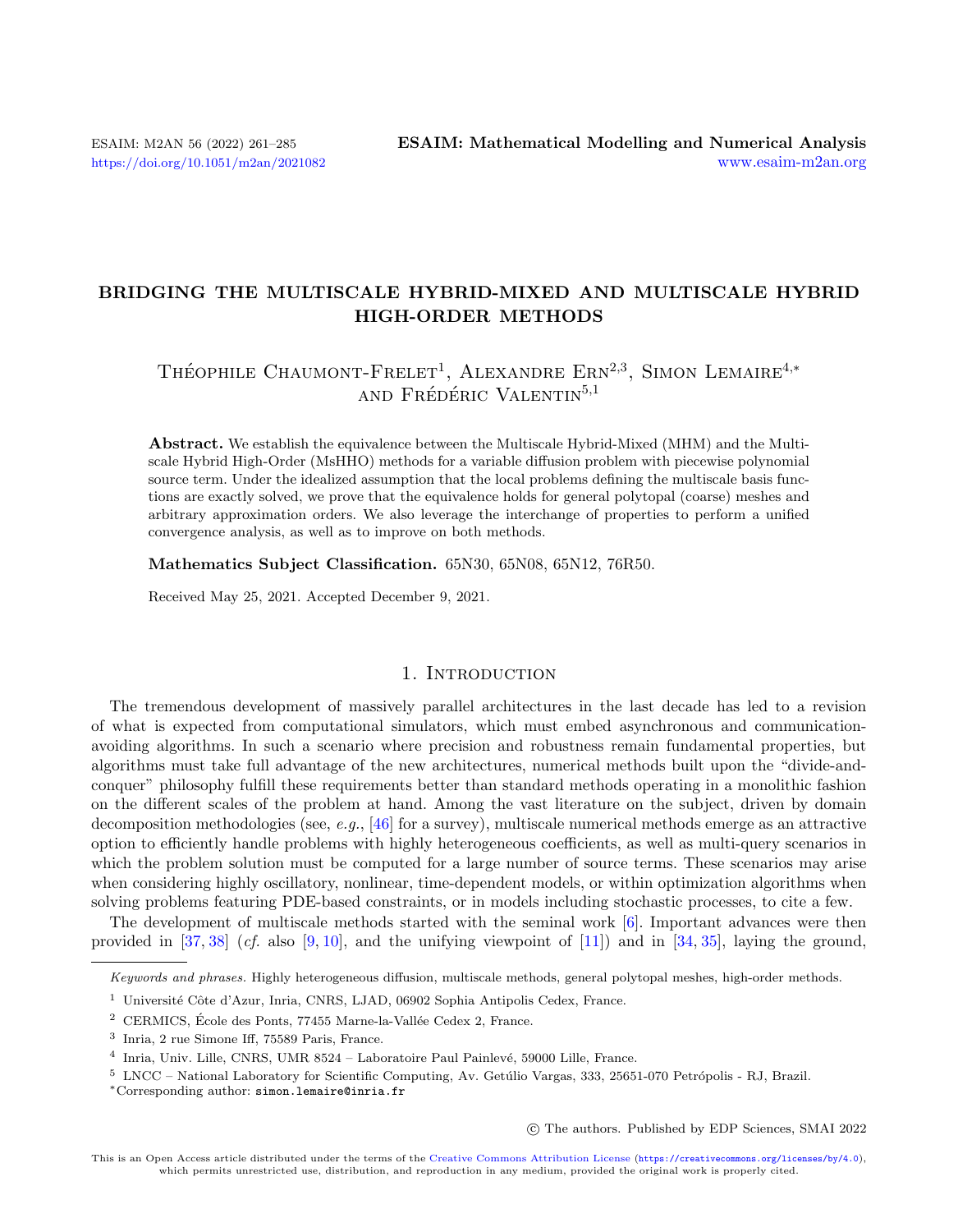respectively, for the Variational Multiscale method, and for the Multiscale Finite Element (MsFE) method. Overall, the common idea behind these multiscale methods is to consider basis functions especially designed so as to upscale to an overlying coarse mesh the sub-mesh variations of the model. Particularly appealing is the fact that the multiscale basis functions are defined by entirely independent problems. From this viewpoint, multiscale numerical methods may also be seen as a (non-iterative) domain decomposition technique [\[29\]](#page-23-5). Since the pioneering works on multiscale methods, a large number of improvements and new approaches have been proposed. In the MsFE context (see [\[24\]](#page-23-6) for a survey), one can cite the oversampling technique of [\[25\]](#page-23-7), as well as the Petrov–Galerkin variant of [\[36\]](#page-23-8) (see also [\[2\]](#page-22-4)), or the high-order method of [\[1\]](#page-22-5) (see also [\[33\]](#page-23-9)). More recent research directions focus on reducing and possibly eliminating the cell resonance error. In this vein, one can cite the Generalized MsFE method [\[26\]](#page-23-10), or the Local Orthogonal Decomposition approach [\[32,](#page-23-11) [42\]](#page-23-12). Hybridization has also been investigated in the pioneering work [\[5\]](#page-22-6) on multiscale mortar mixed finite element methods (see also the multiscale mortar multipoint flux mixed finite element method of [\[50\]](#page-24-0)). These ideas have been adapted later on in the context of (multiscale) Discontinuous Galerkin methods, leading to the Multiscale Hybridizable Discontinuous Galerkin (MsHDG) method of  $[27]$  (*cf.* also the multiscale Weak Galerkin method of  $[43]$ , devised along the same principles in the spirit of the Generalized MsFE method). Interestingly, this latter approach enables to relax the constraints between the mortar space and the polynomial spaces used in the mesh cells.

Recently, two families of hybrid multiscale numerical methods that are applicable on general meshes have been proposed, namely the Multiscale Hybrid-Mixed (MHM) and the Multiscale Hybrid High-Order (MsHHO) methods. The MHM method has been first introduced in [\[31\]](#page-23-15), and further analyzed in [\[3,](#page-22-7)[7,](#page-22-8)[44\]](#page-23-16) (see also [\[30\]](#page-23-17) for an abstract setting), whereas the MsHHO method has been proposed in [\[14,](#page-22-9) [15\]](#page-22-10), as an extension of the HHO method first introduced in [\[20,](#page-23-18)[22\]](#page-23-19) (cf. also [\[21\]](#page-23-20)). The MHM method relates to the mixed multiscale finite element method proposed in [\[13\]](#page-22-11), as well as to the subgrid upscaling method of [\[4\]](#page-22-12) (see [\[30\]](#page-23-17), Sect. 5.1.2 for further details). The MsHHO method generalizes to arbitrary polynomial orders the low-order nonconforming multiscale methods of [\[39,](#page-23-21) [40\]](#page-23-22). The polynomial unknowns attached to the mesh interfaces in the MsHHO method play a different role with respect to the (coarse) interface unknowns of the MsHDG method of [\[27\]](#page-23-13). The fundamental difference between these two approaches is that the MsHDG method is based on local Dirichlet problems (the interface unknowns are then the traces of the solution), whereas the MsHHO method is based on local Neumann problems (the interface unknowns are then the coarse moments of the traces of the solution). Notice that the MHM method is also based on local Neumann problems. Similar ideas have been developed in the conforming framework in the context of BEM-based FEM [\[17,](#page-22-13) [49\]](#page-24-1).

The MHM and MsHHO methods substantially differ in their construction. Picking the Poisson equation as an example, the MHM method hinges on the primal hybrid formulation analyzed in [\[45\]](#page-23-23). As a consequence, while the local problems are defined as coercive Neumann problems, the global upscaled linear system is of saddlepoint type, involving face unknowns that are the normal fluxes through the mesh faces (also the Neumann data for the local problems, up to the sign), plus one degree of freedom per mesh cell that enforces a local balance between the normal fluxes and the source term. Notice that the (global) saddle-point structure of the MHM method can be equivalently replaced by a sequence of positive-definite linear systems as shown recently in [\[41\]](#page-23-24). On the other hand, the MsHHO method is directly built upon the primal formulation of the problem. As a consequence, the local (Neumann) problems are defined as constrained minimization problems, and as such exhibit a saddle-point structure. On the contrary, the global upscaled linear system is coercive, and only involves face unknowns that are the coarse moments of the traces of the solution at interfaces. Notice that, as opposed to the MHM method, the MsHHO method also uses cell unknowns (that are locally eliminable from the global upscaled linear system), which are associated with basis functions solving local problems with nonzero source terms. As such, the MsHHO method is naturally suited to deal with multi-query scenarios.

In this work, we revisit the MHM and MsHHO methods and we prove an equivalence result between their solutions. Notice that such a relationship is not straightforward since, at first glance, the two methods exhibit structures that are genuinely different. Nonetheless, we demonstrate that such an equivalence holds under the assumption that the source term of the continuous problem is piecewise polynomial  $(cf. Thm. 5.1)$  $(cf. Thm. 5.1)$ . For this equivalence to hold, we make the idealized assumption that the local problems defining the multiscale basis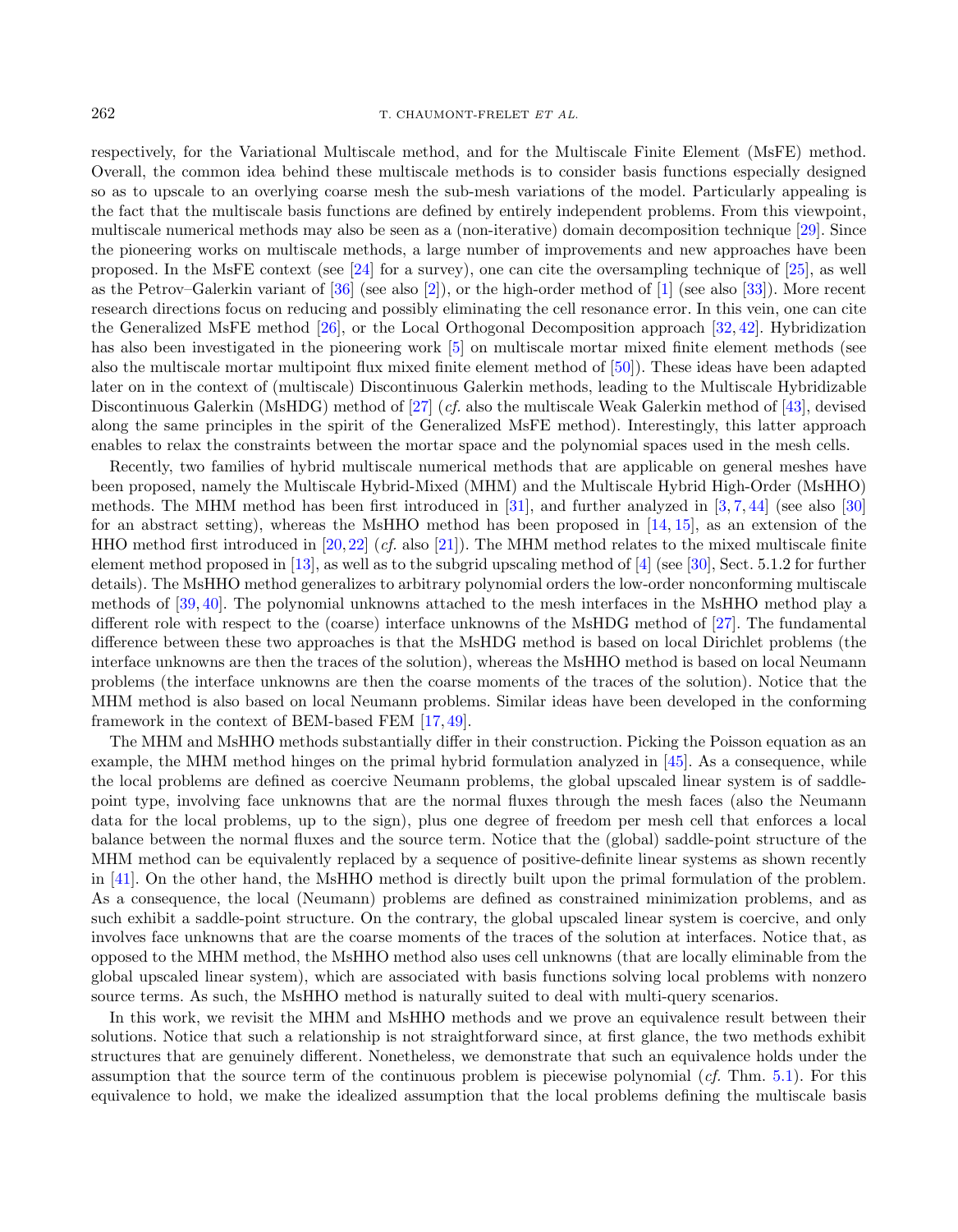functions are exactly solved. The corresponding methods are then referred to as one-level (cf. Rem. [7.7](#page-21-0) for some insight on the equivalence between two-level methods). Leveraging this equivalence result, the present work also contributes to derive, in a unified fashion, an energy-norm error estimate that is valid for both methods (*cf.* Thm.  $6.3$ ). More specifically,

- in the MHM framework, this result is a refined version (especially in the tracking of the dependency with respect to the diffusion coefficient) of the results in [\[3\]](#page-22-7);
- in the MsHHO framework, this result is new and is complementary to the homogenization-based error estimate derived in [\[14\]](#page-22-9).

We also explore these stimulating results to transfer properties proved for one method to the other, and to reveal how the interplay between the methods can drive advances for both. Notably, we show that

- the MHM method can be adapted to deal with multi-query scenarios (*cf.* Sect. [7.2.1\)](#page-17-0);
- the MsHHO method can be recast as a purely face-based method, in the sense that it can be alternatively defined without using cell unknowns (cf. Sect. [7.2.3\)](#page-19-0).

The outline of the article is as follows. Section [2](#page-2-0) introduces the model problem, the partition, the notation and a number of useful tools. We present the MHM method in Section [3,](#page-5-0) and the MsHHO method in Section [4.](#page-7-0) The equivalence result is stated in Section [5,](#page-9-1) along with some further properties and remarks. The energy-norm error estimate is proved in Section [6.](#page-10-0) The solution strategies for both methods are discussed in Section [7,](#page-14-0) leveraging the equivalence result at hand to propose enhancements for both methods. Finally, some conclusions are drawn in Section [8.](#page-22-14)

# <span id="page-2-2"></span>2. SETTING

<span id="page-2-0"></span>In this section, we present the setting, introduce the partition, and define useful broken spaces on this partition.

# 2.1. Model problem

<span id="page-2-1"></span>We consider an open polytopal domain  $\Omega \subset \mathbb{R}^d$ ,  $d = 2$  or 3, with boundary  $\partial \Omega$ . Given  $f : \Omega \to \mathbb{R}$ , we seek a function  $u : \Omega \to \mathbb{R}$  such that

$$
\begin{cases}\n-\nabla \cdot (\mathbb{A} \nabla u) = f & \text{in } \Omega, \\
u = 0 & \text{on } \partial \Omega.\n\end{cases}
$$
\n(2.1)

We assume that the diffusion coefficient  $A \in L^{\infty}(\Omega;\mathbb{R}^{d \times d})$  is symmetric and uniformly elliptic, and that the source term f is in  $L^2(\Omega)$ . Problem [\(2.1\)](#page-2-1) admits the following weak form: find  $u \in H_0^1(\Omega)$  such that

$$
(\mathbb{A}\nabla u, \nabla v)_{\Omega} = (f, v)_{\Omega} \qquad \text{for all } v \in H_0^1(\Omega), \tag{2.2}
$$

where  $(\cdot, \cdot)_D$  denotes the  $L^2(D; \mathbb{R}^{\ell}), \ell \in \{1, d\}$ , inner product for any measurable set  $D \subset \overline{\Omega}$ . It is well-established that Problem [\(2.2\)](#page-2-2) admits a unique solution.

#### <span id="page-2-3"></span>2.2. Partition

The domain  $\Omega$  is partitioned into a (coarse) mesh  $\mathcal{T}_H$ , that consists of polytopal (open) cells K with diameter  $H_K$ , and we set  $H := \max_{K \in \mathcal{T}_H} H_K$ . In practice, both the MHM and MsHHO methods consider a fine submesh (characterized by a mesh-size  $h \ll H$ ) to compute the local basis functions, but this finer mesh is not needed in the present discussion since we will assume that the local problems defining the basis functions are exactly solved. The mesh faces F of  $\mathcal{T}_H$  are collected in the set  $\mathcal{F}_H$ , and this set is partitioned into the subset of internal faces (or interfaces)  $\mathcal{F}_H^{\text{int}}$  and the subset of boundary faces  $\mathcal{F}_H^{\text{bnd}}$ . The mesh faces are defined to be planar, *i.e.*,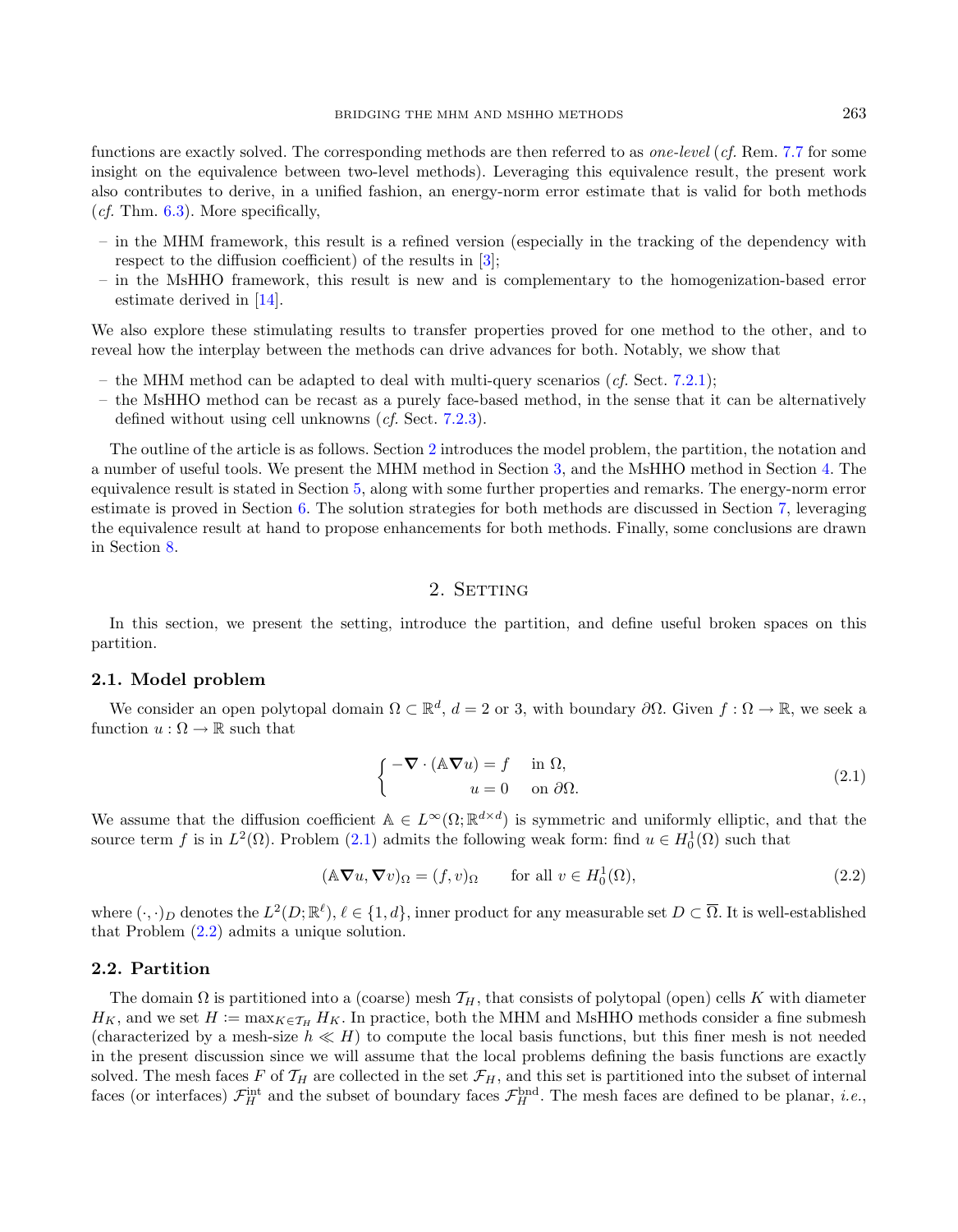every mesh face  $F \in \mathcal{F}_H$  is supported by an affine hyperplane  $\mathcal{H}_F$  (recall that the mesh cells have planar faces since they are polytopes). For an interface  $F \in \mathcal{F}_H^{\text{int}}$ , we have

$$
F = \partial K_+ \cap \partial K_- \cap \mathcal{H}_F,\tag{2.3}
$$

for two cells  $K_{\pm} \in \mathcal{T}_H$ ; for a boundary face  $F \in \mathcal{F}_H^{\text{bnd}}$ , we have

$$
F = \partial K \cap \partial \Omega \cap \mathcal{H}_F,\tag{2.4}
$$

for one cell  $K \in \mathcal{T}_H$ . We denote by  $\partial \mathcal{T}_H$  the skeleton of the mesh  $\mathcal{T}_H$ , defined by  $\partial \mathcal{T}_H := \bigcup_{K \in \mathcal{T}_H} \{\partial K\}$ . Given  $K \in \mathcal{T}_H$ , we denote by  $\mathcal{F}_K$  the set of its faces, and by  $n_K$  the unit outward-pointing vector normal to its boundary (whose restriction to the face  $F \in \mathcal{F}_K$  is the constant vector denoted by  $n_{K,F}$ ). We associate with each face  $F \in \mathcal{F}_H$  a unit normal vector  $n_F$  whose orientation is fixed, with the convention that  $n_F := n_{\Omega|F}$  if  $F \in \mathcal{F}_H^{\text{bnd}}$ , where  $n_{\Omega}$  is the unit outward-pointing vector normal to  $\partial \Omega$ .

Remark 2.1 (On the notion of face). Some minor variations are encountered in the literature regarding the notion of face in a polytopal mesh, depending on whether the faces are required or not to be planar, and whether they are genuinely or only loosely defined. In the (polytopal) Discontinuous Galerkin literature [\[12,](#page-22-15) [19\]](#page-22-16), faces are (genuinely) defined by  $F = \partial K_+ \cap \partial K_-$  (or  $F = \partial K \cap \partial \Omega$ ), thus allowing for nonplanarity. In the HHO literature, faces are always required to be planar, so that one can define a constant normal vector  $n_F$  to every face  $F \in \mathcal{F}_H$ . Variations however exist on how to define them. In the original work [\[22\]](#page-23-19) on HHO methods, faces are defined loosely by  $F \subseteq \partial K_+ \cap \partial K_- \cap \mathcal{H}_F$  (or  $F \subseteq \partial K \cap \partial \Omega \cap \mathcal{H}_F$ ); on the contrary, in Section 1.2.1 of [\[16\]](#page-22-17) and in the present work, faces are genuinely defined by  $F = \partial K_+ \cap \partial K_- \cap \mathcal{H}_F$  (or  $F = \partial K \cap \partial \Omega \cap \mathcal{H}_F$ ). Notice that the latter (genuine) definition, as opposed to the loose one, does not allow for the case of several coplanar faces that would be shared by two cells (or a cell and the boundary). It is however more precise, which is the reason why we have chosen to adopt it in this work. Remark also that, as opposed to the one in [\[22\]](#page-23-19) (or in [\[18\]](#page-22-18), Def. 1.4), the present definition does not require explicitly that faces are connected sets. Of course, the methods we study here are also applicable under the setting of [\[22\]](#page-23-19).

#### 2.3. Infinite-dimensional broken spaces

We first define the broken space of piecewise smooth functions on  $\mathcal{T}_H$ :

<span id="page-3-0"></span>
$$
H^{1}(\mathcal{T}_{H}) := \{ v \in L^{2}(\Omega) : v_{K} \in H^{1}(K) \quad \forall K \in \mathcal{T}_{H} \},
$$
\n(2.5)

where we let  $v_D := v_{|D}$ . For any  $v \in H^1(\mathcal{T}_H)$ , we define the jump  $[\![v]\!]_F$  of  $v$  across  $F \in \mathcal{F}_H$  by

$$
\llbracket v \rrbracket_F := v_{K_+|F} \left( \mathbf{n}_{K_+,F} \cdot \mathbf{n}_F \right) + v_{K_-|F} \left( \mathbf{n}_{K_-,F} \cdot \mathbf{n}_F \right) \tag{2.6}
$$

if  $F \subseteq \partial K_+ \cap \partial K_-\$  is an interface, and simply by

$$
\llbracket v \rrbracket_F := v_{K|F} \tag{2.7}
$$

if  $F \subseteq \partial K \cap \partial \Omega$  is a boundary face. We also define the broken gradient operator  $\nabla_H : H^1(\mathcal{T}_H) \to L^2(\Omega;\mathbb{R}^d)$ such that, for any  $v \in H^1(\mathcal{T}_H)$ ,

$$
(\nabla_H v)_{|K} := \nabla v_K \quad \text{for all } K \in \mathcal{T}_H.
$$
\n(2.8)

We next introduce the space of piecewise smooth functions on  $\mathcal{T}_H$  whose broken (weighted) flux belongs to  $H(\text{div}, \Omega)$ :

$$
\mathcal{V}(\mathcal{T}_H; \text{div}, \Omega) := \{ v \in H^1(\mathcal{T}_H) : \mathbb{A} \nabla_H v \in \mathbf{H}(\text{div}, \Omega) \}. \tag{2.9}
$$

We will see below that the MHM and MsHHO methods produce a discrete solution that sits in the space  $\mathcal{V}(\mathcal{T}_H; \text{div}, \Omega)$ ; notice that  $\mathcal{V}(\mathcal{T}_H; \text{div}, \Omega) \subset H^1(\mathcal{T}_H) \not\subset H^1(\Omega)$ . We now define the two "skeletal" spaces

$$
\Sigma_0(\partial \mathcal{T}_H) := \left\{ z := (z_{\partial K})_{K \in \mathcal{T}_H} \in \prod_{K \in \mathcal{T}_H} H^{1/2}(\partial K) \middle| \begin{array}{l} \exists w(z) \in H^1_0(\Omega) \text{ s.t.} \\ z_{\partial K} = w_K(z)_{|\partial K} \ \forall K \in \mathcal{T}_H \end{array} \right\},\tag{2.10}
$$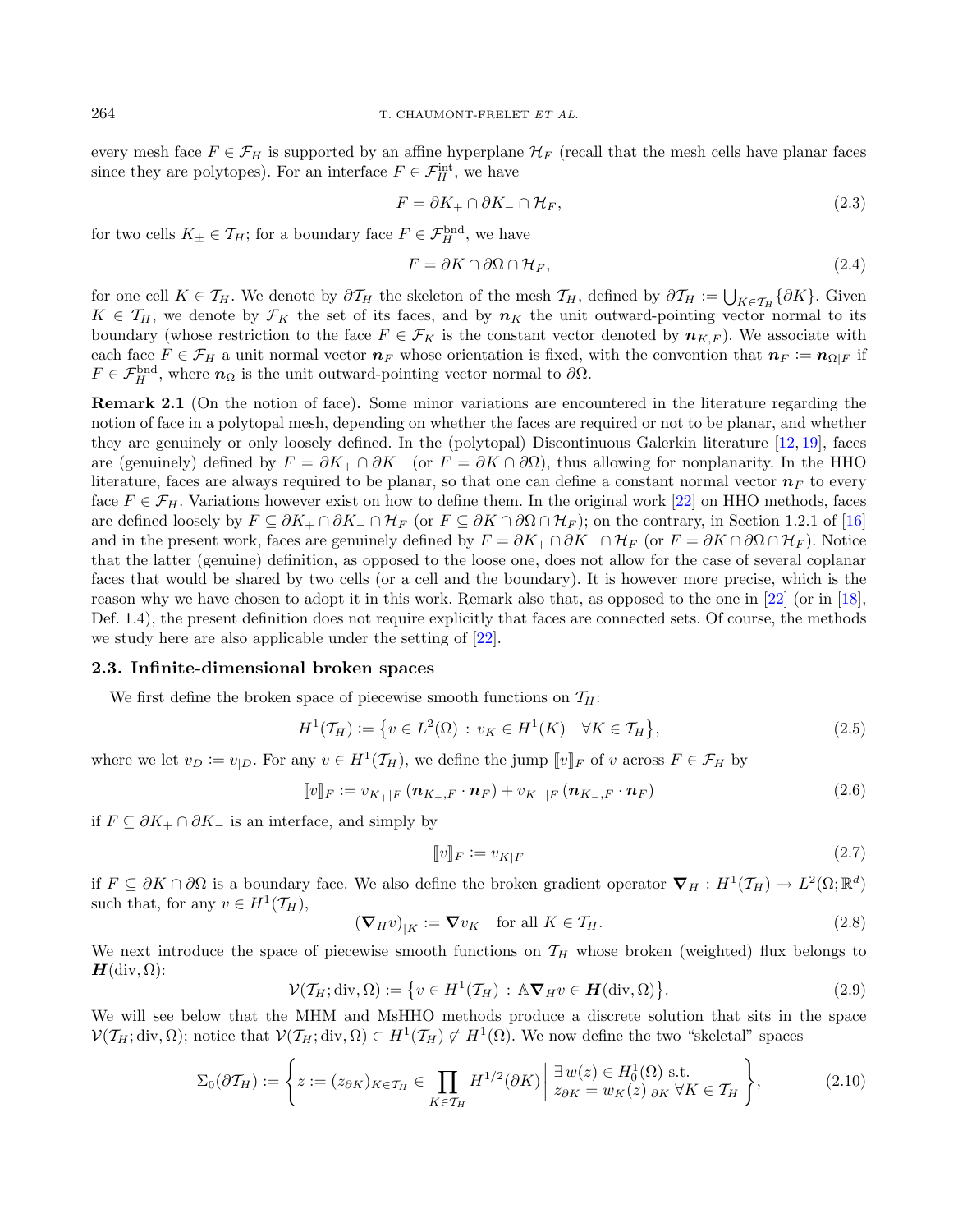and

$$
\Lambda(\partial \mathcal{T}_H) := \left\{ \mu := (\mu_{\partial K})_{K \in \mathcal{T}_H} \in \prod_{K \in \mathcal{T}_H} H^{-1/2}(\partial K) \middle| \begin{array}{l} \exists \, \sigma(\mu) \in \mathbf{H}(\text{div}, \Omega) \text{ s.t.} \\ \mu_{\partial K} = \sigma_K(\mu)_{|\partial K} \cdot \mathbf{n}_K \ \forall K \in \mathcal{T}_H \end{array} \right\}.
$$
 (2.11)

(Recall that the subscript K refers to the restriction to K.) Letting  $\langle \cdot, \cdot \rangle_{\partial K}$  stand for the duality pairing between  $H^{-1/2}(\partial K)$  and  $H^{1/2}(\partial K)$ , we define the following pairing, for all  $\mu \in \prod_{K \in \mathcal{T}_H} H^{-1/2}(\partial K)$  and all  $z \in \prod_{K \in \mathcal{T}_H} H^{1/2}(\partial K),$ 

<span id="page-4-0"></span>
$$
\langle \mu, z \rangle_{\partial \mathcal{T}_H} := \sum_{K \in \mathcal{T}_H} \langle \mu_{\partial K}, z_{\partial K} \rangle_{\partial K},\tag{2.12}
$$

so that for all  $\mu \in \Lambda(\partial \mathcal{T}_H)$  and all  $z \in \Sigma_0(\partial \mathcal{T}_H)$ , recalling that  $\sigma(\mu) \in \mathbf{H}(\text{div}, \Omega)$  and  $w(z) \in H_0^1(\Omega)$ , we have

$$
\langle \mu, z \rangle_{\partial \mathcal{T}_H} = \sum_{K \in \mathcal{T}_H} \left( (\nabla \cdot \boldsymbol{\sigma}(\mu), w(z))_K + (\boldsymbol{\sigma}(\mu), \nabla w(z))_K \right) = 0. \tag{2.13}
$$

### 2.4. Finite-dimensional broken spaces

Let  $q \in \mathbb{N}$  denote a given polynomial degree. The space of piecewise (d-variate) polynomial functions on  $\mathcal{T}_H$ of total degree up to  $q$  is denoted by

$$
\mathbb{P}^q(\mathcal{T}_H) := \{ v \in L^2(\Omega) : v_K \in \mathbb{P}^q(K) \quad \forall K \in \mathcal{T}_H \},\tag{2.14}
$$

whereas the space of piecewise  $((d - 1)$ -variate) polynomial functions on  $\mathcal{F}_H$  of total degree up to q is denoted by

$$
\mathbb{P}^q(\mathcal{F}_H) := \left\{ v \in L^2 \left( \bigcup_{F \in \mathcal{F}_H} F \right) : v_F \in \mathbb{P}^q(F) \quad \forall F \in \mathcal{F}_H \right\},\tag{2.15}
$$

and its subset incorporating homogeneous boundary conditions by

<span id="page-4-2"></span>
$$
\mathbb{P}_0^q(\mathcal{F}_H) := \{ v \in \mathbb{P}^q(\mathcal{F}_H) : v_F = 0 \quad \forall F \in \mathcal{F}_H^{\text{bnd}} \}. \tag{2.16}
$$

For all  $K \in \mathcal{T}_H$ , we also define the local space of piecewise  $((d-1)$ -variate) polynomial functions on  $\mathcal{F}_K$  of total degree up to  $q$  as follows:

$$
\mathbb{P}^q(\mathcal{F}_K) := \{ v \in L^2(\partial K) : v_F \in \mathbb{P}^q(F) \quad \forall F \in \mathcal{F}_K \}. \tag{2.17}
$$

We consider the following finite-dimensional proper subspace of  $\Lambda(\partial \mathcal{T}_H)$ :

<span id="page-4-1"></span>
$$
\Lambda^{q}(\partial \mathcal{T}_{H}) := \{ \mu \in \Lambda(\partial \mathcal{T}_{H}) : \mu_{\partial K} \in \mathbb{P}^{q}(\mathcal{F}_{K}) \,\forall K \in \mathcal{T}_{H} \}.
$$
\n(2.18)

Notice that for every interface  $F \in \mathcal{F}_H^{\text{int}}$  with  $F \subseteq \partial K_+ \cap \partial K_-,$  as a consequence of  $(2.13)$ , we have  $\mu_{\partial K_+|F}$  +  $\mu_{\partial K_-|F} = 0$  for all  $\mu \in \Lambda^q(\partial \mathcal{T}_H)$ . We also define, for any integer  $m \geq 0$ , the spaces

$$
\begin{cases}\n\mathcal{U}^{m,q}(K) := \{v \in H^1(K) : \nabla \cdot (\mathbb{A} \nabla v) \in \mathbb{P}^m(K), \quad \mathbb{A} \nabla v_{|\partial K} \cdot \mathbf{n}_K \in \mathbb{P}^q(\mathcal{F}_K)\}, \ \forall K \in \mathcal{T}_H, \\
\mathcal{U}^{m,q}(\mathcal{T}_H) := \{v \in H^1(\mathcal{T}_H) : v_K \in \mathcal{U}^{m,q}(K) \quad \forall K \in \mathcal{T}_H\}.\n\end{cases} \tag{2.19}
$$

To alleviate the notation, we shall drop the superscript m when considering  $m = q - 1$  for  $q \ge 1$ , and write  $\mathcal{U}^q(K)$  and  $\mathcal{U}^q(\mathcal{T}_H)$  in place of  $\mathcal{U}^{q-1,q}(K)$  and  $\mathcal{U}^{q-1,q}(\mathcal{T}_H)$ , respectively.

We finally introduce the space of "weakly  $H_0^1(\Omega)$ " functions on  $\mathcal{T}_H$ :

$$
\widetilde{H}^{1,q}_0(\mathcal{T}_H) := \{ v \in H^1(\mathcal{T}_H) : ([[v]]_F, p)_F = 0 \quad \forall \, p \in \mathbb{P}^q(F), \, \forall F \in \mathcal{F}_H \}. \tag{2.20}
$$

Equivalently, we have

$$
\widetilde{H}_0^{1,q}(\mathcal{T}_H) = \{ v \in H^1(\mathcal{T}_H) : \langle \mu, v \rangle_{\partial \mathcal{T}_H} = 0 \quad \forall \mu \in \Lambda^q(\partial \mathcal{T}_H) \}. \tag{2.21}
$$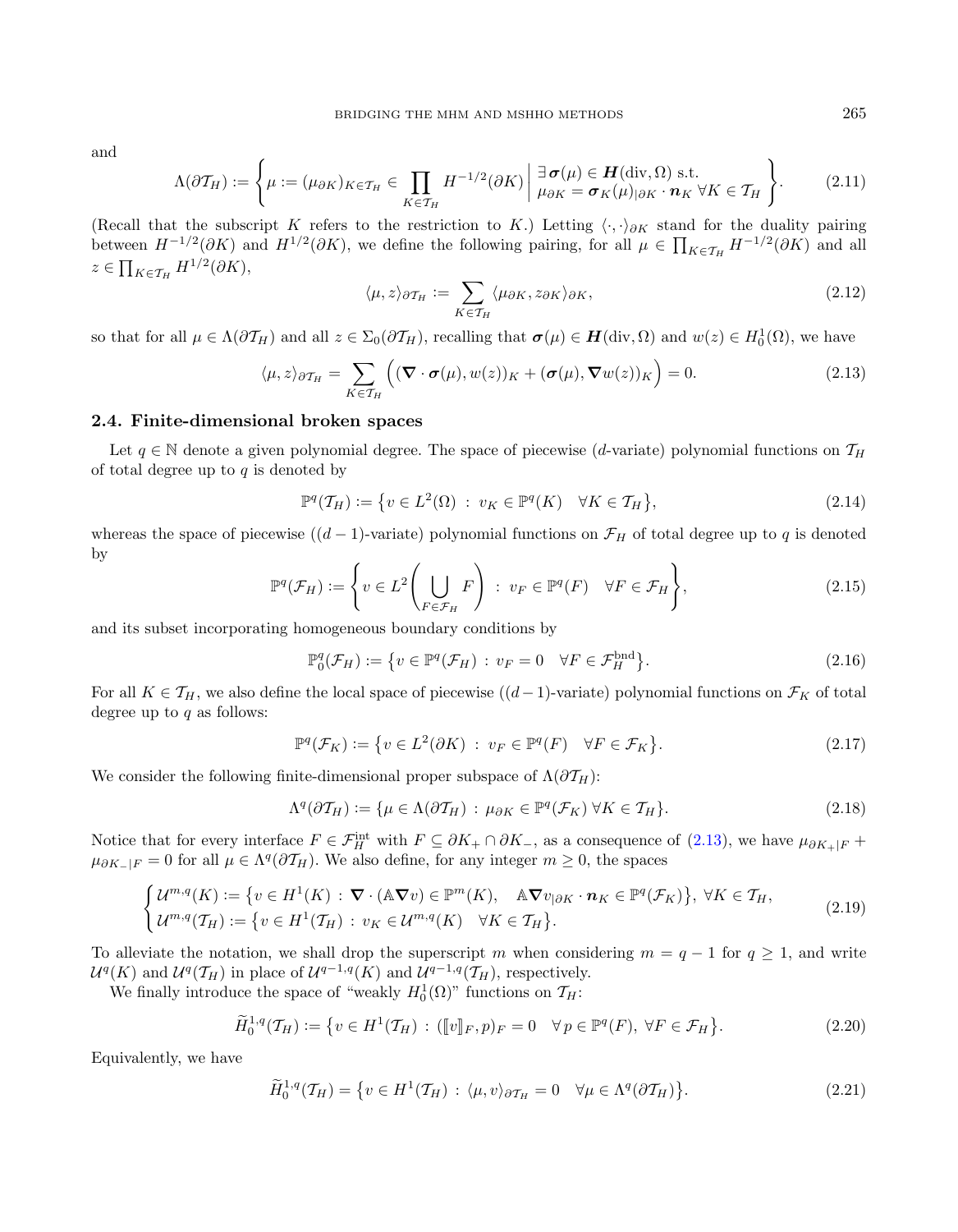#### <span id="page-5-6"></span>266 T. CHAUMONT-FRELET ET AL.

# <span id="page-5-5"></span>3. The MHM method

<span id="page-5-1"></span>Let us first set

<span id="page-5-4"></span>
$$
\begin{cases} H^{1}(K)^{\perp} := \{ v \in H^{1}(K) : (v,1)_{K} = 0 \}, & \forall K \in \mathcal{T}_{H}, \\ H^{1}(\mathcal{T}_{H})^{\perp} := \{ v \in H^{1}(\mathcal{T}_{H}) : (v_{K},1)_{K} = 0 \,\forall K \in \mathcal{T}_{H} \}. \end{cases}
$$
\n(3.1)

For integers  $m, q \in \mathbb{N}$ , we also define the subspaces  $\mathcal{U}^{m,q}(K)^{\perp} := \{v \in \mathcal{U}^{m,q}(K) : (v,1)_K = 0\}$  for all  $K \in \mathcal{T}_H$ and  $\mathcal{U}^{m,q}(\mathcal{T}_H)^{\perp} := \{ v \in \mathcal{U}^{m,q}(\mathcal{T}_H) : (v_K, 1)_K = 0 \ \forall K \in \mathcal{T}_H \}.$ 

Let  $K \in \mathcal{T}_H$ , and consider the two local operators

$$
T_K^N : H^{-\frac{1}{2}}(\partial K) \to H^1(K)^{\perp}, \qquad T_K^S : L^2(K) \to H^1(K)^{\perp}.
$$
 (3.2)

For all  $\mu_{\partial K} \in H^{-\frac{1}{2}}(\partial K)$  and all  $g_K \in L^2(K)$ ,  $T_K^{\scriptscriptstyle\rm N}(\mu_{\partial K})$  and  $T_K^{\scriptscriptstyle\rm S}(g_K)$  are the unique elements in  $H^1(K)^{\perp}$  such that

$$
\begin{cases}\n(\mathbb{A}\nabla T_K^{\scriptscriptstyle{\mathrm{N}}}(\mu_{\partial K}), \nabla v)_K = \langle \mu_{\partial K}, v \rangle_{\partial K}, \\
(\mathbb{A}\nabla T_K^{\scriptscriptstyle{\mathrm{S}}}(g_K), \nabla v)_K = (g_K, v)_K,\n\end{cases} \forall v \in H^1(K)^{\perp}.
$$
\n(3.3)

The superscripts in the operators indicate that  $T_K^N$  lifts a (Neumann) normal flux and  $T_K^s$  lifts a source term. Elementary arguments show that

$$
-\nabla \cdot (\mathbb{A} \nabla T_K^N(\mu_{\partial K})) = -\frac{1}{|K|} \langle \mu_{\partial K}, 1 \rangle_{\partial K} \text{ in } K, \quad \mathbb{A} \nabla T_K^N(\mu_{\partial K}) \cdot \mathbf{n}_K = \mu_{\partial K} \text{ on } \partial K,
$$
 (3.4a)

$$
-\nabla \cdot (\mathbb{A} \nabla T_K^{\mathsf{s}}(g_K)) = g_K - \frac{1}{|K|} (g_K, 1)_K \text{ in } K, \quad \mathbb{A} \nabla T_K^{\mathsf{s}}(g_K) \cdot \mathbf{n}_K = 0 \text{ on } \partial K. \tag{3.4b}
$$

It is convenient to define the following global versions of the above lifting operators:

$$
T^{\scriptscriptstyle\rm N}: \Lambda(\partial \mathcal{T}_H) \to H^1(\mathcal{T}_H)^{\perp}, \qquad T^{\scriptscriptstyle\rm S}: L^2(\Omega) \to H^1(\mathcal{T}_H)^{\perp}.
$$
 (3.5)

For all  $\mu \in \Lambda(\partial \mathcal{T}_H)$  and all  $g \in L^2(\Omega)$ , we set

<span id="page-5-2"></span>
$$
T^{\mathcal{N}}(\mu)_{|K} := T^{\mathcal{N}}_K(\mu_{\partial K}), \qquad T^{\mathcal{S}}(g)_{|K} := T^{\mathcal{S}}_K(g_K). \tag{3.6}
$$

Equivalently, and recalling the definition [\(2.8\)](#page-3-0) of the broken gradient operator, we have

<span id="page-5-3"></span>
$$
\begin{cases}\n(\mathbb{A}\nabla_H T^{\mathbb{N}}(\mu), \nabla_H v)_{\Omega} = \langle \mu, v \rangle_{\partial \mathcal{T}_H}, & \forall v \in H^1(\mathcal{T}_H)^{\perp}, \\
(\mathbb{A}\nabla_H T^{\mathbb{N}}(g), \nabla_H v)_{\Omega} = (g, v)_{\Omega}, & \forall v \in H^1(\mathcal{T}_H)^{\perp},\n\end{cases}
$$
\n(3.7)

which results from summing [\(3.3\)](#page-5-1) cell-wise. We remark that the solution  $u \in H_0^1(\Omega)$  to Problem [\(2.2\)](#page-2-2) satisfies

$$
u = u^{0} + T^{\mathcal{N}}(\lambda) + T^{\mathcal{S}}(f), \tag{3.8}
$$

where the pair  $(u^0, \lambda) \in \mathbb{P}^0(\mathcal{T}_H) \times \Lambda(\partial \mathcal{T}_H)$  solves

$$
\langle \lambda, v^0 \rangle_{\partial \mathcal{T}_H} = -(f, v^0)_{\Omega} \qquad \forall v^0 \in \mathbb{P}^0(\mathcal{T}_H), \tag{3.9a}
$$

$$
\langle \mu, u^0 \rangle_{\partial \mathcal{T}_H} + \langle \mu, T^{\mathcal{N}}(\lambda) \rangle_{\partial \mathcal{T}_H} = -\langle \mu, T^{\mathcal{S}}(f) \rangle_{\partial \mathcal{T}_H} \quad \forall \mu \in \Lambda(\partial \mathcal{T}_H). \tag{3.9b}
$$

Let  $k \in \mathbb{N}$  Notice that, owing to [\(3.7\)](#page-5-2) and to the fact that A is symmetric, we have  $\langle \mu, T^s(f) \rangle_{\partial \mathcal{T}_H} =$  $(f, T^{\scriptscriptstyle N}(\mu))_{\Omega}$ . Let  $k \in \mathbb{N}$  be a given polynomial degree. The MHM method [\[3\]](#page-22-7) reads as follows: Find  $(u_H^0, \lambda_H) \in$  $\mathbb{P}^0(\mathcal{T}_H) \times \Lambda^k(\partial \mathcal{T}_H)$  such that

$$
\langle \lambda_H, v_H^0 \rangle_{\partial \mathcal{T}_H} = -(f, v_H^0)_{\Omega} \qquad \forall v_H^0 \in \mathbb{P}^0(\mathcal{T}_H), \tag{3.10a}
$$

$$
\langle \mu_H, u_H^0 \rangle_{\partial \mathcal{T}_H} + \langle \mu_H, T^{\mathbb{N}}(\lambda_H) \rangle_{\partial \mathcal{T}_H} = -\langle \mu_H, T^{\mathbb{S}}(f) \rangle_{\partial \mathcal{T}_H} \quad \forall \mu_H \in \Lambda^k(\partial \mathcal{T}_H),
$$
\n(3.10b)

<span id="page-5-0"></span>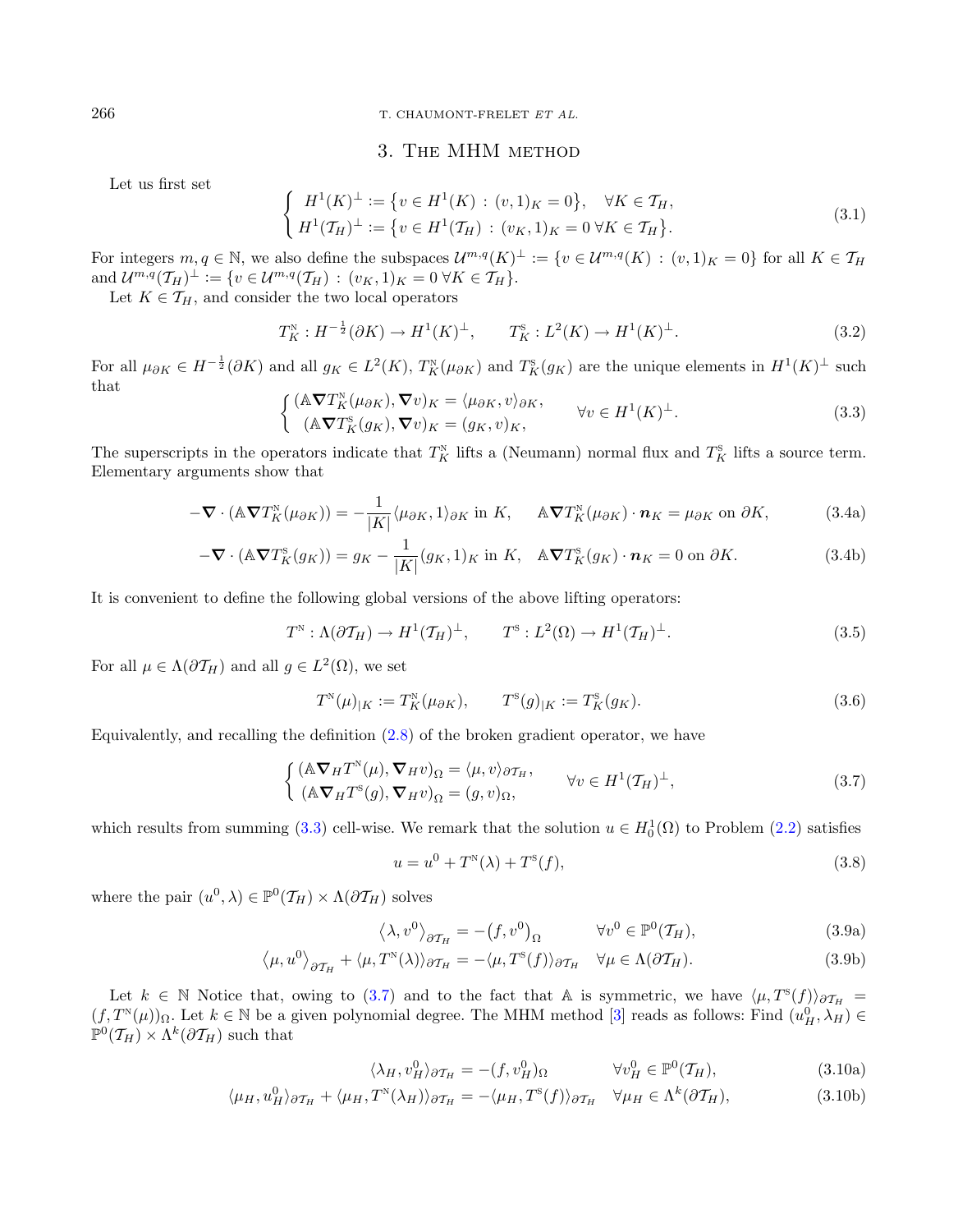and the MHM solution is then defined by

<span id="page-6-2"></span><span id="page-6-1"></span><span id="page-6-0"></span>
$$
u_H^{\text{MHM}} := u_H^0 + T^{\text{N}}(\lambda_H) + T^{\text{S}}(f). \tag{3.11}
$$

The well-posedness of Problem [\(3.10\)](#page-5-3) is established in Theorem 3.2 of [\[3\]](#page-22-7). Notice that we also have, on the discrete level,  $\langle \mu_H, T^s(f) \rangle_{\partial \mathcal{T}_H} = (f, T^s(\mu_H))_{\Omega}.$ 

<span id="page-6-5"></span>**Lemma 3.1** (Characterization of the MHM solution  $(3.11)$ ). Let  $u_H^{\text{MHM}}$  be defined by  $(3.11)$ . Then, (i)  $(\mathbb{A}\nabla_H u_H^{\text{MHM}}|_{\partial K}) \cdot \mathbf{n}_K \in \mathbb{P}^k(\mathcal{F}_K)$  for all  $K \in \mathcal{T}_H$  and  $u_H^{\text{MHM}} \in \widetilde{H}_0^{1,k}(\mathcal{T}_H);$  (ii)  $u_H^{\text{MHM}} \in \mathcal{V}(\mathcal{T}_H; \text{div}, \Omega)$  and  $-\nabla \cdot (\mathbb{A} \nabla_H u_H^{\text{MHM}}) = f$  in  $\Omega$ .

*Proof.* By [\(3.11\)](#page-6-0) and [\(3.4\)](#page-5-4), we infer that for all  $K \in \mathcal{T}_H$ ,

$$
\mathbb{A}\nabla_H u_H^{\text{MHM}}|_{\partial K} \cdot \boldsymbol{n}_K = \mathbb{A}\nabla T_K^{\text{N}}(\lambda_{H|\partial K}) \cdot \boldsymbol{n}_K + \mathbb{A}\nabla T_K^{\text{S}}(f_K) \cdot \boldsymbol{n}_K = \lambda_{H|\partial K} \in \mathbb{P}^k(\mathcal{F}_K). \tag{3.12}
$$

That  $u_H^{\text{MHM}} \in \widetilde{H}_0^{1,k}(\mathcal{T}_H)$  follows from the characterization [\(2.21\)](#page-4-1) of  $\widetilde{H}_0^{1,k}(\mathcal{T}_H)$  and [\(3.10b\)](#page-5-5). Now, to prove that  $u_H^{\text{MHM}} \in \mathcal{V}(\mathcal{T}_H; \text{div}, \Omega)$ , we need to show that  $\mathbb{A} \nabla_H u_H^{\text{MHM}} \in \mathcal{H}(\text{div}, \Omega)$ . Owing to [\(3.4\)](#page-5-4), we infer that for all  $K \in \mathcal{T}_H$ ,

<span id="page-6-3"></span>
$$
\nabla \cdot (\mathbb{A} \nabla_H u_H^{\text{MHM}})|_K = \nabla \cdot (\mathbb{A} \nabla T_K^{\text{N}}(\lambda_{H|\partial K})) + \nabla \cdot (\mathbb{A} \nabla T_K^{\text{S}}(f_K))
$$
  
= 
$$
\frac{1}{|K|} \langle \lambda_{\partial K}, 1 \rangle_{\partial K} - f_K + \frac{1}{|K|} (f_K, 1)_K = -f_K \in L^2(K),
$$
(3.13)

where the last equality follows from [\(3.10a\)](#page-5-6). This shows that  $\mathbb{A}\nabla_H u_H^{\text{MHM}}|_K \in H(\text{div}, K)$  for all  $K \in \mathcal{T}_H$ . Moreover, [\(3.12\)](#page-6-1) shows that  $\mathbb{A} \nabla_H u_H^{\text{MHM}}|_{\partial K} \cdot \boldsymbol{n}_K$  can be localized to each face of K and, since for every interface  $F \subseteq \partial K_+ \cap \partial K_-, \lambda_{\partial K_+|F} + \lambda_{\partial K_-|F} = 0$ , we infer that  $\llbracket A \nabla_H u_H^{\text{MHM}} \rrbracket_F \cdot n_F = 0$  on F. It results that  $A \nabla_H u_H^{\text{MHM}} \in \mathcal{F}$ <br>  $H(\text{div }\Omega)$ . Finally  $-\nabla \cdot (A \nabla_{TM} u_H^{\text{MHM}}) = f$  in Q follows from (3.13) since  $H(\text{div}, \Omega)$ . Finally,  $-\nabla \cdot (\mathbb{A} \nabla_H u_H^{\text{MHM}}) = f$  in  $\Omega$  follows from  $(3.13)$  since  $K \in \mathcal{T}_H$  is arbitrary.

Let us take a closer look at the MHM method [\(3.10\)](#page-5-3) and [\(3.11\)](#page-6-0). First, we observe that since  $T^N(\lambda_H) \in$  $\mathcal{U}^{0,k}(\mathcal{T}_H)^{\perp}$ , this function is computable from a finite-dimensional calculation. The same holds for the right-hand side of  $(3.10b)$  since  $\langle \mu_H, T^s(f) \rangle_{\partial T_H} = (f, T^s(\mu_H))_{\Omega}$ . However, the situation is different in  $(3.11)$  for  $T^s(f)$ . One needs indeed to define, so as to fully explicit the (one-level) method, an approximation of this function that is also computable from a finite-dimensional calculation. For this reason, the original MHM method defined by [\(3.10\)](#page-5-3) and [\(3.11\)](#page-6-0) can be viewed as semi-explicit, whereas a fully explicit version of it is obtained after approximating  $T^{s}(f)$ . Among various possibilities (cf. Rem. [5.3](#page-9-2) for an example of an alternative definition), perhaps the simplest one is to choose an integer  $m \geq 0$ , project  $f \in L^2(\Omega)$  onto the finite-dimensional subspace  $\mathbb{P}^m(\mathcal{T}_H)$ , and compute  $T^s(\Pi_H^m(f))$ , where  $\Pi_H^m$  is the  $L^2$ -orthogonal projector onto  $\mathbb{P}^m(\mathcal{T}_H)$ . This leads to the fully explicit MHM solution

<span id="page-6-4"></span>
$$
u_H^{\text{MHM}} := u_H^0 + T^{\text{N}}(\lambda_H) + T^{\text{S}}(\Pi_H^m(f)),
$$
\n(3.14)

where the pair  $(u_H^0, \lambda_H) \in \mathbb{P}^0(\mathcal{T}_H) \times \Lambda^k(\partial \mathcal{T}_H)$  now solves

$$
\langle \lambda_H, v_H^0 \rangle_{\partial \mathcal{T}_H} = -(f, v_H^0)_{\Omega} \qquad \forall v_H^0 \in \mathbb{P}^0(\mathcal{T}_H), \tag{3.15a}
$$

$$
\langle \mu_H, u_H^0 \rangle_{\partial \mathcal{T}_H} + \langle \mu_H, T^{\mathbb{N}}(\lambda_H) \rangle_{\partial \mathcal{T}_H} = -(\Pi_H^m(f), T^{\mathbb{N}}(\mu_H))_{\Omega} \quad \forall \mu_H \in \Lambda^k(\partial \mathcal{T}_H). \tag{3.15b}
$$

We notice in particular that in [\(3.14\)](#page-6-3) we have  $T^N(\lambda_H) \in \mathcal{U}^{0,k}(\mathcal{T}_H)^{\perp} \subseteq \mathcal{U}^{m,k}(\mathcal{T}_H)^{\perp}$  and  $T^s(\Pi_H^m(f)) \in$  $\mathcal{U}^{m,0}(\mathcal{T}_H)^{\perp} \subseteq \mathcal{U}^{m,k}(\mathcal{T}_H)^{\perp}$ . Thus, all the quantities involved in  $(3.14)$  and  $(3.15)$  are members of the space  $\mathcal{U}^{m,k}(\mathcal{T}_H)$ . Adapting the arguments of the proof of Lemma [3.1](#page-6-5) leads to the following result.

<span id="page-6-6"></span>**Lemma 3.2** (Characterization of the MHM solution [\(3.14\)](#page-6-3)). Let  $u_H^{\text{MHM}}$  be defined by (3.14). Then, (i)  $u_H^{\text{MHM}}$  $\mathcal{U}^{m,k}(\mathcal{T}_H) \cap \widetilde{H}_0^{1,k}(\mathcal{T}_H);$  (ii)  $u_H^{\text{MHM}} \in \mathcal{V}(\mathcal{T}_H; \text{div}, \Omega)$  and  $-\nabla \cdot (\mathbb{A} \nabla_H u_H^{\text{MHM}}) = \Pi_H^m(f)$  in  $\Omega$ .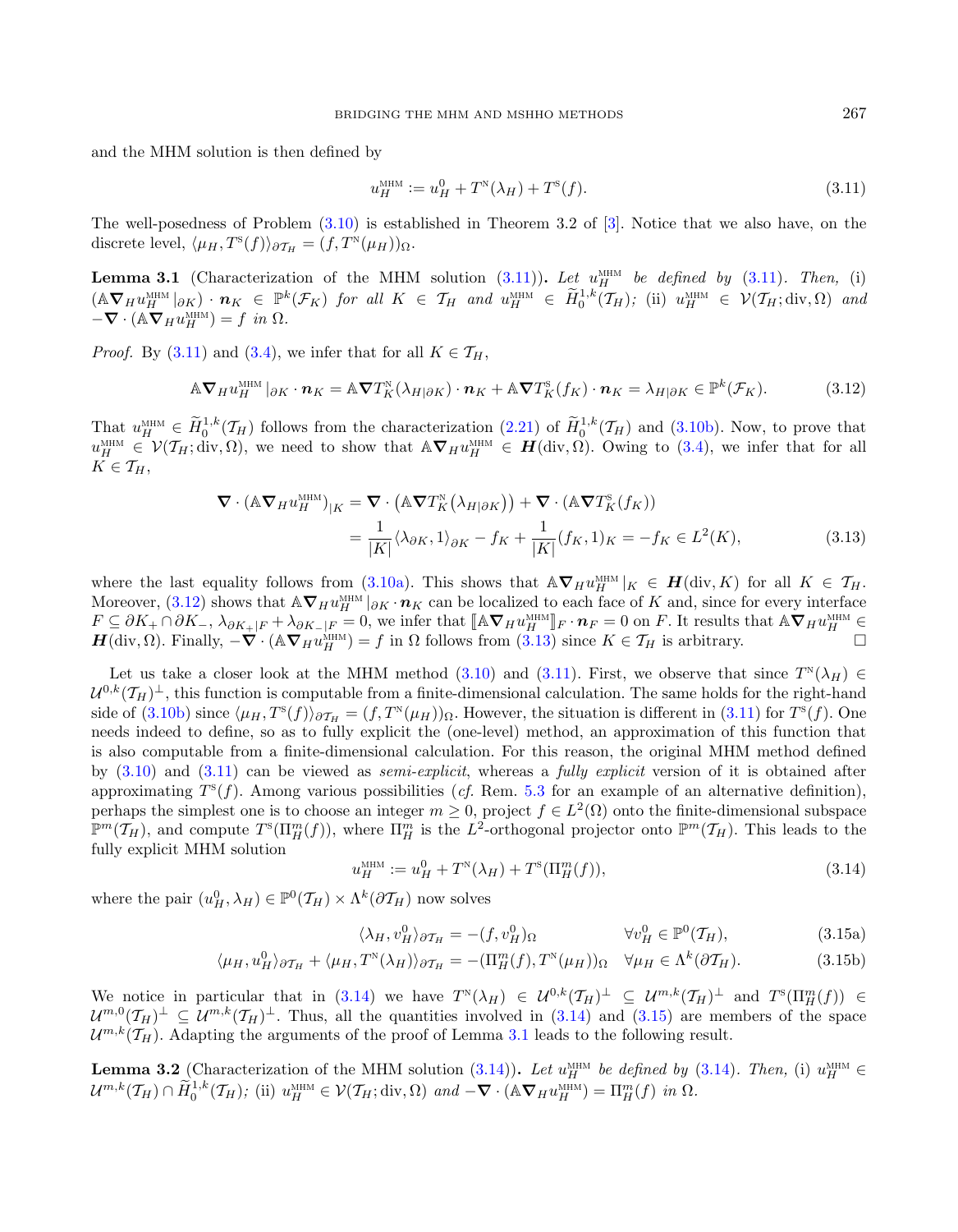#### 268 T. CHAUMONT-FRELET ET AL.

# <span id="page-7-2"></span>4. The MsHHO method

Let again  $k \in \mathbb{N}$  be a given polynomial degree, and let  $m \geq 0$  be an integer. The MsHHO method hinges on the following set of discrete unknowns:

<span id="page-7-3"></span><span id="page-7-1"></span>
$$
\widehat{U}_{H}^{m,k} := \mathbb{P}^{m}(T_{H}) \times \mathbb{P}^{k}(\mathcal{F}_{H}), \qquad (4.1)
$$

which is composed of cell and face degrees of freedom (one can also consider the case  $m = -1$ , so that the method is based on face unknowns only; cf. Rem. [5.4\)](#page-9-3). The standard MsHHO method, referred to as mixed-order MsHHO method in [\[14\]](#page-22-9), corresponds to the case  $m = k - 1$  for  $k \ge 1$ . For all  $K \in \mathcal{T}_H$ , we let  $\hat{v}_K :=$  $(v_K, v_{\mathcal{F}_K}) \in \widehat{U}_K^{m,k} := \mathbb{P}^m(K) \times \mathbb{P}^k(\mathcal{F}_K)$  denote the local counterpart of  $\widehat{v}_H := (v_{\mathcal{T}_H}, v_{\mathcal{F}_H}) \in \widehat{U}_K^{m,k}$ . For all  $F \in \mathcal{F}_K$ ,  $v_H \in \mathbb{P}^k(K)$  is defined by  $v_H := v_{\mathcal{F}_K}$ . Notice that  $v_H =$  $F \in \mathcal{F}_H$ ,  $v_F \in \overline{\mathbb{P}}^k(F)$  is defined by  $v_F := v_{\mathcal{F}_H|F}$ . Notice that  $v_F = v_{\mathcal{F}_{K_+}|F} = v_{\mathcal{F}_{K_-}|F}$  if  $F \subseteq \partial K_+ \cap \partial K_-$  is an interface, and  $v_F = v_{\mathcal{F}_K|F}$  if  $F \subseteq \partial K \cap \partial \Omega$  is a boundary face.

The MsHHO method is based on the following local reconstruction operator: For all  $K \in \mathcal{T}_H$  and all  $\hat{v}_K \in$ <br> $n^h$ , there exists a unique function  $r_{\mathcal{U}}(\hat{v}_K) \in \mathcal{U}^{m,k}(K)$  (recall that  $\mathcal{U}^{m,k}(K)$  is defined  $\widehat{U}_{K}^{m,k}$ , there exists a unique function  $r_K(\widehat{v}_K) \in \mathcal{U}^{m,k}(K)$  (recall that  $\mathcal{U}^{m,k}(K)$  is defined in  $(2.19)$ ) such that

$$
(\mathbb{A}\nabla r_K(\widehat{v}_K), \nabla w)_K = -(v_K, \nabla \cdot (\mathbb{A}\nabla w))_K + (v_{\mathcal{F}_K}, \mathbb{A}\nabla w \cdot \mathbf{n}_K)_{\partial K} \quad \forall w \in \mathcal{U}^{m,k}(K),\tag{4.2a}
$$

$$
(r_K(\widehat{v}_K), 1)_{\partial K} = (v_{\mathcal{F}_K}, 1)_{\partial K}.
$$
\n(4.2b)

Notice that the usual choice of closure relation for  $r_K(\hat{v}_K)$  is  $(r_K(\hat{v}_K), 1)_K = (v_K, 1)_K$ . The operator  $r_K$  is the (local) reconstruction operator associated with the finite element

$$
(K, \mathcal{U}^{m,k}(K), \widehat{\Sigma}_K), \tag{4.3}
$$

with the set of degrees of freedom  $\widehat{\Sigma}_K : \mathcal{U}^{m,k}(K) \to \widehat{U}^{m,k}_K$  such that  $\widehat{\Sigma}_K(v) := (\Pi_K^m(v), \Pi_{\mathcal{F}_K}^k(v))$  for all  $v \in \mathcal{U}^{m,k}(K)$ , where  $\Pi_K^m$  and  $\Pi_{\mathcal{F}_K}^k$  are the  $L^2$ -orthogonal projectors onto, respectively,  $\mathbb{P}^m(K)$  and  $\mathbb{P}^k(\mathcal{F}_K)$ . For further use, we also define  $\Pi_F^k$  to be the  $L^2$ -orthogonal projector onto  $\mathbb{P}^k(F)$  for all  $F \in \mathcal{F}_H$ . The fact that the triple  $(K, \mathcal{U}^{m,k}(K), \Sigma_K)$  defines a finite element is a consequence of the fact that the dimensions of  $\mathcal{U}^{m,k}(K)$ and  $\hat{U}_{K}^{m,k}$  coincide, and of the following important property (which states the existence of a right inverse for  $\Sigma_K$ ).

**Lemma 4.1** (Reconstruction). The reconstruction operator  $r_K$  satisfies  $\widehat{\Sigma}_K(r_K(\widehat{v}_K)) = \widehat{v}_K$  for all  $\widehat{v}_K \in \widehat{U}_K^{m,k}$ , i.e.,

$$
(r_K(\widehat{v}_K), r)_K = (v_K, r)_K \qquad \forall r \in \mathbb{P}^m(K),
$$
\n(4.4a)

$$
(r_K(\widehat{v}_K), q)_{\partial K} = (v_{\mathcal{F}_K}, q)_{\partial K} \quad \forall q \in \mathbb{P}^k(\mathcal{F}_K). \tag{4.4b}
$$

Proof. We need to prove that

$$
\Theta := (r_K(\widehat{v}_K) - v_K, r)_K + (r_K(\widehat{v}_K) - v_{\mathcal{F}_K}, q)_{\partial K} = 0,
$$

for all  $(r, q) \in \widehat{U}_{K}^{m,k}$ . Let  $\Phi_{r,q} \in \mathcal{U}^{m,k}(K)$  solve the following well-posed Neumann problem:  $-\nabla \cdot (\mathbb{A} \nabla \Phi_{r,q}) = r$ in K, and  $\mathbb{A} \nabla \Phi_{r,q|\partial K}^{\bullet} \cdot \mathbf{n}_K = q'$  on  $\partial K$  with  $q' := q - \frac{1}{|\partial K|}((r,1)_K + (q,1)_{\partial K})$ . We observe that

$$
\Theta = (r_K(\widehat{v}_K) - v_K, r)_K + (r_K(\widehat{v}_K) - v_{\mathcal{F}_K}, q')_{\partial K}
$$
  
= -(r\_K(\widehat{v}\_K) - v\_K, \nabla \cdot (\mathbb{A} \nabla \Phi\_{r,q}))\_K + (r\_K(\widehat{v}\_K) - v\_{\mathcal{F}\_K}, \mathbb{A} \nabla \Phi\_{r,q|\partial K} \cdot n\_K)\_{\partial K}  
= (\mathbb{A} \nabla r\_K(\widehat{v}\_K), \nabla \Phi\_{r,q})\_K + (v\_K, \nabla \cdot (\mathbb{A} \nabla \Phi\_{r,q}))\_K - (v\_{\mathcal{F}\_K}, \mathbb{A} \nabla \Phi\_{r,q|\partial K} \cdot n\_K)\_{\partial K} = 0,

where we used  $(4.2b)$  in the first line, the definition of  $\Phi_{r,q}$  in the second line, and integration by parts (along with the symmetry of A) together with [\(4.2a\)](#page-7-2) with  $w := \Phi_{r,q}$  in the third line.

<span id="page-7-0"></span>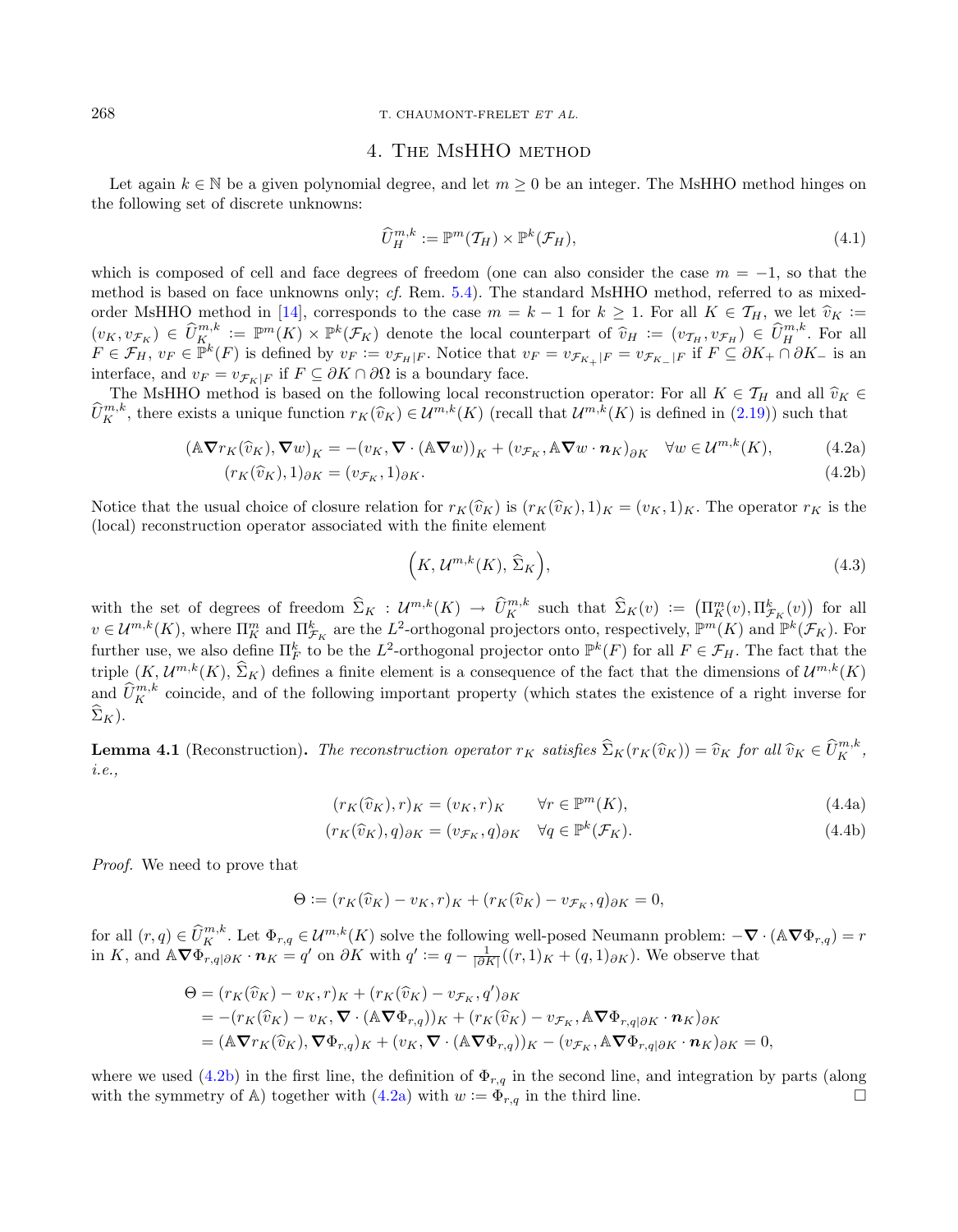In the MsHHO method, the essential boundary conditions can be enforced strongly by considering the subspace

<span id="page-8-2"></span><span id="page-8-0"></span>
$$
\widehat{U}_{H,0}^{m,k} := \mathbb{P}^m(\mathcal{T}_H) \times \mathbb{P}_0^k(\mathcal{F}_H). \tag{4.5}
$$

The MsHHO method for Problem [\(2.2\)](#page-2-2) reads as follows: Find  $\widehat{u}_H \in \widehat{U}_{H,0}^{m,k}$  such that

$$
\sum_{K \in \mathcal{T}_H} (\mathbb{A} \nabla r_K(\widehat{u}_K), \nabla r_K(\widehat{v}_K))_K = \sum_{K \in \mathcal{T}_H} (f_K, v_K)_K \quad \forall \widehat{v}_H \in \widehat{U}_{H,0}^{m,k}.
$$
\n(4.6)

The approximate MsHHO solution  $u_H^{\text{HHO}} \in \mathcal{U}^{m,k}(\mathcal{T}_H)$  is then defined by

<span id="page-8-1"></span>
$$
u_{H|K}^{\text{HHO}} := r_K(\hat{u}_K) \quad \forall K \in \mathcal{T}_H. \tag{4.7}
$$

It is easy to see that the function  $u_H^{\text{HHO}}$  defined in [\(4.7\)](#page-8-0) actually sits in  $\widetilde{H}_0^{1,k}(\mathcal{T}_H)$ . Indeed, owing to [\(4.4b\)](#page-7-1), for any interface  $F \in \mathcal{F}_H^{\text{int}}$  such that  $F \subseteq \partial K_+ \cap \partial K_-\$ , one has for all  $q \in \mathbb{P}^k(F)$ ,

$$
\begin{aligned} (\llbracket u_H^{\text{HHO}} \rrbracket_F, q)_F &= (r_{K_+}(\widehat{u}_{K_+}) \, (\bm{n}_{K_+,F} \cdot \bm{n}_F), q)_F + (r_{K_-}(\widehat{u}_{K_-}) \, (\bm{n}_{K_-,F} \cdot \bm{n}_F), q)_F \\ &= (u_{\mathcal{F}_{K_+}} \, (\bm{n}_{K_+,F} \cdot \bm{n}_F), q)_F + (u_{\mathcal{F}_{K_-}} \, (\bm{n}_{K_-,F} \cdot \bm{n}_F), q)_F \\ &= (u_F \, (\bm{n}_{K_+,F} \cdot \bm{n}_F), q)_F + (u_F \, (\bm{n}_{K_-,F} \cdot \bm{n}_F), q)_F = 0. \end{aligned}
$$

For boundary faces, one uses again [\(4.4b\)](#page-7-1) along with the fact that  $\hat{u}_H \in \hat{U}_{H,0}^{m,k}$ . A crucial observation made in<br>Bomark 5.4 of [14], which is a direct consequence of the finite element property is that the MsHHO Remark 5.4 of [\[14\]](#page-22-9), which is a direct consequence of the finite element property, is that the MsHHO method can be equivalently reformulated as follows: Find  $u_H^{\text{HHO}} \in \mathcal{U}^{m,k}(\mathcal{T}_H) \cap \widetilde{H}_0^{1,k}(\mathcal{T}_H)$  such that

$$
(\mathbb{A}\nabla_H u_H^{\text{HHO}}, \nabla_H v_H)_{\Omega} = (\Pi_H^m(f), v_H)_{\Omega} \quad \forall v_H \in \mathcal{U}^{m,k}(\mathcal{T}_H) \cap \widetilde{H}_0^{1,k}(\mathcal{T}_H),
$$
\n(4.8)

<span id="page-8-4"></span>where, for any  $K \in \mathcal{T}_H$ ,  $\Pi_H^m(f)_{|K} := \Pi_K^m(f_K)$ . The existence and uniqueness of  $u_H^{\text{HHO}}$  solution to the square system [\(4.8\)](#page-8-1) is straightforward. Indeed, if  $\nabla(u_{H|K}^{\text{HHO}}) = \mathbf{0}$  in all  $K \in \mathcal{T}_H$ , then  $u_H^{\text{HHO}} \in \mathbb{P}^0(\mathcal{T}_H)$ , and since the moments of  $u_H^{\text{HHO}}$  are single-valued at the mesh interfaces and vanish at the mesh boundary faces, then  $u_H^{\text{HHO}}$ vanishes identically in  $\Omega$ .

<span id="page-8-3"></span>**Lemma 4.2** (Characterization of the MsHHO solution). Let  $u_H^{\text{HHO}}$  solve [\(4.8\)](#page-8-1). Then, (i)  $u_H^{\text{HHO}} \in \mathcal{U}^{m,k}(\mathcal{T}_H) \cap$  $\widetilde{H}^{1,k}_0(\mathcal{T}_H)$ ; (ii)  $u^{\text{HHO}}_H \in \mathcal{V}(\mathcal{T}_H; \text{div}, \Omega)$  and  $-\nabla \cdot (\mathbb{A} \nabla_H u^{\text{HHO}}_H) = \Pi^m_H(f)$  in  $\Omega$ .

*Proof.* We have already shown above that  $u_H^{\text{HHO}} \in \mathcal{U}^{m,k}(\mathcal{T}_H) \cap \widetilde{H}_0^{1,k}(\mathcal{T}_H)$ . Let us now show that  $\mathbb{A}\nabla_H u_H^{\text{HHO}} \in \mathcal{U}^{m,k}(\mathcal{T}_H)$  $H(\text{div}, \Omega)$ . Since  $u_H^{\text{HHO}} \in \mathcal{U}^{m,k}(\mathcal{T}_H)$ , we already know that  $\nabla \cdot (\mathbb{A} \nabla_H u_H^{\text{HHO}})_{|K} \in \mathbb{P}^m(K) \subset L^2(K)$  and  $\mathbb{A} \nabla_H u_H^{\text{HHO}}|_{\partial K} \cdot \mathbf{n}_K \in \mathbb{P}^k(\mathcal{F}_K)$  for all  $K \in \mathcal{T}_H$ . Moreover, owing to [\(4.6\)](#page-8-2), [\(4.7\)](#page-8-0), and the definition [\(4.2\)](#page-7-1), we infer that

$$
-\sum_{K\in\mathcal{T}_H} (\mathbf{\nabla}\cdot(\mathbb{A}\mathbf{\nabla}_H u_H^{\text{HHO}}), v_K)_K + \sum_{F\in\mathcal{F}_H^{\text{int}}} (\llbracket \mathbb{A}\mathbf{\nabla}_H u_H^{\text{HHO}} \rrbracket_F \cdot \mathbf{n}_F, v_F)_F = \sum_{K\in\mathcal{T}_H} (\Pi_K^m(f_K), v_K)_K, \tag{4.9}
$$

for all  $v_K \in \mathbb{P}^m(K)$  and all  $K \in \mathcal{T}_H$ , and for all  $v_F \in \mathbb{P}^k(F)$  and all  $F \in \mathcal{F}_H^{\text{int}}$  (notice that we have used that  $v_F = 0$  for all  $F \in \mathcal{F}_H^{\text{bnd}}$  for  $\widehat{v}_H \in \widehat{U}_{H,0}^{m,k}$ . This readily implies that

$$
-\nabla \cdot (\mathbb{A} \nabla_H u_H^{\text{HHO}})_{|K} = \Pi_K^m(f_K) \quad \text{for all } K \in \mathcal{T}_H,
$$

and that

$$
[\![\mathbb{A}\nabla_H u_H^{\text{HHO}}]\!]_F \cdot \boldsymbol{n}_F = 0 \quad \text{for all } F \in \mathcal{F}_H^{\text{int}}.
$$

It follows that  $\mathbb{A} \nabla_H u_H^{\text{HHO}} \in \mathbf{H}(\text{div}, \Omega)$  and that  $-\nabla \cdot (\mathbb{A} \nabla_H u_H^{\text{HHO}}) = \Pi_H^m(f)$  in  $\Omega$ .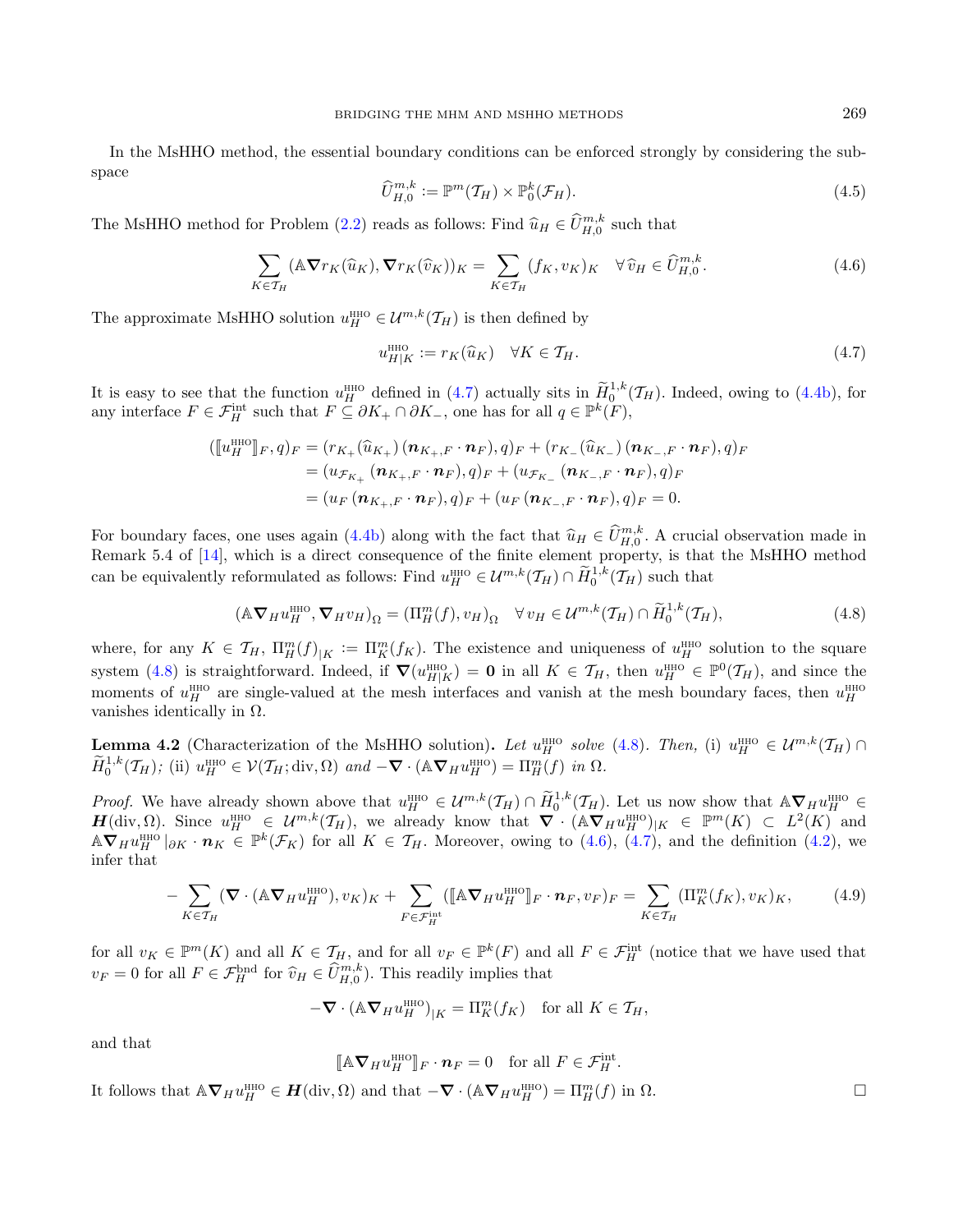# 5. Main equivalence result and further comments

<span id="page-9-1"></span>The following result, which is a consequence of Lemmas [3.1,](#page-6-5) [3.2,](#page-6-6) and [4.2,](#page-8-3) summarizes our main result on the equivalence between the MHM and MsHHO methods.

<span id="page-9-0"></span>**Theorem 5.1** (Equivalence between MHM and MsHHO). Let  $m, k \in \mathbb{N}$ . The following holds true:

- (i) Let  $u_H^{\text{MHM}}$  be the (original, semi-explicit) MHM solution defined by [\(3.11\)](#page-6-0) using  $k \geq 0$ . Let  $u_H^{\text{HHO}}$  be the MsHHO solution solving [\(4.8\)](#page-8-1) using  $m, k \geq 0$ . Then,  $u_H^{\text{MHM}} = u_H^{\text{HHO}}$  if  $f \in \mathbb{P}^m(\mathcal{T}_H)$ .
- (ii) Let  $u_H^{\text{MHM}}$  be the (fully explicit) MHM solution defined by  $(3.14)$  using  $m, k \geq 0$ . Let  $u_H^{\text{HHO}}$  be the MsHHC solution solving [\(4.8\)](#page-8-1) using  $m, k \ge 0$ . Then,  $u_H^{\text{MHM}} = u_H^{\text{HHO}}$  for all  $f \in L^2(\Omega)$ .

We now collect several remarks providing further insight into the above equivalence result.

<span id="page-9-5"></span>Remark 5.2 (Comparison of heuristic viewpoints). It is possible to sketch the two complementary visions behind the fully explicit MHM and MsHHO methods. In the (fully explicit) MHM method, the general idea is to search for an approximate solution  $u_H$  among the members of the affine functional space

$$
\{v_H \in \mathcal{V}(\mathcal{T}_H; \text{div}, \Omega) \cap \mathcal{U}^{m,k}(\mathcal{T}_H) : -\nabla \cdot (\mathbb{A} \nabla_H v_H) = \Pi_H^m(f) \text{ in } \Omega\},\
$$

and to enforce that  $u_H \in \widetilde{H}^{1,k}_0(\mathcal{T}_H)$  by requiring that

<span id="page-9-4"></span>
$$
\langle \mu_H, u_H \rangle_{\partial \mathcal{T}_H} = 0
$$
 for all  $\mu_H \in \Lambda^k(\partial \mathcal{T}_H)$ .

In the MsHHO method, the general idea is to search for an approximate solution among the members of the affine functional space

$$
\Big\{v_H\in \widetilde{H}^{1,k}_0(\mathcal{T}_H)\cap \mathcal{U}^{m,k}(\mathcal{T}_H): -\nabla\cdot(\mathbb{A}\nabla(v_{H|K}))=\Pi_K^m(f_K)\text{ in }K\ \ \forall K\in \mathcal{T}_H\Big\},\
$$

and to enforce that  $u_H \in \mathcal{V}(\mathcal{T}_H; \text{div}, \Omega)$  by requiring that

$$
\langle \mathbb{A} \nabla_H u_H \cdot \mathbf{n}, q_H \rangle_{\partial \mathcal{T}_H} = 0 \quad \text{for all } q_H \in \mathbb{P}_0^k(\mathcal{F}_H).
$$

<span id="page-9-2"></span>Remark 5.3 (Modification of the right-hand side). It is observed in Remark 5.8 of [\[14\]](#page-22-9) that a variant of the MsHHO method is obtained by searching  $u_H^{\text{HHO}} \in \mathcal{U}^{m,k}(\mathcal{T}_H) \cap \widetilde{H}_0^{1,k}(\mathcal{T}_H)$  such that

$$
(\mathbb{A}\nabla_H u_H^{\text{HHO}}, \nabla_H v_H)_{\Omega} = (f, v_H)_{\Omega} \quad \forall v_H \in \mathcal{U}^{m,k}(\mathcal{T}_H) \cap \widetilde{H}_0^{1,k}(\mathcal{T}_H). \tag{5.1}
$$

One advantage of  $(5.1)$  is that the source term f is now seen through its  $L^2$ -orthogonal projection onto  $\mathcal{U}^{m,k}(\mathcal{T}_H)$ instead of its projection onto the smaller space  $\mathbb{P}^m(\mathcal{T}_H)$  as in [\(4.8\)](#page-8-1). However, if  $u_H^{\text{HHO}}$  solves [\(5.1\)](#page-9-4),  $\mathbb{A} \nabla_H u_H^{\text{HHO}}$ <br>slightly departs from  $\mathbf{H}(\text{div}, \Omega)$ , *i.e.*, we no longer have  $u_H^{\text{HHO}} \in \math$ modified MsHHO solution can be bridged to the fully explicit MHM solution obtained by approximating the lifting  $T^s$  by the operator  $T_H^s: L^2(\Omega) \to \mathcal{U}^{m,k}(\mathcal{T}_H)^{\perp}$  such that, for all  $g \in L^2(\Omega), T_H^s(g) \in \mathcal{U}^{m,k}(\mathcal{T}_H)^{\perp}$  solves

$$
(\mathbb{A}\nabla_H T_H^{\mathsf{S}}(g), \nabla_H v)_{\Omega} = (g, v), \qquad \forall v \in \mathcal{U}^{m,k}(\mathcal{T}_H)^{\perp}.
$$

Indeed, the modified MsHHO solution solving [\(5.1\)](#page-9-4) coincides with the fully explicit MHM solution

$$
u_H^{\text{MHM}} := u_H^0 + T^{\text{N}}(\lambda_H) + T^{\text{S}}_H(f),
$$

<span id="page-9-3"></span>where the pair  $(u_H^0, \lambda_H) \in \mathbb{P}^0(\mathcal{T}_H) \times \Lambda^k(\partial \mathcal{T}_H)$  now solves

$$
\langle \lambda_H, v_H^0 \rangle_{\partial \mathcal{T}_H} = -(f, v_H^0)_{\Omega} \qquad \forall v_H^0 \in \mathbb{P}^0(\mathcal{T}_H),
$$
  

$$
\langle \mu_H, u_H^0 \rangle_{\partial \mathcal{T}_H} + \langle \mu_H, T^{\mathbb{N}}(\lambda_H) \rangle_{\partial \mathcal{T}_H} = -\langle \mu_H, T^{\mathbb{S}}_H(f) \rangle_{\partial \mathcal{T}_H} \quad \forall \mu_H \in \Lambda^k(\partial \mathcal{T}_H).
$$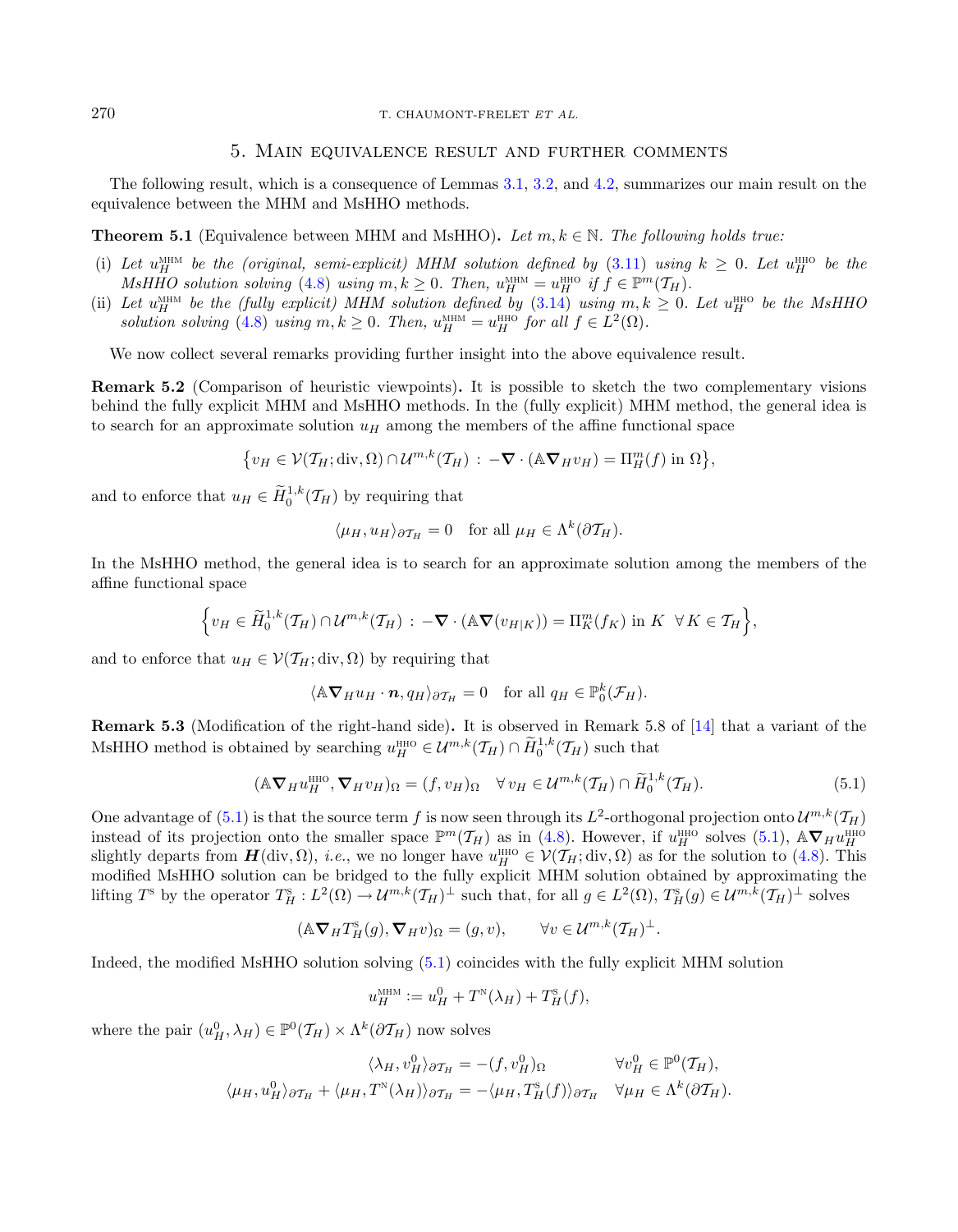**Remark 5.4** (Variant with no cell unknowns (case  $m = -1$ )). It is possible to consider the case  $m = -1$  in the above MHM and MsHHO settings, leading to an MsHHO formulation without cell unknowns. The spaces  $\mathcal{U}^{m,q}(K)$  and  $\mathcal{U}^{m,q}(\mathcal{T}_H)$  can still be defined by [\(2.19\)](#page-4-2) when  $m = -1$ , with the convention that  $\mathbb{P}^{-1}(K) := \{0\}.$ The fully explicit MHM method is still defined as in Section [3.](#page-5-0) The only modification in the analysis is that the last statement in Lemma [3.2](#page-6-6) now becomes  $-\nabla \cdot (\mathbb{A} \nabla_H u_H^{\text{MHM}}) = \Pi_H^0(f)$  in  $\Omega$ . Notice also that [\(3.14\)](#page-6-3) becomes  $u_H^{\text{MHM}} = u_H^0 + T^{\text{N}}(\lambda_H)$ . Actually, since  $T^{\text{s}}(c_H) = 0$  for any  $c_H \in \mathbb{P}^0(\overline{T}_H)$  owing to [\(3.4b\)](#page-5-5), we infer that the (fully explicit) MHM method for  $m = -1$  coincides with the (fully explicit) MHM method for  $m = 0$ . Concerning the MsHHO method, the variant [\(5.1\)](#page-9-4) has to be adopted in the case  $m = -1$ . Finally, we observe that in the case  $m = -1$ , the MHM and MsHHO solutions do not coincide.

## 6. Unified convergence analysis

<span id="page-10-0"></span>We derive, in a unified fashion, an energy-norm error estimate that is valid for both the (fully explicit) MHM and MsHHO methods.

# <span id="page-10-3"></span>6.1. Setting

Let  $\mathcal{T}_H$  be a given (coarse) polytopal mesh of the domain  $\Omega$  in the sense of Section [2.2.](#page-2-3) Since we are interested in deriving a quantitative estimate on the discretization error for the MHM/MsHHO methods, we need to define a measure of regularity for the mesh at hand. To do so, following ([\[16\]](#page-22-17), Sect. 2.1.1), we assume that the mesh  $\mathcal{T}_H$  admits a matching simplicial submesh  $\mathcal{S}_H$ , and that there exists some real parameter  $0 < \rho_H < 1$  such that, for all  $K \in \mathcal{T}_H$ , and all  $T \in \mathcal{S}_H$  such that  $T \subseteq K$ , (i)  $\rho_H H_T \leq R_T$  where  $R_T$  denotes the inradius of the simplex T, and (ii)  $\rho_H H_K \leq H_T$ . The parameter  $\rho_H$  measures the regularity of the mesh  $\mathcal{T}_H$ . When studying a convergence process in which the meshes of some given sequence  $(\mathcal{T}_H)_{H \in \mathcal{H}}$  are successively refined, we shall assume that the mesh sequence  $(\mathcal{T}_H)_{H \in \mathcal{H}}$  is uniformly regular, in the sense that there exists  $0 < \rho < 1$  such that, for all  $H \in \mathcal{H}, \rho \leq \rho_H$ . Standard local Poincaré–Steklov and (continuous) trace and inverse inequalities, as well as (optimal) approximation properties for local  $L^2$ -orthogonal polynomial projectors, then hold on each cell  $K \in \mathcal{T}_H$  for any  $H \in \mathcal{H}$ , with multiplicative constants only depending on  $\rho$ . We refer the reader, e.g. to [\[8\]](#page-22-19) for the idea of submeshing into simplices, to Section 1.4.3 of [\[19\]](#page-22-16) for the (continuous) trace and inverse inequalities, to  $[47]$  and Lemma 5.7 of  $[28]$  for Poincaré–Steklov inequalities on sets composed of simplices, and to Lemma 5.6 of [\[28\]](#page-23-26) for the resulting higher-order polynomial approximation properties; see also the recent monographs [\[16,](#page-22-17) [18\]](#page-22-18) on HHO methods. In what follows, we use the symbol  $\leq$  to denote an inequality that is valid up to a multiplicative constant only depending on the discretization through the parameter  $\rho$ .

In order to track the dependency of the error estimates with respect to the diffusion coefficient, for any  $K \in \mathcal{T}_H$ , we denote by  $a_{\flat,K} > 0$  the local smallest eigenvalue of the coefficient A in the cell K, in such a way that  $\mathbb{A}(\boldsymbol{x})\boldsymbol{\xi} \cdot \boldsymbol{\xi} \ge a_{\flat,K} |\boldsymbol{\xi}|^2$  for all  $\boldsymbol{\xi} \in \mathbb{R}^d$  and almost every  $\boldsymbol{x} \in K$ .

Finally, given any measurable set  $D \subset \overline{\Omega}$ , and any integer  $s \geq 0$ , we respectively denote by  $|\cdot|_{s,D}$  and  $\|\cdot\|_{s,D}$  the standard seminorm and norm in  $H^s(D;\mathbb{R}^{\ell})$ , for  $\ell \in \{1,d\}$ . We also define  $H^s(\mathcal{T}_H;\mathbb{R}^{\ell})$  as the space of piecewise  $\mathbb{R}^{\ell}$ -valued  $H^s$  functions on the partition  $\mathcal{T}_H$ , with the convention that  $H^s(\mathcal{T}_H;\mathbb{R})$  is simply noted  $H^s(\mathcal{T}_H).$ 

#### 6.2. Local approximation

Let  $m, k \in \mathbb{N}$  be given. Let  $K \in \mathcal{T}_H$ , and recall the definition  $(2.19)$  of the space  $\mathcal{U}^{m,k}(K)$ .

<span id="page-10-1"></span>**Lemma 6.1** (Approximation in  $\mathcal{U}^{m,k}(K)$ ). Let  $v \in H^1(K)$  and set  $g := -\nabla \cdot (\mathbb{A} \nabla v)$  in K. Assume that  $g \in H^{m+1}(K)$  and that  $\mathbb{A} \nabla v \in H^{k+1}(K; \mathbb{R}^d)$ . Then, there exists  $\pi_K^{m,k}(v) \in \mathcal{U}^{m,k}(K)$  such that

<span id="page-10-2"></span>
$$
\left\| \mathbb{A}^{1/2} \nabla \left( v - \pi_K^{m,k}(v) \right) \right\|_{0,K} \lesssim a_{\flat,K}^{-1/2} \left( H_K^{m+2} |g|_{m+1,K} + H_K^{k+1} |\mathbb{A} \nabla v|_{k+1,K} \right). \tag{6.1}
$$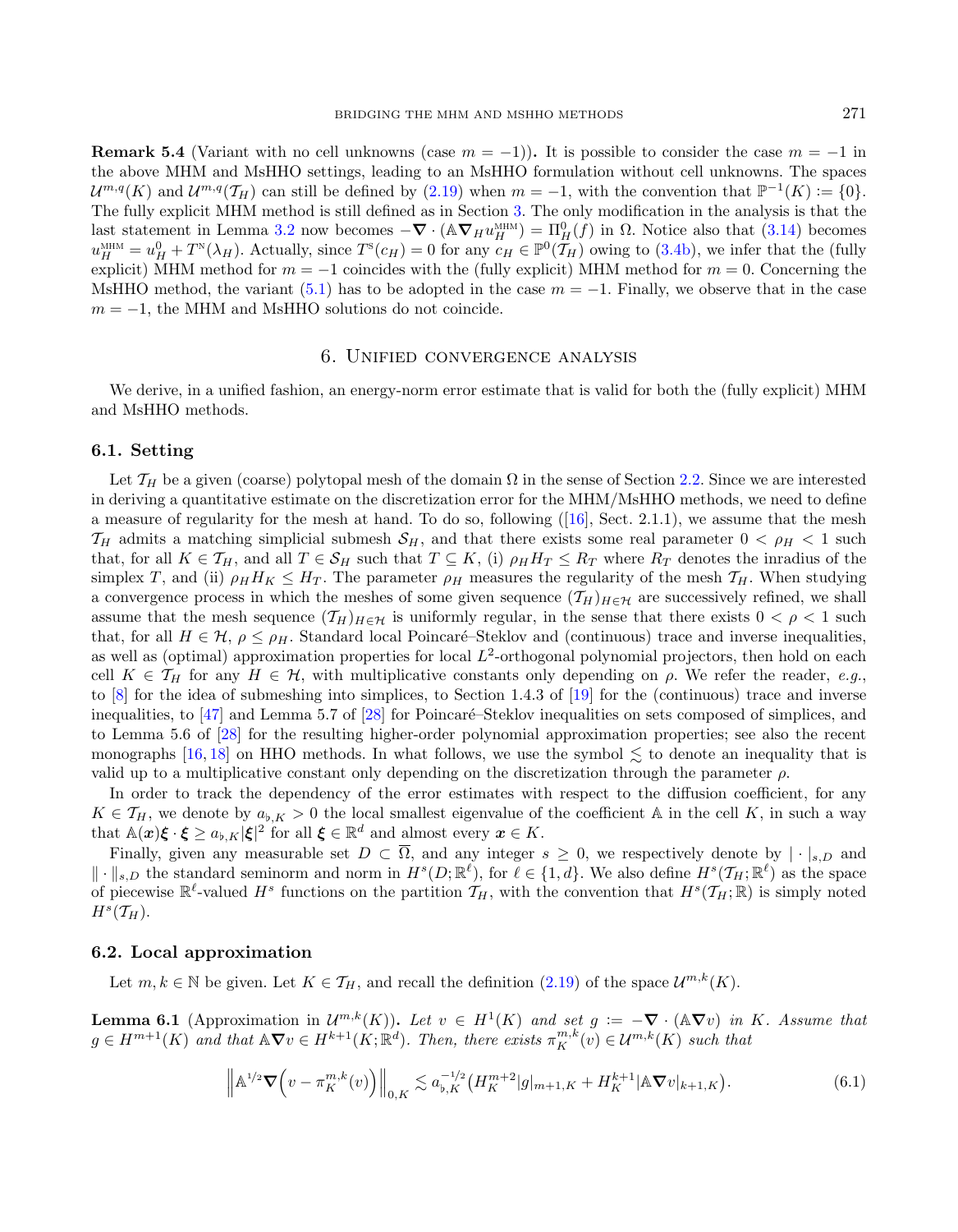*Proof.* Define  $\pi_K^{m,k}(v) \in \mathcal{U}^{m,k}(K)$  such that

<span id="page-11-1"></span><span id="page-11-0"></span>
$$
-\nabla \cdot \left(\mathbb{A} \nabla \pi_K^{m,k}(v)\right) = \Pi_K^m(g) \quad \text{in } K, \qquad \mathbb{A} \nabla \pi_K^{m,k}(v) \cdot \mathbf{n}_K = \Pi_{\mathcal{F}_K}^k(\mathbb{A} \nabla v \cdot \mathbf{n}_K) \quad \text{on } \partial K. \tag{6.2}
$$

Since  $g = -\nabla \cdot (\mathbb{A} \nabla v)$ , we easily check that  $(\Pi_K^m(g), 1)_K + (\Pi_{\mathcal{F}_K}^k (\mathbb{A} \nabla v \cdot \boldsymbol{n}_K), 1)_{\partial K} = 0$ ; hence, the data of the Neumann problem [\(6.2\)](#page-11-0) are compatible, and  $\pi_K^{m,k}(v)$  is well-defined (up to an additive constant). Multiplying the first relation in [\(6.2\)](#page-11-0) by  $w \in H^1(K)$ , integrating by parts, and using the compatibility of the data, yields

$$
\left(\mathbb{A}\nabla\pi_K^{m,k}(v),\nabla w\right)_K = \left(\Pi_K^m(g),w\right)_K + \left(\Pi_{\mathcal{F}_K}^k(\mathbb{A}\nabla v \cdot \mathbf{n}_K),w\right)_{\partial K}
$$
\n
$$
= \left(\Pi_K^m(g),w - \Pi_K^0(w)\right)_K + \left(\Pi_{\mathcal{F}_K}^k(\mathbb{A}\nabla v \cdot \mathbf{n}_K),w - \Pi_K^0(w)\right)_{\partial K}.\tag{6.3}
$$

By definition of  $q$ , we also have

<span id="page-11-4"></span><span id="page-11-3"></span><span id="page-11-2"></span>
$$
(\mathbb{A}\nabla v, \nabla w)_K = (g, w)_K + (\mathbb{A}\nabla v \cdot \mathbf{n}_K, w)_{\partial K}
$$
  
=  $(g, w - \Pi_K^0(w))_K + (\mathbb{A}\nabla v \cdot \mathbf{n}_K, w - \Pi_K^0(w))_{\partial K}.$  (6.4)

Subtracting [\(6.4\)](#page-11-1) from [\(6.3\)](#page-11-2), we obtain, for any  $w \in H^1(K)$ ,

<span id="page-11-5"></span>
$$
\left(\mathbb{A}\nabla\Big(v-\pi_K^{m,k}(v)\Big),\nabla w\right)_K = \left(g-\Pi_K^m(g),w-\Pi_K^0(w)\right)_K + \left(\mathbb{A}\nabla v\cdot\mathbf{n}_K - \Pi_{\mathcal{F}_K}^k(\mathbb{A}\nabla v\cdot\mathbf{n}_K),w-\Pi_K^0(w)\right)_{\partial K}.
$$
\n
$$
(6.5)
$$

Applying the Cauchy–Schwarz inequality together with a local Poincaré–Steklov inequality for the first term in the right-hand side of [\(6.5\)](#page-11-3), and the Cauchy–Schwarz inequality combined with a (continuous) trace inequality and a local Poincaré–Steklov inequality for the second, we infer

$$
\left(\mathbb{A}\nabla\big(v-\pi_K^{m,k}(v)\big),\nabla w\right)_K \lesssim \|g-\Pi_K^m(g)\|_{0,K} H_K|w|_{1,K} + \|\mathbb{A}\nabla v - \Pi_{\mathcal{F}_K}^k(\mathbb{A}\nabla v)\|_{0,\partial K} H_K^{1/2}|w|_{1,K},\tag{6.6}
$$

where we also used the fact that  $\Pi_{\mathcal{F}_K}^k(\mathbb{A}\nabla v \cdot \boldsymbol{n}_K) = \Pi_{\mathcal{F}_K}^k(\mathbb{A}\nabla v) \cdot \boldsymbol{n}_K$  since the mesh faces are planar, combined with the fact that  $n_K$  is unitary, to handle the boundary term. By definition of  $L^2$ -orthogonal projectors, we have

$$
\left\|\mathbb{A}\nabla v - \mathbf{\Pi}_{\mathcal{F}_K}^k(\mathbb{A}\nabla v)\right\|_{0,\partial K} = \min_{\mathbf{p}\in\mathbb{P}^k(\mathcal{F}_K;\mathbb{R}^d)}\|\mathbb{A}\nabla v - \mathbf{p}\|_{0,\partial K} \le \left\|\mathbb{A}\nabla v - \mathbf{\Pi}_K^k(\mathbb{A}\nabla v)\right\|_{0,\partial K}.\tag{6.7}
$$

By standard approximation properties of  $L^2$ -orthogonal projectors, we finally obtain from  $(6.6)$  and  $(6.7)$ ,

$$
\sup_{w\in H^1(K)\setminus\{0\}}\frac{\left(\mathbb{A} \boldsymbol\nabla \Big(v-\pi_K^{m,k}(v)\Big),\boldsymbol\nabla w\right)_K}{|w|_{1,K}}\lesssim H_K^{m+2}|g|_{m+1,K}+H_K^{k+1}|\mathbb{A} \boldsymbol\nabla v|_{k+1,K}.
$$

The conclusion follows choosing  $w = v - \pi_K^{m,k}(v)$ , and since  $|w|_{1,K}^2 \le a_{\flat,K}^{-1} ||\mathbb{A}^{1/2} \nabla w||$ 2<br> $_{0,K}$ .

<span id="page-11-6"></span>**Remark 6.2** (Case  $m = -1$ ). Recall that  $\mathbb{P}^{-1}(K) := \{0\}$ . The result of Lemma [6.1](#page-10-1) remains valid as it is in the case  $m = -1$  (for  $g \in L^2(K)$ ). The proof needs just be slightly adapted with respect to the general case  $m \geq 0$ . The interpolant  $\pi^{-1,k}(v) \in \mathcal{U}^{-1,k}(K)$  is defined as follows:

$$
-\nabla \cdot \left(\mathbb{A} \nabla \pi_K^{-1,k}(v)\right) = 0 \quad \text{in } K, \qquad \mathbb{A} \nabla \pi_K^{-1,k}(v) \cdot \boldsymbol{n}_K = \Pi_{\mathcal{F}_K}^k (\mathbb{A} \nabla v \cdot \boldsymbol{n}_K) + \frac{1}{|\partial K|} (g,1)_K \quad \text{on } \partial K.
$$

The identity [\(6.5\)](#page-11-3) becomes

$$
\left(\mathbb{A}\nabla\Big(v-\pi_K^{-1,k}(v)\Big),\nabla w\right)_K = \left(g,w-\Pi_K^0(w)\right)_K - \frac{1}{|\partial K|}(g,1)_K\big(w-\Pi_K^0(w),1\big)_{\partial K} + \left(\mathbb{A}\nabla v\cdot\boldsymbol{n}_K-\Pi_{\mathcal{F}_K}^k(\mathbb{A}\nabla v\cdot\boldsymbol{n}_K),w-\Pi_K^0(w)\right)_{\partial K}.
$$

The conclusion then follows from the same arguments, using in addition that  $\frac{|K|}{|\partial K|} \leq H_K$  under our mesh regularity assumptions to handle the second term in the first line of the right-hand side.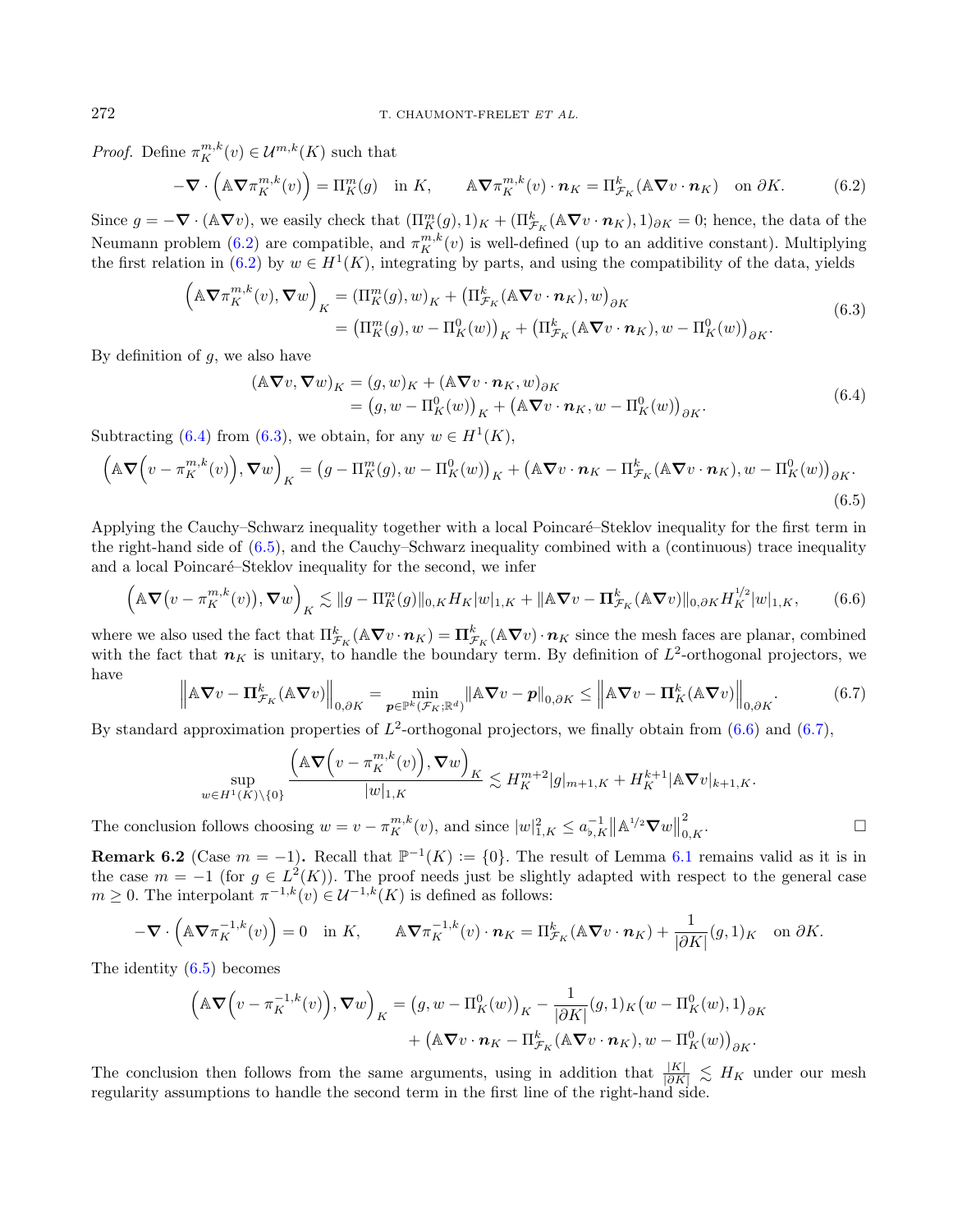### <span id="page-12-2"></span>6.3. Energy-norm error estimate

<span id="page-12-0"></span>Let  $m, k \in \mathbb{N}$  be given. We introduce, for any  $K \in \mathcal{T}_H$ , the (local, canonical) interpolation operator  $\mathcal{I}_K$ :  $H^1(K) \to \mathcal{U}^{m,k}(K)$  associated with the finite element [\(4.3\)](#page-7-3) such that  $\mathcal{I}_K := r_K \circ \Sigma_K$ . Using the definition [\(4.2\)](#page-7-1) of the reconstruction operator, as well as the definition of the reduction operator  $\widehat{\Sigma}_K$ , we infer that, for any  $v \in H^1(K)$ ,

$$
(\mathbb{A}\nabla \mathcal{I}_K(v), \nabla w)_K = (\mathbb{A}\nabla v, \nabla w)_K \quad \forall w \in \mathcal{U}^{m,k}(K),\tag{6.8a}
$$

<span id="page-12-5"></span>
$$
(\mathcal{I}_K(v), 1)_{\partial K} = (v, 1)_{\partial K}.\tag{6.8b}
$$

Hence,  $\mathcal{I}_K(v) \in \mathcal{U}^{m,k}(K)$  is the (A-weighted) elliptic projection of  $v \in H^1(K)$  onto  $\mathcal{U}^{m,k}(K)$ . As such, it satisfies

$$
\left\| \mathbb{A}^{1/2} \nabla (v - \mathcal{I}_K(v)) \right\|_{0,K} = \min_{w \in \mathcal{U}^{m,k}(K)} \left\| \mathbb{A}^{1/2} \nabla (v - w) \right\|_{0,K}.
$$
 (6.9)

<span id="page-12-1"></span>**Theorem 6.3** (Energy-norm error estimate). Recall that  $u \in H_0^1(\Omega)$  is the unique solution to [\(2.2\)](#page-2-2). Let  $u_H \in$  $\mathcal{U}^{m,k}(\mathcal{T}_H) \cap \widetilde{H}_0^{1,k}(T_H)$  denote either the (fully explicit) MHM solution [\(3.14\)](#page-6-3) to Problem [\(3.15\)](#page-6-4), or the MsHHO solution [\(4.7\)](#page-8-0) to Problem [\(4.6\)](#page-8-2). Assume that  $f \in H^{m+1}(\mathcal{T}_H)$  and that  $\mathbb{A} \nabla u \in H^{k+1}(\mathcal{T}_H; \mathbb{R}^d)$ . Then, we have

$$
\left\| \mathbb{A}^{1/2} \nabla_H (u - u_H) \right\|_{0,\Omega} \lesssim \left( \sum_{K \in \mathcal{T}_H} a_{\flat,K}^{-1} \left( H_K^{2(m+2)} |f|_{m+1,K}^2 + H_K^{2(k+1)} |\mathbb{A} \nabla u|_{k+1,K}^2 \right) \right)^{1/2} . \tag{6.10}
$$

<span id="page-12-4"></span>Proof. First, by Theorem [5.1,](#page-9-0) we know that the fully explicit MHM and MsHHO solutions coincide for all  $f \in L^2(\Omega)$ . We consider here the characterization  $(4.8)$  of  $u_H$ . Let  $\mathcal{I}_H: H^1(\mathcal{T}_H) \to \mathcal{U}^{m,k}(\mathcal{T}_H)$  denote the global interpolation operator such that, for all  $v \in H^1(\mathcal{T}_H)$ ,  $\mathcal{I}_H(v)_{|K} := \mathcal{I}_K(v_K)$  for all  $K \in \mathcal{T}_H$ . Remark that, since  $u \in H_0^1(\Omega), \mathcal{I}_H(u) \in \mathcal{U}^{m,k}(\mathcal{T}_H) \cap \widetilde{H}_0^{1,k}(\mathcal{T}_H)$ . By the triangle inequality, we split the discretization error as follows:

<span id="page-12-3"></span>
$$
\left\|\mathbb{A}^{1/2}\nabla_H(u-u_H)\right\|_{0,\Omega} \le \left\|\mathbb{A}^{1/2}\nabla_H(u-\mathcal{I}_H(u))\right\|_{0,\Omega} + \left\|\mathbb{A}^{1/2}\nabla_H(\mathcal{I}_H(u)-u_H)\right\|_{0,\Omega}.
$$
\n(6.11)

The first term in the right-hand side of  $(6.11)$  is an approximation error, and is estimated using the optimality property [\(6.9\)](#page-12-2) combined with the local approximation properties in  $\mathcal{U}^{m,k}(\mathcal{T}_H)$  of Lemma [6.1.](#page-10-1) Letting, for all  $v \in H^1(\mathcal{T}_H), \pi_H^{m,k}(v) \in \mathcal{U}^{m,k}(\mathcal{T}_H)$  be the global interpolate such that  $\pi_H^{m,k}(v)|_K = \pi_K^{m,k}(v_K)$  for all  $K \in \mathcal{T}_H$ , we infer

$$
\left\| \mathbb{A}^{1/2} \nabla_{H} \left( u - \mathcal{I}_{H}(u) \right) \right\|_{0,\Omega} = \min_{w_{H} \in \mathcal{U}^{m,k}(\mathcal{T}_{H})} \left\| \mathbb{A}^{1/2} \nabla_{H} \left( u - w_{H} \right) \right\|_{0,\Omega}
$$
\n
$$
\leq \left\| \mathbb{A}^{1/2} \nabla_{H} \left( u - \pi_{H}^{m,k}(u) \right) \right\|_{0,\Omega}
$$
\n
$$
\lesssim \left( \sum_{K \in \mathcal{T}_{H}} a_{b,K}^{-1} \left( H_{K}^{2(m+2)} |f|_{m+1,K}^{2} + H_{K}^{2(k+1)} | \mathbb{A} \nabla u|_{k+1,K}^{2} \right) \right)^{1/2}.
$$
\n(6.12)

The second term in the right-hand side of  $(6.11)$  is the consistency error of the method, which satisfies, since  $(\mathcal{I}_H(u) - u_H) \in \widetilde{\mathcal{U}}_0^{m,k}(\mathcal{T}_H) := \mathcal{U}^{m,k}(\mathcal{T}_H) \cap \widetilde{H}_0^{1,k}(\mathcal{T}_H),$ 

$$
\left\|\mathbb{A}^{1/2}\nabla_H(\mathcal{I}_H(u)-u_H)\right\|_{0,\Omega}=\max_{\substack{v_H\in\widetilde{\mathcal{U}}_0^{m,k}(\mathcal{I}_H),\\ \left\|\mathbb{A}^{1/2}\nabla_Hv_H\right\|_{0,\Omega}=1}}\left(\mathbb{A}\nabla_H(\mathcal{I}_H(u)-u_H),\nabla_Hv_H\right)_{\Omega}.\tag{6.13}
$$

Let  $v_H \in \widetilde{\mathcal{U}}_0^{m,k}(\mathcal{T}_H)$  be such that  $\left\| \mathbb{A}^{1/2} \nabla_H v_H \right\|_{0,\Omega} = 1$ . Since  $u_H$  solves [\(4.8\)](#page-8-1), we infer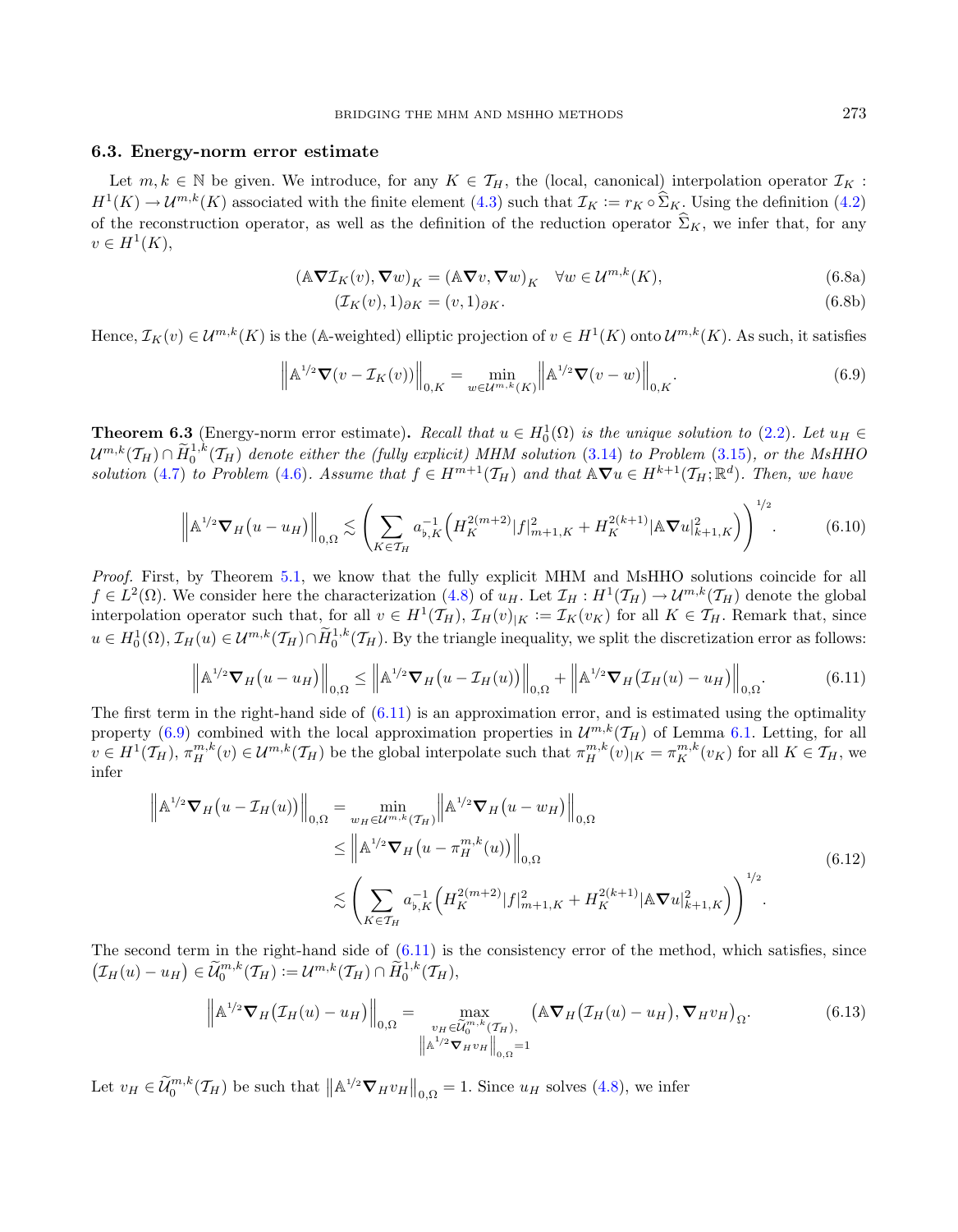$$
(\mathbb{A}\nabla_{H}(\mathcal{I}_{H}(u)-u_{H}), \nabla_{H}v_{H})_{\Omega} = (\mathbb{A}\nabla_{H}\mathcal{I}_{H}(u), \nabla_{H}v_{H})_{\Omega} - (\Pi_{H}^{m}(f), v_{H})_{\Omega}
$$
  
\n
$$
= (\mathbb{A}\nabla_{H}\mathcal{I}_{H}(u), \nabla_{H}v_{H})_{\Omega} + (\nabla \cdot (\mathbb{A}\nabla u), v_{H})_{\Omega} + (f - \Pi_{H}^{m}(f), v_{H})_{\Omega}
$$
  
\n
$$
= (\mathbb{A}\nabla_{H}(\mathcal{I}_{H}(u)-u), \nabla_{H}v_{H})_{\Omega} + \sum_{K\in\mathcal{T}_{H}} \sum_{F\in\mathcal{F}_{K}} (\mathbb{A}\nabla u_{K} \cdot \mathbf{n}_{K,F}, v_{K})_{F}
$$
  
\n
$$
+ (f - \Pi_{H}^{m}(f), v_{H})_{\Omega}
$$
  
\n
$$
= \sum_{F\in\mathcal{F}_{H}} (\mathbb{A}\nabla u \cdot \mathbf{n}_{F}, [v_{H}]_{F})_{F} + (f - \Pi_{H}^{m}(f), v_{H})_{\Omega} =: \mathfrak{T}_{1} + \mathfrak{T}_{2}, \qquad (6.14)
$$

where we added and subtracted  $(f, v_H)_{\Omega}$  and used the fact that  $f = -\nabla \cdot (\mathbb{A} \nabla u)$  in  $\Omega$  to pass from the first to the second line, we performed cell-by-cell integration by parts to pass from the second to the third line, and finally used the local orthogonality property [\(6.8a\)](#page-10-2) as well as the fact that  $[\![\mathbb{A}\nabla u]\!]_F \cdot n_F = 0$  for all  $F \in \mathcal{F}_H^{\text{int}}$ <br>as a consequence of the fact that  $\mathbb{A}\nabla u \in H(\text{div }\Omega) \cap H^1(\mathcal{F}_x, \mathbb{R}^d)$  to pass fro as a consequence of the fact that  $\mathbb{A}\nabla u \in H(\text{div}, \Omega) \cap H^1(\mathcal{T}_H; \mathbb{R}^d)$  to pass from the third to the fourth line. To estimate  $\mathfrak{T}_1$ , we remark that, since  $v_H \in \widetilde{H}_0^{1,k}(\mathcal{T}_H)$ ,  $\Pi_F^k(\llbracket v_H \rrbracket_F) = 0$  for all  $F \in \mathcal{F}_H$ . We thus have

<span id="page-13-2"></span>
$$
\mathfrak{T}_1 = \sum_{F \in \mathcal{F}_H} (\mathbb{A} \nabla u \cdot \boldsymbol{n}_F - \Pi_F^k (\mathbb{A} \nabla u \cdot \boldsymbol{n}_F), [\![ v_H - \Pi_F^0 (v_H)]\!]_F )_F
$$
  
= 
$$
\sum_{K \in \mathcal{T}_H} \sum_{F \in \mathcal{F}_K} ((\mathbb{A} \nabla u_K - \Pi_F^k (\mathbb{A} \nabla u_K)) \cdot \boldsymbol{n}_{K,F}, v_K - \Pi_F^0 (v_K))_F.
$$

By two successive applications of the Cauchy–Schwarz inequality, we infer

$$
\mathfrak{T}_1 \leq \left(\sum_{K\in\mathcal{T}_H}a_{\flat,K}^{-1}H_K\left\|\mathbb{A}\boldsymbol{\nabla} u_K-\boldsymbol{\Pi}_{\mathcal{F}_K}^k(\mathbb{A}\boldsymbol{\nabla} u_K)\right\|_{0,\partial K}^2\right)^{1/2}\left(\sum_{K\in\mathcal{T}_H}a_{\flat,K}H_K^{-1}\left\|v_K-\Pi_{\mathcal{F}_K}^0(v_K)\right\|_{0,\partial K}^2\right)^{1/2}.
$$

The first factor in the right-hand side is estimated using  $(6.7)$  and standard approximation properties of  $L^2$ orthogonal projectors. The second factor is estimated by adding/subtracting  $\Pi_K^0(v_K)$ , using a triangle inequality combined with the  $L^2(\partial K)$ -stability of  $\Pi_{\mathcal{F}_K}^0$ , and concluding by the use of a (continuous) trace inequality combined with a local Poincaré–Steklov inequality. We obtain

$$
\mathfrak{T}_1 \lesssim \left( \sum_{K \in \mathcal{T}_H} a_{\flat,K}^{-1} H_K^{2(k+1)} |\mathbb{A} \nabla u|_{k+1,K}^2 \right)^{1/2} \left( \sum_{K \in \mathcal{T}_H} a_{\flat,K} |v_K|_{1,K}^2 \right)^{1/2}.
$$

Recalling that  $\|\mathbb{A}^{1/2}\nabla_H v_H\|_{0,\Omega} = 1$ , and since  $a_{\flat,K} |v_K|^2_{1,K} \le \|\mathbb{A}^{1/2}\nabla v_K\|$  $_{0,K}^2$ , we finally infer that

<span id="page-13-1"></span><span id="page-13-0"></span>
$$
\mathfrak{T}_1 \lesssim \left( \sum_{K \in \mathcal{T}_H} a_{\flat,K}^{-1} H_K^{2(k+1)} |\mathbb{A} \nabla u|_{k+1,K}^2 \right)^{1/2} . \tag{6.15}
$$

The term  $\mathfrak{T}_2$  is, in turn, easily estimated using the definition of the  $L^2$ -orthogonal projection to write

$$
\mathfrak{T}_2 = \left(f - \Pi_H^m(f), v_H - \Pi_H^0(v_H)\right)_{\Omega},
$$

and invoking the Cauchy–Schwarz inequality, a local Poincaré–Steklov inequality, and standard approximation properties of  $L^2$ -orthogonal projectors to conclude. We obtain

$$
\mathfrak{T}_2 \lesssim \left( \sum_{K \in \mathcal{T}_H} a_{\flat,K}^{-1} H_K^{2(m+2)} |f|_{m+1,K}^2 \right)^{1/2} \left( \sum_{K \in \mathcal{T}_H} a_{\flat,K} |v_K|_{1,K}^2 \right)^{1/2}
$$
\n
$$
\lesssim \left( \sum_{K \in \mathcal{T}_H} a_{\flat,K}^{-1} H_K^{2(m+2)} |f|_{m+1,K}^2 \right)^{1/2}, \tag{6.16}
$$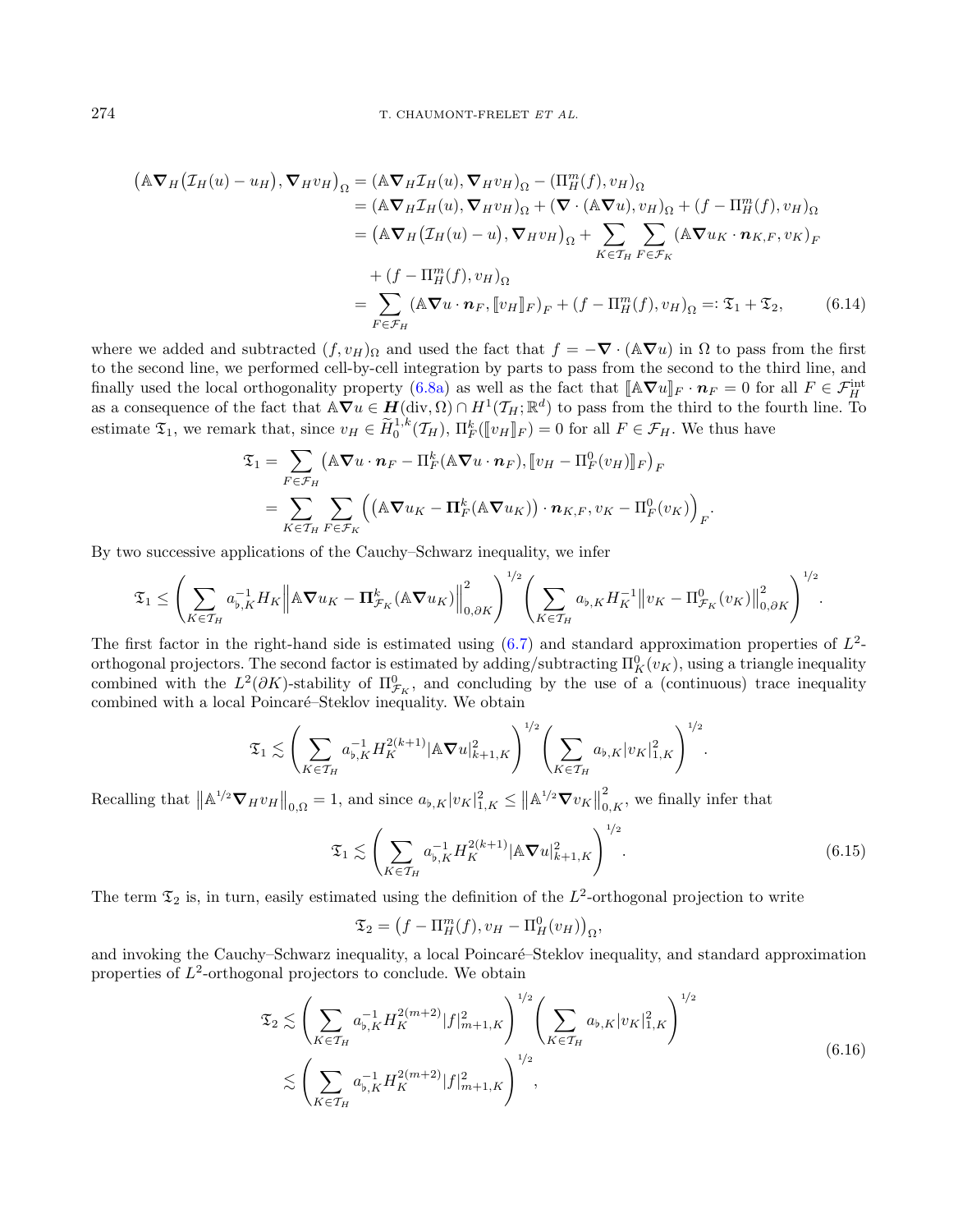where we used again that  $\|\mathbb{A}^{1/2}\nabla_H v_H\|_{0,\Omega} = 1$  to pass from the first to the second line. Finally, plugging [\(6.15\)](#page-13-0)–  $(6.16)$ – $(6.14)$ – $(6.13)$  and  $(6.12)$  into  $(6.11)$  proves  $(6.10)$ .

<span id="page-14-1"></span>**Remark 6.4** (Case  $m = -1$ ). We know from Remark [5.4](#page-9-3) that the (fully explicit) MHM method for  $m = -1$ coincides with the (fully explicit) MHM method for  $m = 0$ . As far as the MsHHO method is concerned, in the case  $m = -1$ , one adopts the variant [\(5.1\)](#page-9-4) of the method, and the *a priori* estimate of Theorem [6.3](#page-12-0) remains valid as is (for  $f \in L^2(\Omega)$ ). The proof actually simplifies with respect to the general case  $m \geq 0$ , since the term  $\mathfrak{T}_2$  can be discarded. The conclusion follows from Lemma [6.1](#page-10-1) and Remark [6.2.](#page-11-6)

**Remark 6.5** (Case  $m = k - 1$ ). In the case  $m = k - 1$ , the result  $(6.10)$  (see Rem. [6.4](#page-14-1) for the case  $k = 0$ and  $m = -1$ ) simplifies since  $|f|_{k,K} \leq \sqrt{d} |\mathbb{A} \nabla u|_{k+1,K}$  for all  $K \in \mathcal{T}_H$ . Under the sole assumption that  $\mathbb{A}\nabla u \in H^{k+1}(\mathcal{T}_H;\mathbb{R}^d)$ , we then have

$$
\left\| \mathbb{A}^{1/2} \nabla_H (u - u_H) \right\|_{0,\Omega} \lesssim \left( \sum_{K \in \mathcal{T}_H} a_{b,K}^{-1} H_K^{2(k+1)} |\mathbb{A} \nabla u|_{k+1,K}^2 \right)^{1/2}.
$$

In the MHM setting, when  $k = 0$  (then one can discard the contribution given by the operator  $T^s$ ), we obtain an optimal error estimate under the sole assumption on the source term that  $f \in L^2(\Omega)$ , which improves on Corollary 4.2 of [\[3\]](#page-22-7) where more regularity is needed.

Remark 6.6 (Link with previous results). In the MHM framework, the error estimate of Theorem [6.3](#page-12-0) is a refined version of Theorem 4.1 from [\[3\]](#page-22-7) (for the original, semi-explicit MHM method), both in terms of regularity assumptions and in terms of tracking of the dependency of the multiplicative constants with respect to the diffusion coefficient. In the MsHHO framework, such an error estimate is new, and is complementary to the homogenization-based error estimate of Theorem 5.6 from [\[14\]](#page-22-9) (such a homogenization-based analysis is also available in the MHM setting; cf.  $[44]$ ). The a priori estimate of Theorem 5.6 from  $[14]$  is robust in highly oscillatory diffusion regimes but is suboptimal for mildly varying diffusion. The present result fills this gap.

#### 7. Basis functions and solution strategies

<span id="page-14-0"></span>We address the decomposition of the MHM and MsHHO solutions in terms of multiscale basis functions and highlight the impact of such a decomposition on the possible organization of the computations using an offline-online strategy. Let  $k \geq 1$  be a given integer. In what follows, to keep the presentation simple, we consider for a polynomial degree k on the faces the polynomial degree  $m := k - 1 \ge 0$  in the cell, and, following our convention, we simply write  $\mathcal{U}^k(K)$  in place of  $\mathcal{U}^{k-1,k}(K)$  for all  $K \in \mathcal{T}_H$ . The key observation is that there are two possible constructions of basis functions for the local space  $\mathcal{U}^k(K)$ . Both sets of basis functions are composed of cell-based and face-based functions. The construction of the two sets is however different. The first construction, referred to as *primal set*, will prove to be relevant for the MHM method, whereas the second construction, referred to as dual set, will prove to be relevant for the MsHHO method.

#### <span id="page-14-2"></span>7.1. Basis functions

#### 7.1.1. Polynomial basis functions

Let  $q \in \mathbb{N}$ . We denote by  $n_l^q$  the dimension of the vector space of *l*-variate polynomial functions of total degree up to q. For any cell  $K \in \mathcal{T}_H$ , let  $\{\psi_i^{q,K}\}_{1 \leq i \leq n_d^q}$  be a basis of  $\mathbb{P}^q(K)$ , and for any face  $F \in \mathcal{F}_H$ , let  $\{\psi_j^{q,F}\}_{1\leq j\leq n_{d-1}^q}$  be a basis of  $\mathbb{P}^q(F)$ . With the choice of degree  $q:=k-1$  in the cell and degree  $q:=k$  on the faces, we henceforth drop the corresponding superscripts in the polynomial basis functions to alleviate the notation. For convenience, we assume that  $\psi_1^K \equiv 1$ ; this assumption will be useful in the MHM setting.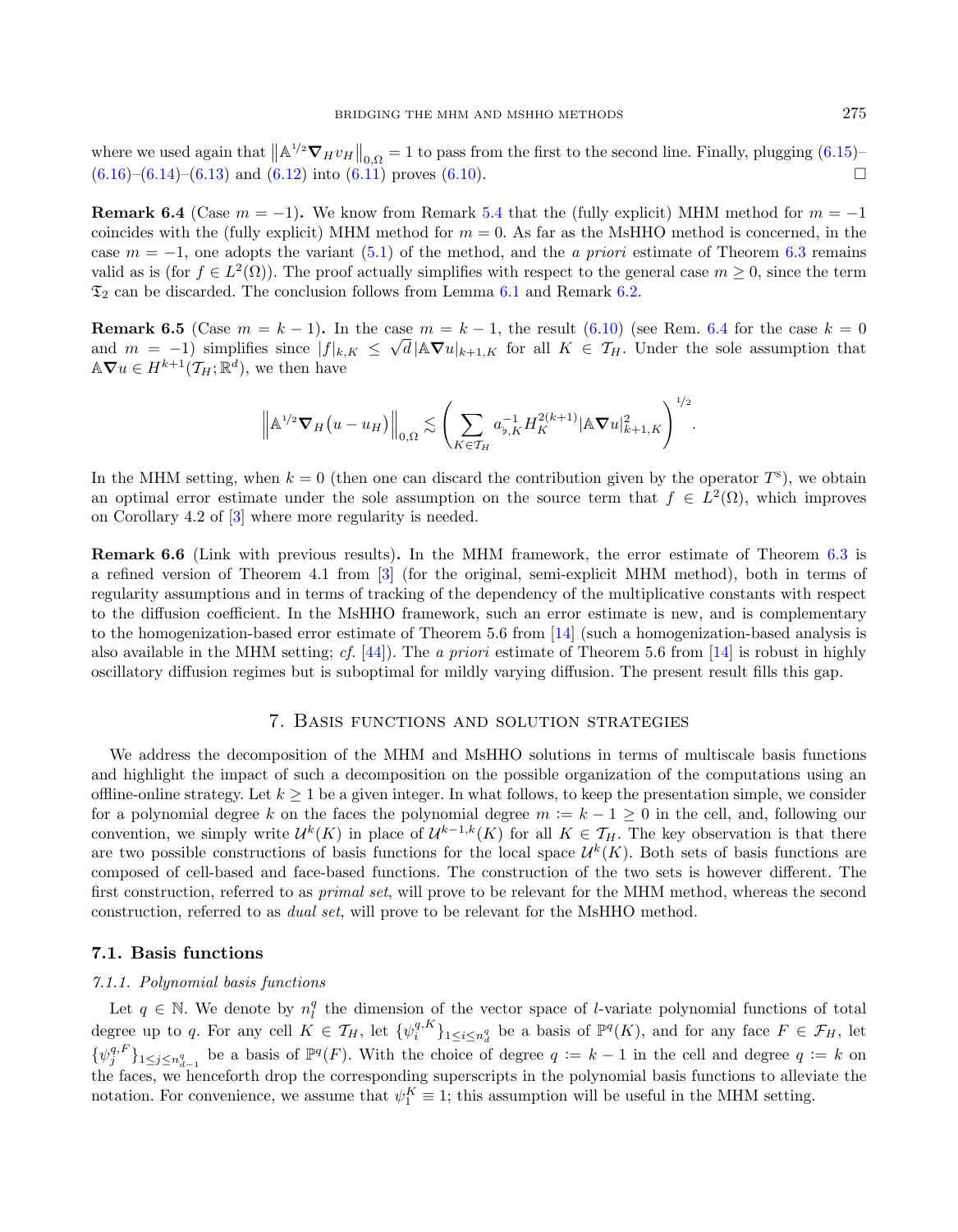### 7.1.2. Primal basis functions

For  $K \in \mathcal{T}_H$ , we locally construct the set of primal basis functions for  $\mathcal{U}^k(K)$ . Regarding the cell-based basis functions, we set  $\phi_1^{p,K} \equiv 1$ , and for all  $2 \leq i \leq n_d^{k-1}$ , we define  $\phi_i^{p,K}$  as the unique function in  $H^1(K)^{\perp}$  solving the following well-posed Neumann problem:

<span id="page-15-2"></span><span id="page-15-1"></span>
$$
\begin{cases}\n-\nabla \cdot \left(\mathbb{A} \nabla \phi_i^{p,K}\right) = \psi_i^K - \Pi_K^0(\psi_i^K) & \text{in } K, \\
\mathbb{A} \nabla \phi_i^{p,K} \cdot \mathbf{n}_K = 0 & \text{on } \partial K.\n\end{cases} \tag{7.1}
$$

Concerning the face-based basis functions, for all  $F \in \mathcal{F}_K$  and all  $1 \leq j \leq n_{d-1}^k$ , we define  $\phi_{F,j}^{p,K}$  as the unique function in  $H^1(K)^{\perp}$  solving the following well-posed Neumann problem:

$$
\begin{cases}\n-\nabla \cdot \left(\mathbb{A} \nabla \phi_{F,j}^{\mathbf{p},K}\right) = -\frac{1}{|K|} (\psi_j^F, 1)_F & \text{in } K, \\
\mathbb{A} \nabla \phi_{F,j}^{\mathbf{p},K} \cdot \mathbf{n}_{K,F} = \psi_j^F & \text{on } F \text{ and } \mathbb{A} \nabla \phi_{F,j}^{\mathbf{p},K} \cdot \mathbf{n}_{K,\sigma} = 0 & \text{on } \sigma \in \mathcal{F}_K \setminus \{F\}.\n\end{cases} \tag{7.2}
$$

Then, for all  $v \in \mathcal{U}^k(K)$ , setting

(i)  $-\nabla \cdot (\mathbb{A} \nabla v) := g_K = g_{K,1} + \sum_{i=2}^{n_d^{k-1}} g_{K,i} \psi_i^K \in \mathbb{P}^{k-1}(K)$  (recall that  $\psi_1^K \equiv 1$ ), (ii)  $\mathbb{A} \nabla v|_{\partial K} \cdot \mathbf{n}_K := \mu_{\mathcal{F}_K} \in \mathbb{P}^k(\mathcal{F}_K)$  with  $\mu_{\mathcal{F}_K|F} = \sum_{j=1}^{n_{d-1}^k} \mu_{F,j} \psi_j^F$  for all  $F \in \mathcal{F}_K$ , (iii)  $\Pi_K^0(v) := v_K^0 \in \mathbb{P}^0(K)$ ,

with  $(g_K, 1)_K + (\mu_{\mathcal{F}_K}, 1)_{\partial K} = 0$ , we have

$$
v = v_K^0 + \sum_{F \in \mathcal{F}_K} \sum_{j=1}^{n_{d-1}^k} \mu_{F,j} \phi_{F,j}^{p,K} + \sum_{i=2}^{n_d^{k-1}} g_{K,i} \phi_i^{p,K}.
$$
 (7.3)

A set of global basis functions for the space  $\mathcal{U}^k(\mathcal{T}_H) \cap \mathcal{V}(\mathcal{T}_H; \text{div}, \Omega)$  is given by

$$
\left\{\widetilde{\phi}_i^{\text{p},K}\right\}_{K\in\mathcal{T}_H,1\leq i\leq n_d^{k-1}}\cup\left\{\widetilde{\phi}_j^{\text{p},F}\right\}_{F\in\mathcal{F}_H,1\leq j\leq n_{d-1}^k},
$$

where for each cell  $K \in \mathcal{T}_H$ ,

$$
\tilde{\phi}_i^{\mathbf{p},K} |_{K} = \phi_i^{\mathbf{p},K} \quad \text{and} \quad \tilde{\phi}_i^{\mathbf{p},K} |_{\Omega \setminus \overline{K}} = 0,
$$
\n(7.4)

for each interface  $F \subseteq \partial K_+ \cap \partial K_-,$ 

$$
\widetilde{\phi}_j^{\mathbf{p},F}|_{K_{\pm}} = \left(\mathbf{n}_{K_{\pm},F} \cdot \mathbf{n}_F\right) \phi_{F,j}^{\mathbf{p},K_{\pm}} \quad \text{and} \quad \widetilde{\phi}_j^{\mathbf{p},F}|_{\Omega \setminus \overline{K_{+} \cup K_{-}}} = 0,
$$
\n(7.5)

and for each boundary face  $F \subseteq \partial K \cap \partial \Omega$ ,

$$
\tilde{\phi}_j^{\mathbf{p},F} |_{K} = \phi_{F,j}^{\mathbf{p},K} \quad \text{and} \quad \tilde{\phi}_j^{\mathbf{p},F} |_{\Omega \setminus \overline{K}} = 0. \tag{7.6}
$$

<span id="page-15-0"></span>**Remark 7.1** (Link to lifting operators). Recall the local lifting operators  $T_K^N, T_K^S$  and their global counterparts  $T^{\scriptscriptstyle\mathrm{N}}, T^{\scriptscriptstyle\mathrm{S}}$  introduced in Section [3.](#page-5-0) For all  $K \in \mathcal{T}_H$ , one readily verifies that

$$
\phi_i^{p,K} = T_K^s(\psi_i^K), \qquad \phi_{F,j}^{p,K} = T_K^N(E_F^{\partial K}(\psi_j^F)), \qquad (7.7)
$$

where the first identity holds for all  $2 \leq i \leq n_d^{k-1}$  and the second identity holds for all  $F \in \mathcal{F}_K$  and all  $1 \leq j \leq n_{d-1}^k$ , where  $E_F^{\partial K}$  denotes the zero-extension operator from F to  $\partial K$ . For the global basis functions, we have

$$
\widetilde{\phi}_i^{\mathbf{p},K} = T^{\mathbf{s}}(E_K^{\Omega}(\psi_i^K)), \qquad \widetilde{\phi}_j^{\mathbf{p},F} = T^{\mathbf{s}}\left(E_F^{\partial \mathcal{T}_H}(\psi_j^F)\right),\tag{7.8}
$$

where  $E_K^{\Omega}$  denotes the zero-extension operator from K to  $\Omega$ , and  $E_F^{\partial \mathcal{T}_H}(\psi_j^F)|_{\partial K} := E_F^{\partial K}(\psi_j^F(\boldsymbol{n}_{K,F} \cdot \boldsymbol{n}_F))$  if  $F \in \mathcal{F}_K$  and  $E_F^{\partial \mathcal{T}_H}(\psi_j^F) |_{\partial K} := 0$  otherwise, for all  $K \in \mathcal{T}_H$ .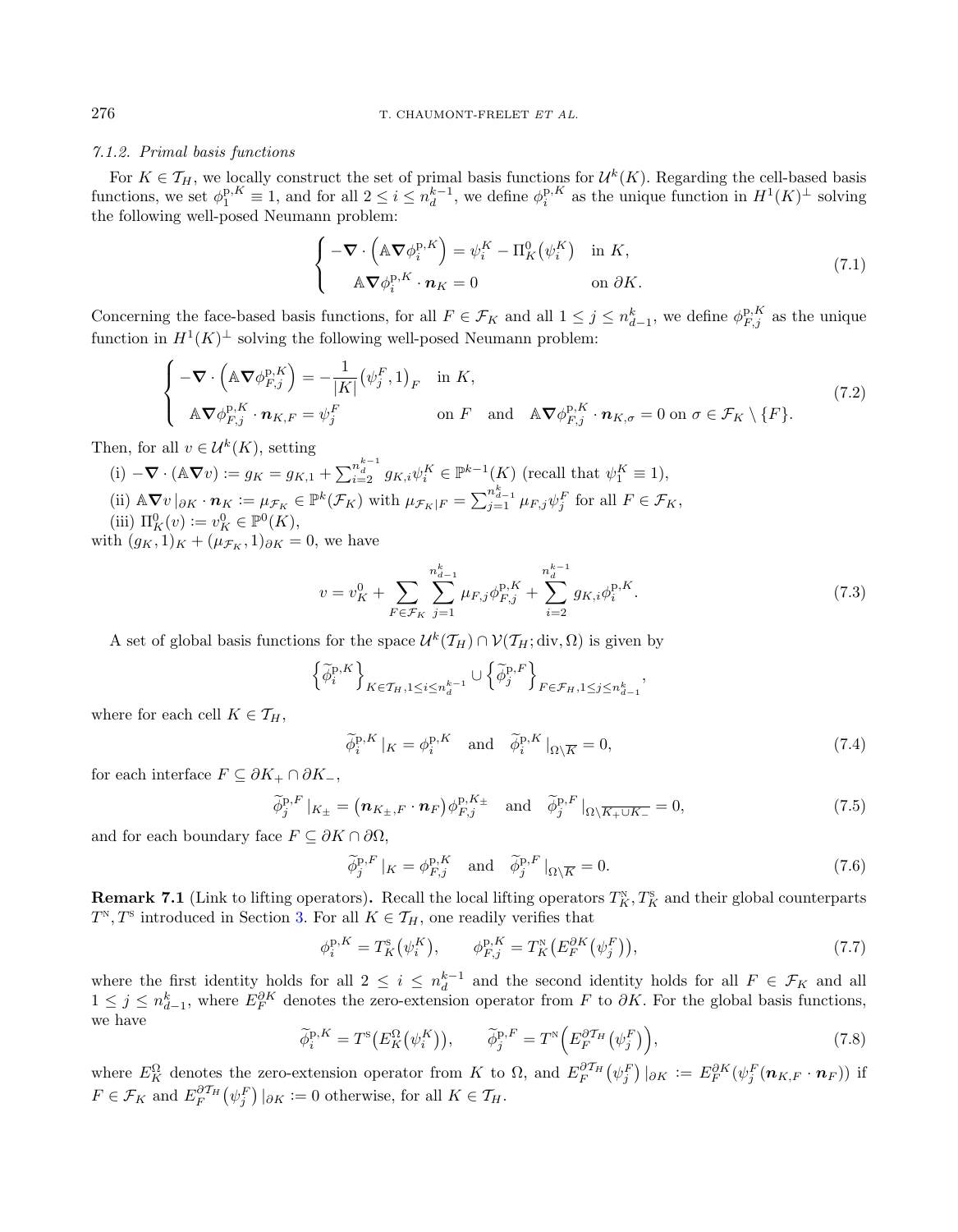<span id="page-16-0"></span>**Remark 7.2** (Energy minimization). Consider the local energy functional  $J_K : H^1(K) \to \mathbb{R}_+$  such that  $\varphi \mapsto \frac{1}{2} (\mathbb{A} \nabla \varphi, \nabla \varphi)_K$ . Then, one can characterize  $\phi_i^{p,K}$  for all  $2 \leq i \leq n_d^{k-1}$  as follows:

$$
\phi_i^{p,K} = \arg \min_{\varphi \in H^1(K)^{\perp}} \left( J_K(\varphi) - \left( \psi_i^K - \Pi_K^0(\psi_i^K), \varphi \right)_K \right),\tag{7.9}
$$

and one can characterize  $\phi_{F,j}^{\text{p},K}$  for all  $F \in \mathcal{F}_K$  and all  $1 \leq j \leq n_{d-1}^k$  as follows:

$$
\phi_{F,j}^{\mathbf{p},K} = \arg \min_{\varphi \in H^1(K)^\perp} \bigg( J_K(\varphi) - \big(\psi_j^F, \varphi\big)_F + \frac{1}{|K|} \big(\psi_j^F, 1\big)_F(\varphi, 1)_K \bigg),\tag{7.10}
$$

where we recall that  $H^1(K)^{\perp} := \{ v \in H^1(K) : (v,1)_K = 0 \}.$ 

#### 7.1.3. Dual basis functions

For  $K \in \mathcal{T}_H$ , we locally construct the set of dual basis functions for  $\mathcal{U}^k(K)$ . For this purpose, we rely on the fact that the triple  $(K, \mathcal{U}^k(K), \hat{\Sigma}_K)$  is a finite element (see [\(4.3\)](#page-7-3)). For all  $1 \leq i \leq n_d^{k-1}$ , the cell-based basis functions  $\phi_i^{d,K} \in \mathcal{U}^k(K)$  are obtained by requiring that

$$
\Pi_K^{k-1}\left(\phi_i^{\mathbf{d},K}\right) = \psi_i^K, \quad \Pi_{\mathcal{F}_K}^k\left(\phi_i^{\mathbf{d},K}\right) = 0,\tag{7.11}
$$

that is, we have  $\phi_i^{d,K} := r_K((\psi_i^K, 0))$ . Moreover, for all  $F \in \mathcal{F}_K$  and all  $1 \leq j \leq n_{d-1}^k$ , the face-based basis functions  $\phi_{F,j}^{\mathrm{d}, K} \in \mathcal{U}^k(K)$  are obtained by requiring that

$$
\Pi_K^{k-1}\left(\phi_{F,j}^{d,K}\right) = 0, \quad \Pi_F^k\left(\phi_{F,j}^{d,K}\right) = \psi_j^F, \quad \Pi_\sigma^k\left(\phi_{F,j}^{d,K}\right) = 0 \text{ for all } \sigma \in \mathcal{F}_K \setminus \{F\},\tag{7.12}
$$

that is, we have  $\phi_{F,j}^{d,K} := r_K((0, E_F^{\partial K}(\psi_j^F)))$ . Then, for all  $v \in \mathcal{U}^k(K)$ , setting

(i)  $\Pi_K^{k-1}(v) := v_K = \sum_{i=1}^{n_a^{k-1}} v_{K,i} \psi_i^K \in \mathbb{P}^{k-1}(K)$ , (ii)  $\Pi_{\mathcal{F}_K}^k(v) := v_{\mathcal{F}_K} \in \mathbb{P}^k(\mathcal{F}_K)$  with  $v_{\mathcal{F}_K|F} = \sum_{j=1}^{n_{d-1}^k} v_{F,j} \psi_j^F$  for all  $F \in \mathcal{F}_K$ ,

we have

<span id="page-16-4"></span><span id="page-16-3"></span><span id="page-16-2"></span>
$$
v = \sum_{i=1}^{n_d^{k-1}} v_{K,i} \phi_i^{d,K} + \sum_{F \in \mathcal{F}_K} \sum_{j=1}^{n_{d-1}^k} v_{F,j} \phi_{F,j}^{d,K}.
$$
 (7.13)

Notice that we also have  $v = r_K(\hat{v}_K)$  where  $\hat{v}_K := (v_K, v_{\mathcal{F}_K}) \in \hat{U}_K^k$ .

A set of global basis functions for the space  $\mathcal{U}^k(\mathcal{T}_H) \cap \widetilde{H}_0^{1,k}(\mathcal{T}_H)$  is given by

$$
\left\{\widetilde{\phi}_i^{d,K}\right\}_{K\in\mathcal{T}_H,1\leq i\leq n_d^{k-1}}\cup\left\{\widetilde{\phi}_j^{d,F}\right\}_{F\in\mathcal{F}_H^{\text{int}},1\leq j\leq n_{d-1}^k},\tag{7.14}
$$

where for each cell  $K \in \mathcal{T}_H$ ,

$$
\tilde{\phi}_i^{\mathbf{d},K} \mid_K = \phi_i^{\mathbf{d},K} \quad \text{and} \quad \tilde{\phi}_i^{\mathbf{d},K} \mid_{\Omega \setminus \overline{K}} = 0,
$$
\n(7.15)

<span id="page-16-1"></span>and for each interface  $F \subseteq \partial K_+ \cap \partial K_-,$ 

$$
\widetilde{\phi}_j^{\mathbf{d},F}|_{K_{\pm}} = \phi_{F,j}^{\mathbf{d},K_{\pm}} \quad \text{and} \quad \widetilde{\phi}_j^{\mathbf{d},F}|_{\Omega \setminus \overline{K_{+} \cup K_{-}}} = 0. \tag{7.16}
$$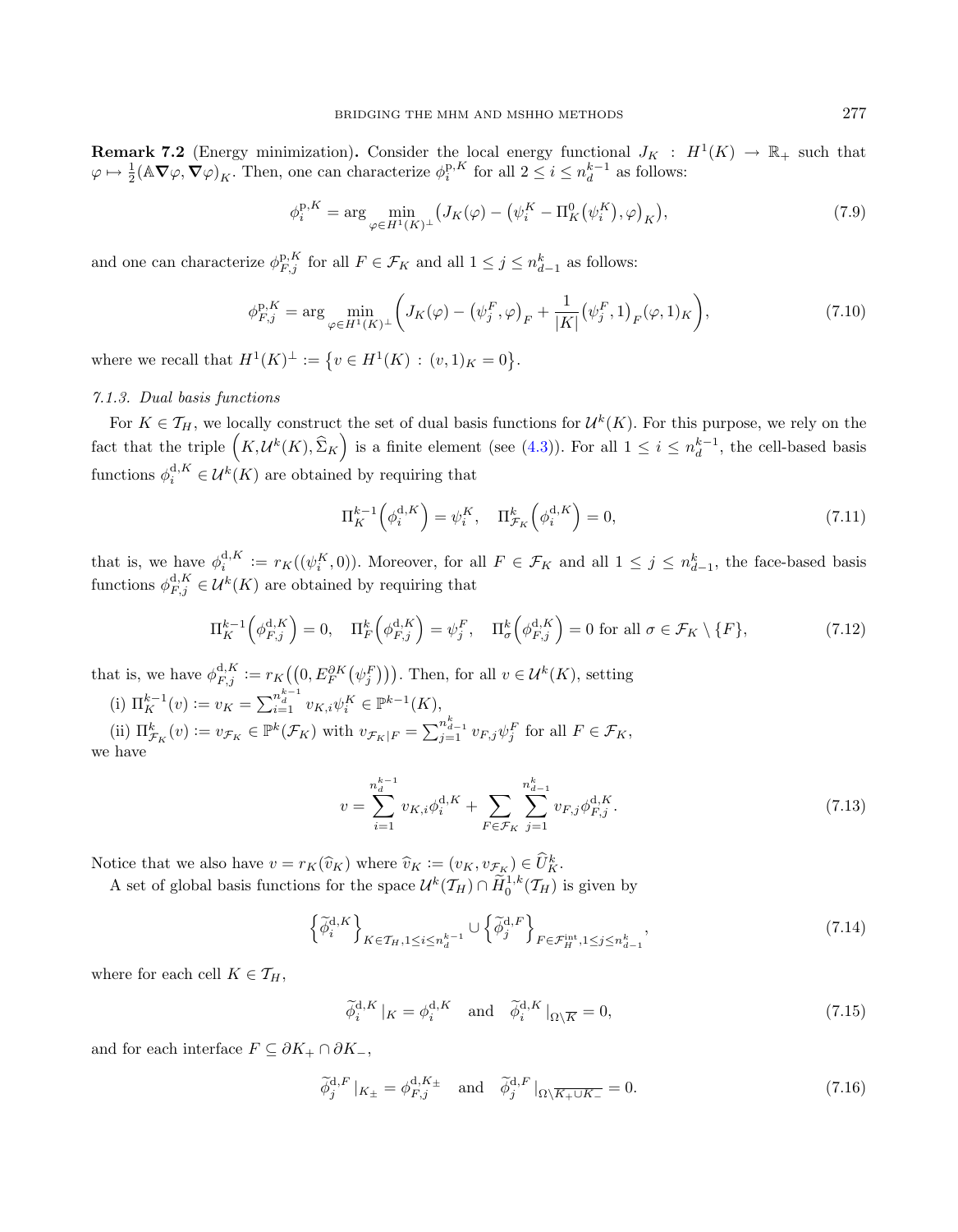**Remark 7.3** (Energy minimization). Recall the local energy functional  $J_K$  defined in Remark [7.2.](#page-16-0) Then, one can characterize  $\phi_i^{d,K}$  for all  $1 \leq i \leq n_d^{k-1}$  as follows:

<span id="page-17-2"></span>
$$
\phi_i^{\mathbf{d},K} := \arg \min_{\varphi \in H_i^K} J_K(\varphi),\tag{7.17}
$$

where  $H_i^K := \{v \in H^K : \Pi_K^{k-1}(v) = \psi_i^K\}$  is a nonempty, convex, closed subset of the Hilbert space  $H^K :=$  $\{v \in H^1(K) : \Pi^k_{\mathcal{F}_K}(v) = 0\}$ . This means that  $\phi_i^{d,K} \in H^1(K)$  is obtained by solving the following saddle-point problem with dual unknowns  $\gamma_i^K \in \mathbb{P}^{k-1}(K)$  and  $\mu_i^{\partial K} \in \mathbb{P}^{k}(\mathcal{F}_K)$  such that  $(\gamma_i^K, 1)_K + (\mu_i^{\partial K}, 1)_{\partial K} = 0$ :

<span id="page-17-3"></span>
$$
\begin{cases}\n-\nabla \cdot \left(\mathbb{A} \nabla \phi_i^{\mathrm{d}, K}\right) = \gamma_i^K \text{ in } K, & \mathbb{A} \nabla \phi_i^{\mathrm{d}, K} \cdot \mathbf{n}_K = \mu_i^{\partial K} \text{ on } \partial K, \\
\Pi_K^{k-1} \left(\phi_i^{\mathrm{d}, K}\right) = \psi_i^K, & \Pi_{\mathcal{F}_K}^k \left(\phi_i^{\mathrm{d}, K}\right) = 0.\n\end{cases} \tag{7.18}
$$

Similarly, one can characterize  $\phi_{F,j}^{d,K}$  for all  $F \in \mathcal{F}_K$  and all  $1 \leq j \leq n_{d-1}^k$  as follows:

<span id="page-17-1"></span>
$$
\phi_{F,j}^{\mathbf{d},K} := \arg \min_{\varphi \in H_{F,j}^K} J_K(\varphi),\tag{7.19}
$$

where  $H_{F,j}^K := \{v \in H_F^K : \Pi_F^k(v) = \psi_j^F\}$  is a nonempty, convex, closed subset of the Hilbert space  $H_F^K :=$  $\{v \in H^1(K) : \Pi_K^{k-1}(v) = 0 \text{ and } \Pi_\sigma^k(v) = 0 \,\forall \sigma \in \mathcal{F}_K \setminus \{F\}\}.$  This means that  $\phi_{F,j}^{d,K} \in H^1(K)$  is obtained by solving the following saddle-point problem with dual unknowns  $\gamma_{F,j}^K \in \mathbb{P}^{k-1}(K)$  and  $\mu_{F,j}^{\partial K} \in \mathbb{P}^{k}(\mathcal{F}_K)$  such that  $(\gamma_{F,j}^{K}, 1)_{K} + (\mu_{F,j}^{\partial K}, 1)_{\partial K} = 0:$ 

$$
\begin{cases}\n-\nabla \cdot \left(\mathbb{A} \nabla \phi_{F,j}^{\mathrm{d},K}\right) = \gamma_{F,j}^{K} \text{ in } K, & \mathbb{A} \nabla \phi_{F,j}^{\mathrm{d},K} \cdot \mathbf{n}_{K} = \mu_{F,j}^{\partial K} \text{ on } \partial K, \\
\Pi_{K}^{k-1}\left(\phi_{F,j}^{\mathrm{d},K}\right) = 0, & \Pi_{F}^{k}\left(\phi_{F,j}^{\mathrm{d},K}\right) = \psi_{j}^{F}, & \Pi_{\sigma}^{k}\left(\phi_{F,j}^{\mathrm{d},K}\right) = 0 \text{ for all } \sigma \in \mathcal{F}_{K} \setminus \{F\}.\n\end{cases}
$$
\n(7.20)

#### 7.2. Offline-online strategy

In view of Section [7.1,](#page-14-2) primal basis functions, as they globally span  $\mathcal{U}^k(\mathcal{T}_H) \cap \mathcal{V}(\mathcal{T}_H; div, \Omega)$ , appear to be naturally suited to the MHM framework. On the other hand, dual basis functions, as they globally span  $\mathcal{U}^k(\mathcal{T}_H) \cap \widetilde{H}_0^{1,k}(\mathcal{T}_H)$ , appear to be naturally suited to the MsHHO framework (*cf.* Rem. [5.2\)](#page-9-5). In this section, we detail how the MHM and MsHHO computations can be optimally organized using an offline-online strategy. This type of organization of the computations is particularly relevant in a multi-query context, in which the solution has to be computed for a large amount of data, so that it is crucial to pre-process as many data-independent quantities as possible in an offline stage, while keeping the size of the online system to its minimum. We focus in the sequel on the situation where many instances of the source term  $f$  are considered (we could also consider the case of multiple boundary data).

#### <span id="page-17-0"></span>7.2.1. The MHM case

By Remark [7.1,](#page-15-0) the (fully explicit) MHM solution  $u_H^{\text{MHM}} \in \mathcal{U}^k(\mathcal{T}_H) \cap \mathcal{V}(\mathcal{T}_H; \text{div}, \Omega)$  defined by [\(3.14\)](#page-6-3) with  $m := k - 1$ , where the pair  $(u_H^0, \lambda_H) \in \mathbb{P}^0(\mathcal{T}_H) \times \Lambda^k(\partial \mathcal{T}_H)$  solves [\(3.15\)](#page-6-4), writes

$$
u_H^{\text{MHM}} = \sum_{K \in \mathcal{T}_H} u_K^0 \tilde{\phi}_1^{\text{p}, K} + \sum_{F \in \mathcal{F}_H} \sum_{j=1}^{n_{d-1}^k} \lambda_{F, j} \tilde{\phi}_j^{\text{p}, F} + \sum_{K \in \mathcal{T}_H} \sum_{i=2}^{n_d^{k-1}} f_{K, i} \tilde{\phi}_i^{\text{p}, K}, \tag{7.21}
$$

where  $u_K^0 := u_{H|K}^0 = \prod_K^0 (u_H^{\text{MHM}})$  for all  $K \in \mathcal{T}_H$ ,  $\lambda_{F,j}$  is defined, for all  $F \in \mathcal{F}_H$ , as the jth coefficient of  $\lambda_{H|F}$  on the basis  $\{\psi_j^F\}_{1 \leq j \leq n_{d-1}^k}$ , and  $f_{K,i}$  stands for the *i*th coefficient of  $\prod_{K}^{k-1}(f_K)$  on the basis  $\{\psi_i^K\}_{1 \leq i \leq n_d^{k-1}}$ . This motivates the following offline-online decomposition of the computations: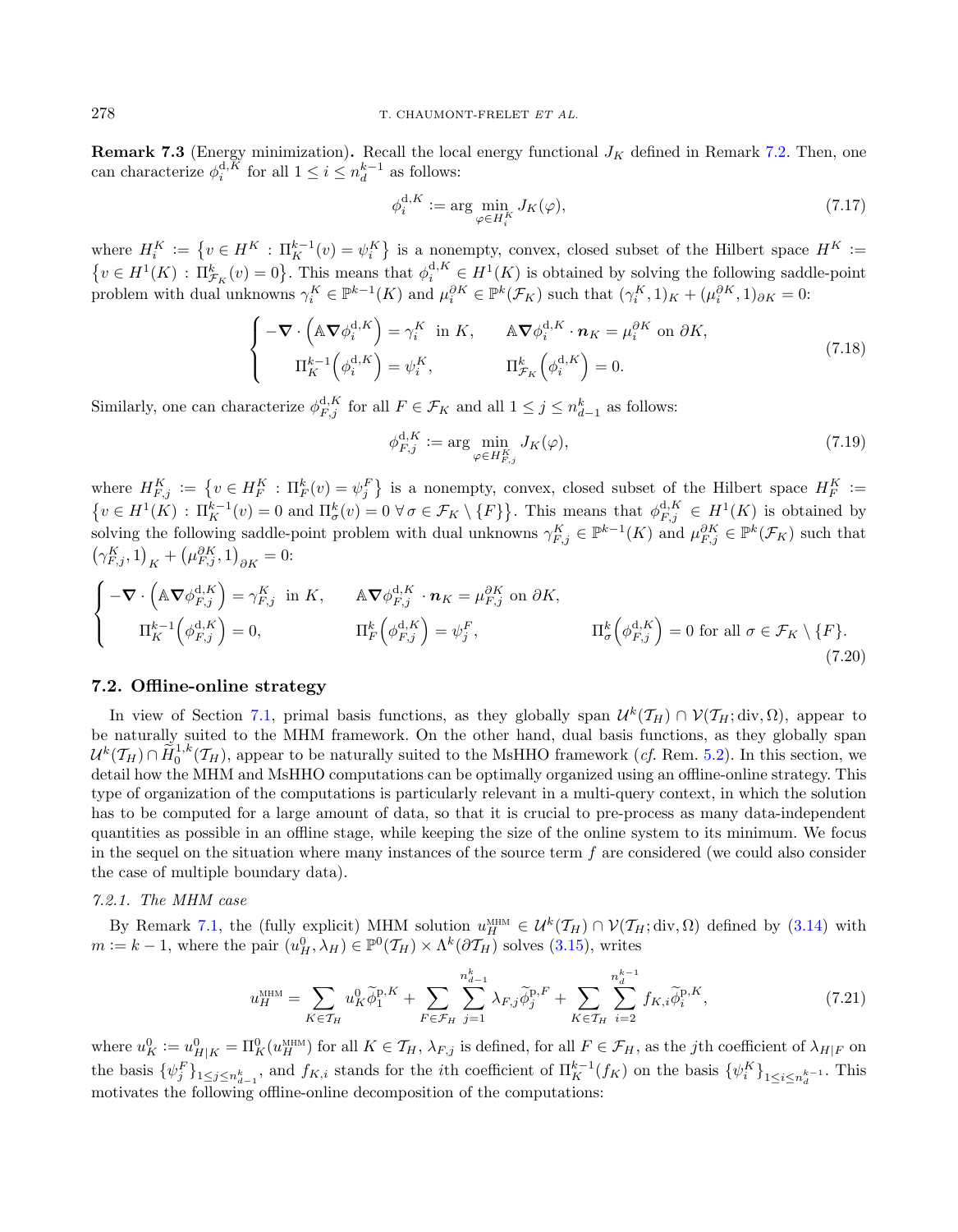Offline stage: For each  $K \in \mathcal{T}_H$ :

- (1) Compute the basis functions  $\phi_i^{p,K}$  from [\(7.1\)](#page-15-1), for all  $i = 2, \ldots, n_d^{k-1}$ ;
- (2) Compute the basis functions  $\phi_{F,j}^{p,K}$  from [\(7.2\)](#page-15-2), for all  $F \in \mathcal{F}_K$  and all  $j = 1, \ldots, n_{d-1}^k$ .

Online stage:

(3) Compute the vector  $(f_{K,i})_{K \in \mathcal{T}_H}^{i=1,\ldots,n_d^{k-1}}$  by solving the local symmetric positive-definite (SPD) systems

$$
\sum_{i=1}^{n_{d}^{k-1}} f_{K,i}(\psi_{i}^{K}, \psi_{j}^{K})_{K} = (f_{K}, \psi_{j}^{K})_{K},
$$

for all  $j = 1, ..., n_d^{k-1}$ , and all  $K \in \mathcal{T}_H$ ;

(4) Compute the vectors  $(u_K^0)_{K \in \mathcal{T}_H}$  and  $(\lambda_{F,j})_{F \in \mathcal{F}_H}^{j=1,\ldots,n_{d-1}^k}$  by solving the global saddle-point problem

<span id="page-18-0"></span>
$$
\sum_{F \in \mathcal{F}_K} \sum_{j=1}^{n_{d-1}^k} \lambda_{F,j} (\psi_j^F, 1)_F = -(f_K, 1)_K,
$$

for all  $K \in \mathcal{T}_H$ , and (recall that  $\phi_1^{p,K} \equiv 1$  and that  $(\phi_{F',j'}^{p,K}, 1)$ )  $_{K} = 0$ )

$$
\sum_{K\in\mathcal{T}_{F'}} u_K^0 \left(\psi_{j'}^{F'}, 1\right)_{F'} + \sum_{K\in\mathcal{T}_{F'}} \sum_{F\in\mathcal{F}_K} \sum_{j=1}^{n_{d-1}^k} \lambda_{F,j} \left(\psi_{j'}^{F'}, \widetilde{\phi}_{j|K}^{p,F}\right)_{F'} = -\sum_{K\in\mathcal{T}_{F'}} \sum_{i=2}^{n_d^{k-1}} f_{K,i} \left(\psi_i^K, \phi_{F',j'}^{p,K}\right)_K,
$$

for all  $j' = 1, \ldots, n_{d-1}^k$ , and all  $F' \in \mathcal{F}_H$  with  $\mathcal{T}_{F'} := \{K_+, K_-\}$  if  $F' \in \mathcal{F}_H^{\text{int}}$  and  $\mathcal{T}_{F'} := \{K\}$  if  $F' \in \mathcal{F}_H^{\text{bnd}}$ ; (5) Form  $u_H^{\text{MHM}}$  using  $(7.21)$ .

Remark 7.4 (Mono-query case). In a mono-query scenario, in which the solution to the discrete problem is only needed for one (or a few) source term(s), one can advantageously consider an amended version of [\(7.21\)](#page-17-1), where the last term in the decomposition is simply replaced by  $T^{s}(\Pi_{H}^{k-1}(f))$ . From a practical point of view, the step (1) above can be bypassed, and replaced by solving, in between steps (3) and (4), Problem [\(7.1\)](#page-15-1) for all  $K \in \mathcal{T}_H$  with right-hand side  $\Pi_K^{k-1}(f_K)$  (in place of  $\psi_i^K$ ), whose solution is precisely  $T_K^s(\Pi_K^{k-1}(f_K))$ .

# 7.2.2. The MsHHO case

The solution  $u_H^{\text{HHO}} \in \mathcal{U}^k(\mathcal{T}_H) \cap \widetilde{H}_0^{1,k}(\mathcal{T}_H)$  to Problem [\(4.8\)](#page-8-1) writes

$$
u_H^{\text{HHO}} = \sum_{K \in \mathcal{T}_H} \sum_{i=1}^{n_d^k - 1} u_{K,i} \tilde{\phi}_i^{d,K} + \sum_{F \in \mathcal{F}_H^{\text{int}}} \sum_{j=1}^{n_{d-1}^k} u_{F,j} \tilde{\phi}_j^{d,F}, \tag{7.22}
$$

where  $u_{K,i}$  is defined as the *i*th coefficient of  $u_K := \prod_K^{k-1}(u_H^{\text{HHO}})$  on the basis  $\{\psi_i^K\}_{1 \leq i \leq n_d^{k-1}}$  for all  $K \in \mathcal{T}_H$ , and  $u_{F,j}$  as the jth coefficient of  $u_F := \prod_F^k (u_H^{\text{HHO}})$  on the basis  $\{\psi_j^F\}_{1 \leq j \leq n_{d-1}^k}$  for all  $F \in \mathcal{F}_H^{\text{int}}$  (recall that  $\Pi_F^k(u_H^{\text{HHO}}) = 0$  for all  $F \in \mathcal{F}_H^{\text{bnd}}$ . This, combined with the equivalent formulation [\(4.9\)](#page-8-4) of the MsHHO method, and Remark [7.3](#page-16-1) (recall, in particular, the notation introduced therein), motivates the following offline-online decomposition of the computations:

Offline stage: For each  $K \in \mathcal{T}_H$ :

(1) Compute the basis functions  $\phi_i^{d,K}$  from [\(7.18\)](#page-17-2), for all  $i = 1, \ldots, n_d^{k-1}$ ;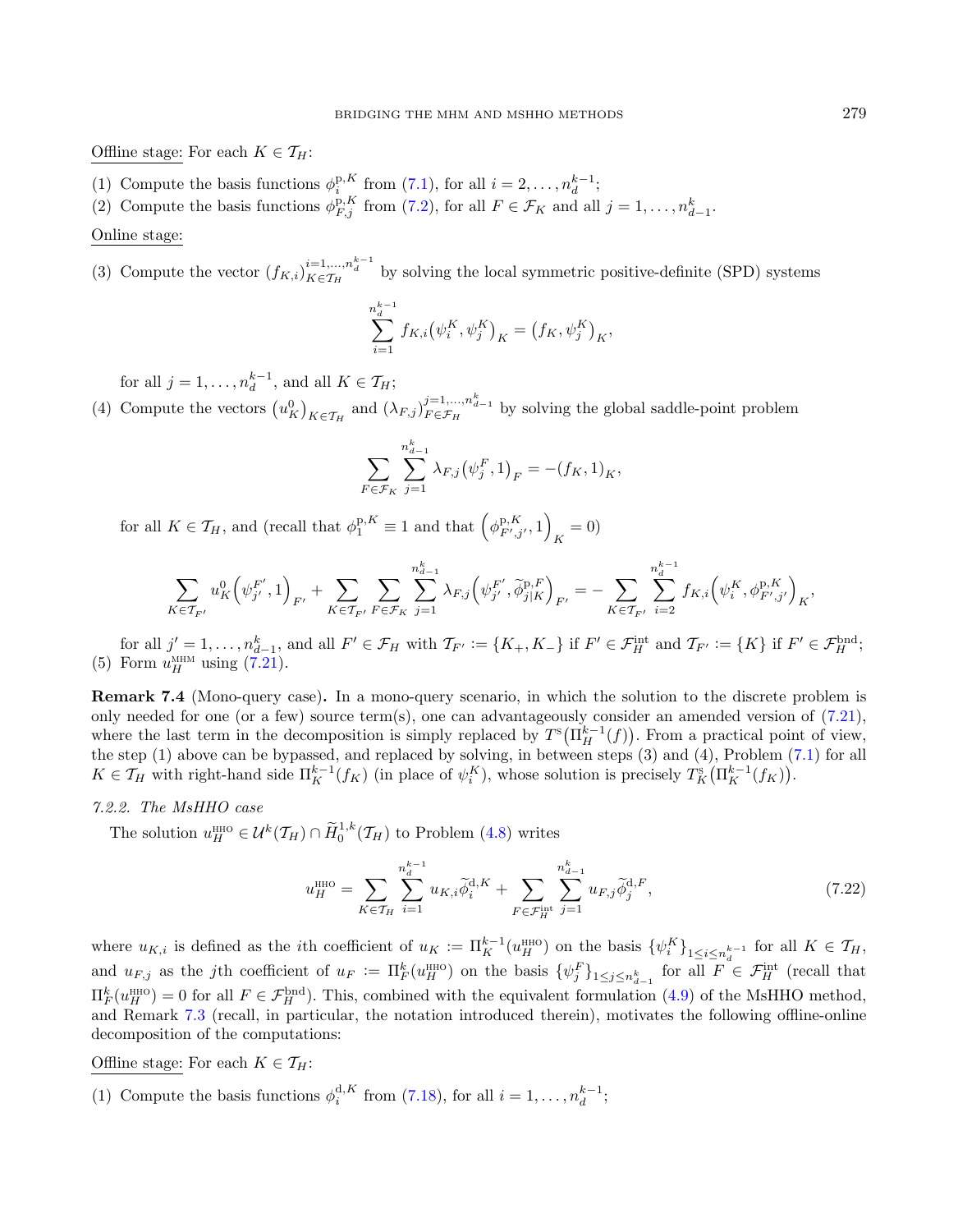(2) Compute the basis functions  $\phi_{F,j}^{d,K}$  from [\(7.20\)](#page-17-3), for all  $F \in \mathcal{F}_K$  and all  $j = 1, \ldots, n_{d-1}^k$ . Define

- − the  $n_d^{k-1} \times n_d^{k-1}$  matrix  $\mathbb{G}^{KK}$ , whose column  $1 \leq i \leq n_d^{k-1}$  is formed by the  $n_d^{k-1}$  coefficients of the decomposition of  $\gamma_i^K \in \mathbb{P}^{k-1}(K)$  on the basis  $\{\psi_{i'}^K\}_{1 \le i' \le n_d^{k-1}}$ ;
- − for each  $F \in \mathcal{F}_K$ , the  $n_d^{k-1} \times n_{d-1}^k$  matrix  $\mathbb{G}^{KF}$ , whose column  $1 \leq j \leq n_{d-1}^k$  is formed by the  $n_d^{k-1}$  coefficients of the decomposition of  $\gamma_{F,j}^K \in \mathbb{P}^{k-1}(K)$  on the basis  $\{\psi_i^K\}_{1 \leq i \le$
- − for each  $F \in \mathcal{F}_K$ , the  $n_{d-1}^k \times n_d^{k-1}$  matrix M<sup>FK</sup>, whose column  $1 \leq i \leq n_d^{k-1}$  is formed by the  $n_{d-1}^k$  coefficients of the decomposition of  $\mu_{i|F}^{\partial K} \in \mathbb{P}^k(F)$  on the basis  $\{\psi_j^F\}_{1 \leq j \leq n_{d-$
- for each  $F, F' \in \mathcal{F}_K$ , the  $n_{d-1}^k \times n_{d-1}^k$  matrix  $\mathbb{M}^{F'F}$ , whose column  $1 \leq j \leq n_{d-1}^k$  is formed by the  $n_{d-1}^k$ coefficients of the decomposition of  $\mu_{F,j|F'}^{\partial K} \in \mathbb{P}^k(F')$  on the basis  $\{\psi_{j'}^{F'}\}_{1 \leq j' \leq n_{d-1}^k}$ ;
- (3) Invert the matrix  $\mathbb{G}^{KK}$ .

### Online stage:

(4) Compute the vectors  $(\boldsymbol{f}_K)_{K \in \mathcal{T}_H} := (f_{K,i})_{K \in \mathcal{T}_H}^{i=1,\ldots,n_d^{k-1}}$  by solving the local SPD systems

$$
\sum_{i=1}^{n_{d}^{k-1}} f_{K,i}(\psi_{i}^{K}, \psi_{j}^{K})_{K} = (f_{K}, \psi_{j}^{K})_{K},
$$

for all  $j = 1, \ldots, n_d^{k-1}$ , and all  $K \in \mathcal{T}_H$ ;  $\boldsymbol{d}$ 

(5) Compute the vectors  $(u_F)_{F \in \mathcal{F}_H^{\text{int}}} := (u_{F,j})_{F \in \mathcal{F}_H^{\text{int}}}^{j=1,...,n_{d-1}^k}$  by solving the global SPD problem

$$
\sum_{K\in\mathcal{T}_{F'}}\sum_{F\in\mathcal{F}_K\cap\mathcal{F}_H^{\text{int}}} \Big(\mathbb{M}^{F'F}-\mathbb{M}^{F'K}\big[\mathbb{G}^{KK}\big]^{-1}\mathbb{G}^{KF}\Big)\mathbf{u}_F=-\sum_{K\in\mathcal{T}_{F'}}\mathbb{M}^{F'K}\big[\mathbb{G}^{KK}\big]^{-1}\mathbf{f}_K,
$$

for all  $F' \in \mathcal{F}_H^{\text{int}}$ ;

(6) Reconstruct locally the vectors  $(u_K)_{K \in \mathcal{T}_H} := (u_{K,i})_{K \in \mathcal{T}_H}^{i=1,\ldots,n_d^{k-1}}$ : for all  $K \in \mathcal{T}_H$ ,

<span id="page-19-1"></span>
$$
\boldsymbol{u}_K = \left[\mathbb{G}^{KK}\right]^{-1} \left(\boldsymbol{f}_K - \sum_{F \in \mathcal{F}_K \cap \mathcal{F}_H^{\text{int}}} \mathbb{G}^{KF} \boldsymbol{u}_F\right);
$$

(7) Form  $u_H^{\text{HHO}}$  using [\(7.22\)](#page-18-0).

### <span id="page-19-0"></span>7.2.3. Purely face-based MsHHO method

Using the (primal-dual) local set of basis functions for  $\mathcal{U}^k(K)$ ,  $K \in \mathcal{T}_H$ , introduced in Section 4.1 of [\[14\]](#page-22-9) (but not fully exploited therein), the MsHHO method can be alternatively defined as a purely face-based method, *i.e.*, without using cell unknowns. To see this, let  $K \in \mathcal{T}_H$ , and recall the local energy functional  $J_K$  defined in Remark [7.2.](#page-16-0) Define  $\phi_i^K$  for all  $1 \leq i \leq n_d^{k-1}$  as follows:

$$
\phi_i^K := \arg\min_{\varphi \in H^K} \left( J_K(\varphi) - \left( \psi_i^K, \varphi \right)_K \right),\tag{7.23}
$$

where the space  $H^K$  is defined in Remark [7.3.](#page-16-1) Equivalently,  $\phi_i^K \in H^1(K)$  is obtained by solving the following saddle-point problem with dual unknown  $\mu_i^{\partial K} \in \mathbb{P}^k(\mathcal{F}_K)$  such that  $(\psi_i^{\hat{K}}, 1)_{\hat{K}} + (\mu_i^{\partial K}, 1)_{\partial K} = 0$ :

$$
\begin{cases}\n-\nabla \cdot (\mathbb{A} \nabla \phi_i^K) = \psi_i^K \text{ in } K, & \mathbb{A} \nabla \phi_i^K \cdot \mathbf{n}_K = \mu_i^{\partial K} \text{ on } \partial K, \\
\Pi_{\mathcal{F}_K}^k(\phi_i^K) = 0.\n\end{cases} \tag{7.24}
$$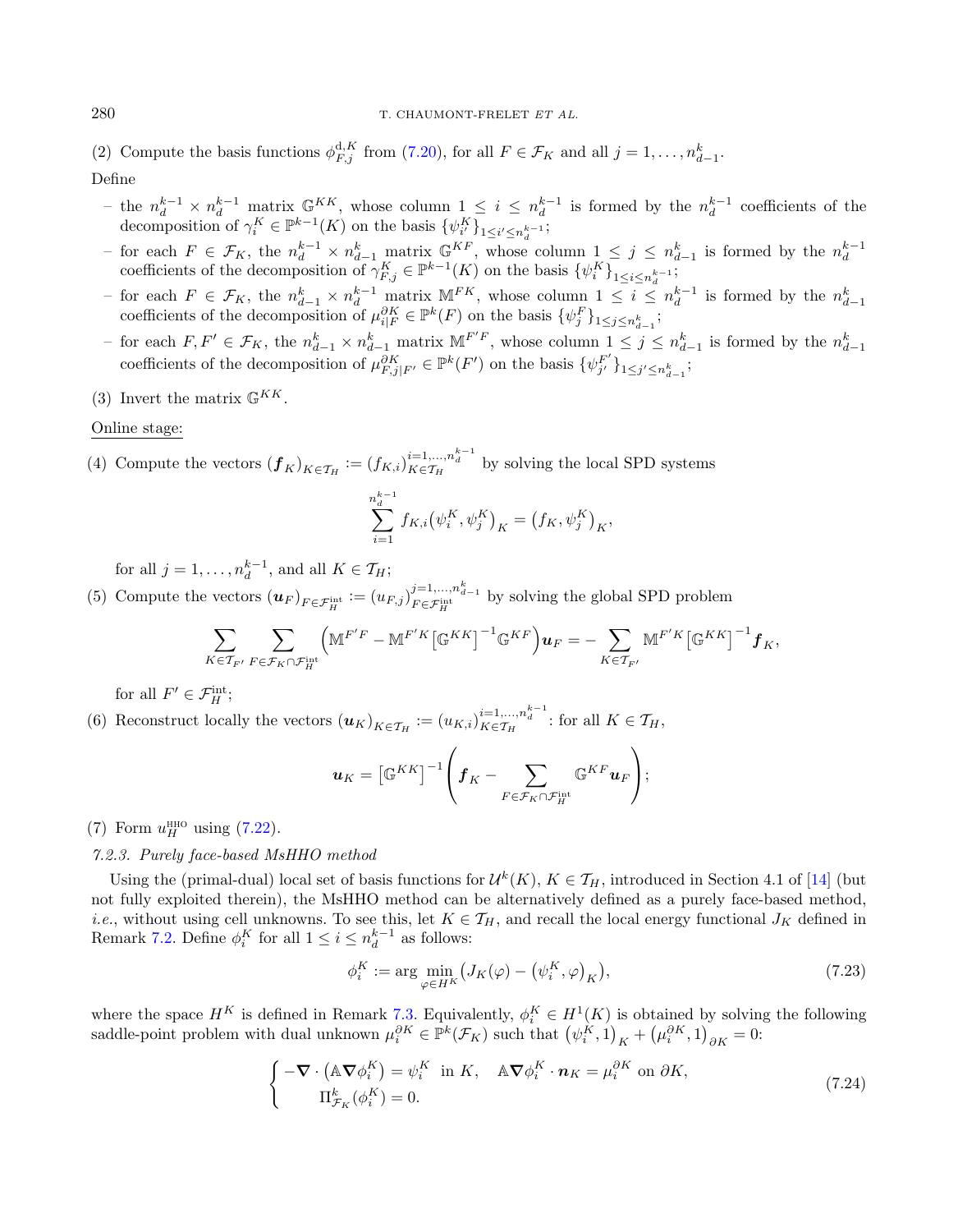Similarly, define  $\phi_{F,j}^K$  for all  $F \in \mathcal{F}_K$  and all  $1 \leq j \leq n_{d-1}^k$  as follows:

<span id="page-20-1"></span>
$$
\phi_{F,j}^K := \arg\min_{\varphi \in H_{F,j}^K} J_K(\varphi),\tag{7.25}
$$

where  $H_{F,j}^K := \{v \in H_F^K : \Pi_F^k(v) = \psi_j^F\}$  as in Remark [7.3,](#page-16-1) but now we set  $H_F^K := \{v \in H^1(K) : \Pi_{\sigma}^k(v) =$  $0 \quad \forall \sigma \in \mathcal{F}_K \setminus \{F\}$ . Equivalently,  $\phi_{F,j}^K \in H^1(K)$  is obtained by solving the following saddle-point problem with dual unknown  $\mu_{F,j}^{\partial K} \in \mathbb{P}^k(\mathcal{F}_K)$  such that  $(\mu_{F,j}^{\partial K}, 1)_{\partial K} = 0$ :

$$
\begin{cases}\n-\nabla \cdot (\mathbb{A} \nabla \phi_{F,j}^K) = 0 \text{ in } K, & \mathbb{A} \nabla \phi_{F,j}^K \cdot \mathbf{n}_K = \mu_{F,j}^{\partial K} \quad \text{on } \partial K, \\
\Pi_F^k(\phi_{F,j}^K) = \psi_j^F, & \Pi_\sigma^k(\phi_{F,j}^K) = 0 \quad \text{for all } \sigma \in \mathcal{F}_K \setminus \{F\}.\n\end{cases} \tag{7.26}
$$

For all  $v \in \mathcal{U}^k(K)$ , setting

(i)  $-\nabla \cdot (\mathbb{A} \nabla v) := g_K = \sum_{i=1}^{n_d^{k-1}} g_{K,i} \psi_i^K \in \mathbb{P}^{k-1}(K),$ (ii)  $\Pi_{\mathcal{F}_K}^k(v) := v_{\mathcal{F}_K} \in \mathbb{P}^k(\mathcal{F}_K)$  with  $v_{\mathcal{F}_K|F} = \sum_{j=1}^{n_{d-1}^k} v_{F,j} \psi_j^F$  for all  $F \in \mathcal{F}_K$ , we then have

<span id="page-20-0"></span>
$$
v = \sum_{i=1}^{n_d^{k-1}} g_{K,i} \phi_i^K + \sum_{F \in \mathcal{F}_K} \sum_{j=1}^{n_{d-1}^k} v_{F,j} \phi_{F,j}^K.
$$
 (7.27)

As we did for the dual set of basis functions in  $(7.14)$ – $(7.15)$ – $(7.16)$ , we can easily construct a set of global basis functions  $\{\widetilde{\phi}_i^K\}_{K \in \mathcal{T}_H, 1 \leq i \leq n_d^{k-1}} \cup \{\widetilde{\phi}_j^F\}_{F \in \mathcal{F}_H^{\text{int}}, 1 \leq j \leq n_{d-1}^k}$  for the space  $\mathcal{U}^k(\mathcal{T}_H) \cap \widetilde{H}_0^{1,k}(\mathcal{T}_H)$ . The solution  $u_H^{\text{HHO}} \in$  $\mathcal{U}^k(\mathcal{T}_H) \cap \widetilde{H}^{1,k}_0(\mathcal{T}_H)$  to Problem [\(4.8\)](#page-8-1) then writes

<span id="page-20-2"></span>
$$
u_H^{\text{HHO}} = \sum_{K \in \mathcal{T}_H} \sum_{i=1}^{n_d^{\bar{k}-1}} f_{K,i} \tilde{\phi}_i^K + \sum_{F \in \mathcal{F}_H^{\text{int}}} \sum_{j=1}^{n_{d-1}^{\bar{k}}} u_{F,j} \tilde{\phi}_j^F,
$$
(7.28)

where  $f_{K,i}$  is defined as the *i*th coefficient of  $\prod_{K}^{k-1}(f_K)$  on the basis  $\{\psi_i^{K}\}_{1 \leq i \leq n_d^{k-1}}$  for any  $K \in \mathcal{T}_H$ , and  $u_{F,j}$  as the jth coefficient of  $u_F := \prod_F^k (u_H^{\text{HHO}})$  on the basis  $\{\psi_j^F\}_{1 \leq j \leq n_{d-1}^k}$  for any  $F \in \mathcal{F}_H^{\text{int}}$ . The new decomposition [\(7.28\)](#page-20-0) leads to a simplification of the offline-online solution strategy. In the offline stage, the static condensation step (3) can be bypassed. Also, the steps (1) and (2), which consist in solving saddle-point problems of the form [\(7.24\)](#page-19-1) and [\(7.26\)](#page-20-1), are a bit less expensive than before, as the number of Lagrange multipliers is decreased. In the online stage, the reconstruction step (6) can be bypassed, and the global problem to solve in the step (5) simplifies to finding  $(\boldsymbol u_F)_{F \in \mathcal F_H^{\text{int}}} \coloneqq (u_{F,j})^{j=1,...,n_{d-1}^k}_{F \in \mathcal F_H^{\text{int}}}$  such that

$$
\sum_{K \in \mathcal{T}_{F'}} \sum_{F \in \mathcal{F}_K \cap \mathcal{F}_H^{\text{int}}} \mathbb{M}^{F'F} \mathbf{u}_F = -\sum_{K \in \mathcal{T}_{F'}} \mathbb{M}^{F'K} \mathbf{f}_K, \tag{7.29}
$$

for all  $F' \in \mathcal{F}_H^{\text{int}}$ .

Remark 7.5 (Mono-query case). The purely face-based version of the MsHHO method is particularly suited to the mono-query context. In that case, the step (1) can be bypassed, and replaced by solving, in between steps (4) and (5), Problem [\(7.24\)](#page-19-1) for all  $K \in \mathcal{T}_H$  with right-hand side  $\Pi_K^{k-1}(f_K)$  (in place of  $\psi_i^K$ ), whose solution is denoted  $\phi_{f_K}^K$ . Letting  $\mu_{f_K}^{\partial K}$  be the corresponding dual unknown, one must then replace in [\(7.29\)](#page-20-2) the vector  $\mathbb{M}^{F'K} f_K$  by the vector  $\mu_{f_K, F'}^{\partial K} \in \mathbb{R}^{n_{d-1}^k}$  formed by the coefficients of the decomposition of  $\mu_{f_K|F'}^{\partial K} \in \mathbb{P}^k(F')$  on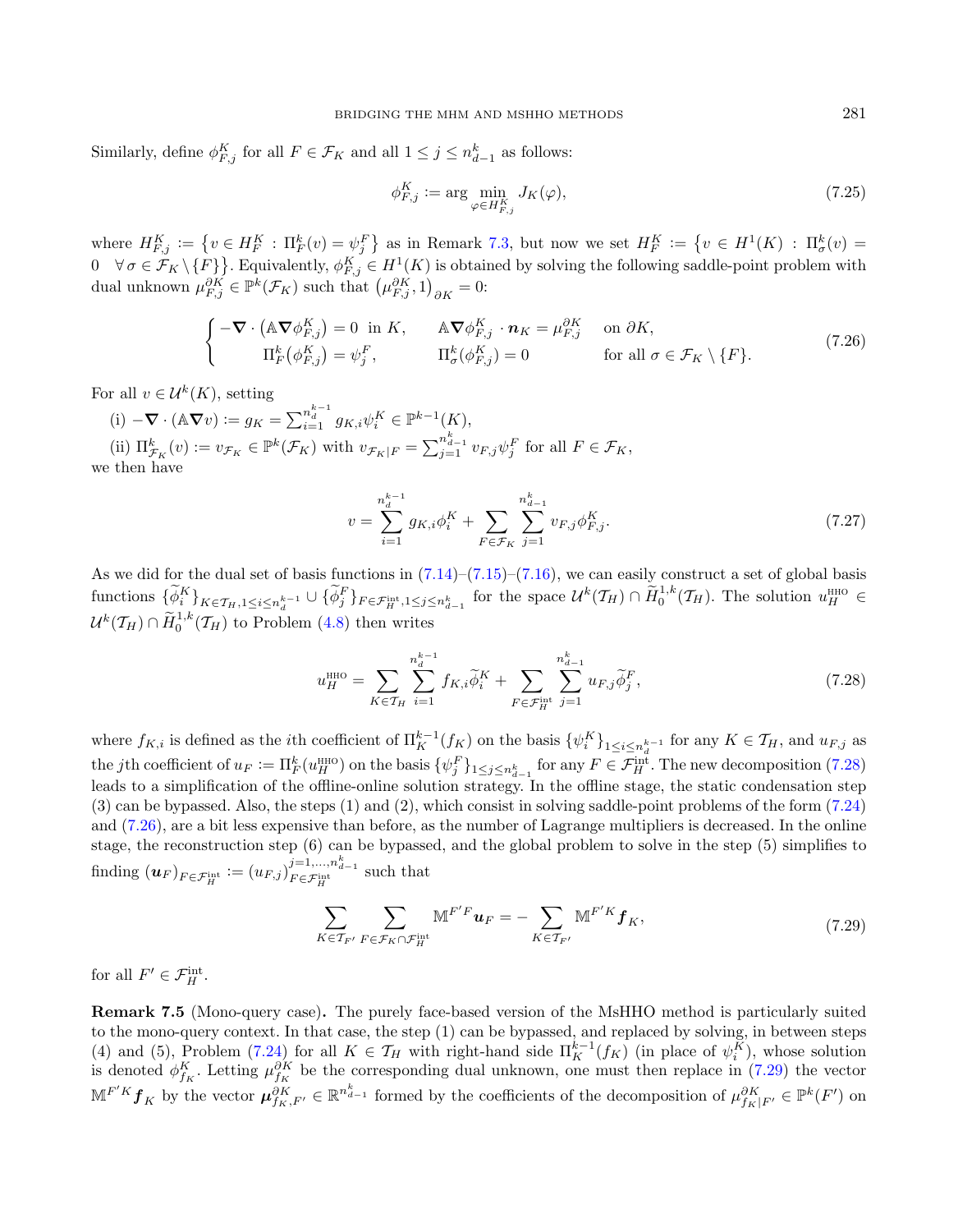| MHM | Offline Local SPD systems                | $n_d^{k-1} - 1 + n_{d-1}^k n_{\partial}$ problems per cell |
|-----|------------------------------------------|------------------------------------------------------------|
|     | Online Global saddle-point problem       | $\#\mathcal{I}_H + n_{d-1}^k \#\mathcal{F}_H$ unknowns     |
|     | MsHHO Offline Local saddle-point systems | $n_d^{k-1} + n_{d-1}^k n_{\partial}$ problems per cell     |
|     | Online Global SPD problem                | $n_{d-1}^k \# \mathcal{F}_H^{\text{int}}$ unknowns         |

<span id="page-21-1"></span>Table 1. Comparison of MHM and MsHHO on the main computational aspects.

the basis  $\{\psi_j^{F'}\}_{1 \leq j \leq n_{d-1}^k}$ . The MsHHO solution is now given by

$$
u_H^{\text{HHO}} = \sum_{K \in \mathcal{T}_H} \widetilde{\phi}_{f_K}^K + \sum_{F \in \mathcal{F}_H^{\text{int}}} \sum_{j=1}^{n_{d-1}^k} u_{F,j} \widetilde{\phi}_j^F,
$$
\n(7.30)

in place of [\(7.28\)](#page-20-0).

#### 7.2.4. Summary

Table [1](#page-21-1) summarizes the main computational aspects, in a multi-query context, for both the (fully explicit) MHM and MsHHO methods based on  $\mathcal{U}^k(\mathcal{T}_H), k \geq 1$ , in both the offline and online stages, so as to provide to the reader a one-glance comparison of the two methods. For simplicity, we assume that all the mesh cells have the same number of faces, denoted by  $n_{\partial}$ .

The offline stage is of course performed once and for all, independently of the data (here, the source term). In practice, for both methods, the approximation of the local problems can be computationally costly, but the fact that all the problems are local makes of the offline stage an embarassingly parallel task. The offline stage can hence naturally benefit from parallel architectures. In the online stage, the linear systems to solve (for the different data) only attach unknowns to the coarse mesh at hand, hence the computational burden remains limited.

Remark 7.6 (Other boundary conditions). The MHM and MsHHO methods easily adapt to the case of (nonhomogeneous) mixed Dirichlet–Neumann boundary conditions. If  $\mathcal{F}_H^D \cup \mathcal{F}_H^N$  forms a (disjoint) partition of  $\mathcal{F}_H^{bnd}$ <br>into, respectively, Dirichlet and Neumann boundary faces, then the size of the online linea method becomes  $\# \mathcal{T}_H + n_{d-1}^k \# (\mathcal{F}_H^{\text{int}} \cup \mathcal{F}_H^{\text{D}})$ , whereas that for the MsHHO method becomes  $n_{d-1}^k \# (\mathcal{F}_H^{\text{int}} \cup \mathcal{F}_H^{\text{N}})$ .

<span id="page-21-0"></span>**Remark 7.7** (Second-level discretization and equivalence between two-level methods). Let  $S_h$  denote a matching simplicial submesh of  $\mathcal{T}_H$  of size  $h \ll H$  ( $\mathcal{S}_h$  can for example be obtained by further refining  $\mathcal{S}_H$  from Sect. [6.1\)](#page-10-3). Consider, locally to any  $K \in \mathcal{T}_H$ , a discretization of the second-level (Neumann) problems in the space  $\mathcal{U}^{m,k}(K_h) \cap \widetilde{H}^{1,k}(K_h)$ , where  $K_h := \{T\}_{T \in \mathcal{S}_h, T \subset K}$ . Then, using similar arguments as in the one-level case, one can prove the equivalence between the two-level MHM and MsHHO methods. Simple cases exist in which closed formulas for the second-level basis functions are available. For instance, if  $T \in K_h$  is a simplex and  $\mathbb{A}_{|T}$  is a constant matrix, we may cite the case  $m = -1$  and  $k = 0$  for the MsHHO method where  $\mathcal{U}^{-1,0}(T) = \mathbb{P}^1(T)$ , or the case  $m = 0$  and  $k = 0$  for the MHM/MsHHO methods where  $\mathcal{U}^{0,0}(T)$  corresponds to a proper subspace of  $\mathbb{P}^2(T)$  if  $\mathbb{A}_{|T}$  is isotropic (see [\[31\]](#page-23-15)). Unfortunately, in general, even if  $T \in K_h$  is assumed to be a simplex and  $\mathbb{A}_{|T}$ to be constant, closed-form expressions for basis functions in  $\mathcal{U}^{m,k}(T)$  are not known. To recover equivalence for ready-to-use methods, one possibility is to write an HHO discretization of the second-level problems (as in [\[15\]](#page-22-10)) and make the corresponding two-level MHM and MsHHO solutions coincide. In that case, the zero-jump condition on the normal flux at interfaces is imposed on a stabilized version of the normal flux (see [\[27\]](#page-23-13) for an example in the HDG setting). Notice that the subcells need not necessarily be simplices. It is also possible, at the price of equivalence, to preserve two-level  $H(\text{div}, \Omega)$ -conformity on the exact flux. This is the case in the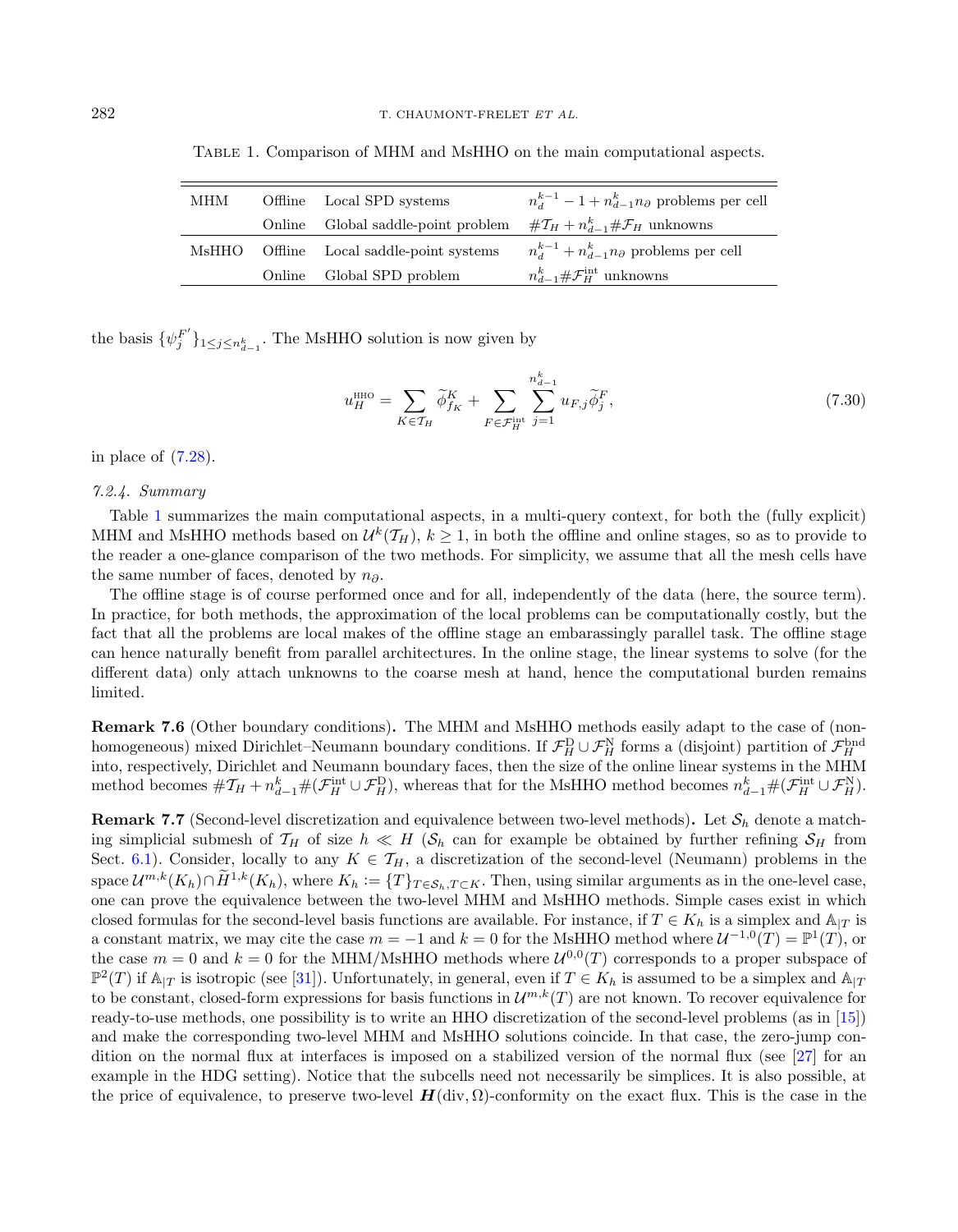MHM context as soon as a mixed method is used to approximate the second-level problems; see [\[23\]](#page-23-27) (*cf.* also [\[48\]](#page-23-28) for a similar idea in the context of mixed finite elements).

# 8. Conclusion

<span id="page-22-14"></span><span id="page-22-5"></span>Although they originate from entirely different constructions, we have proved that the one-level (original) semi-explicit MHM method and the one-level MsHHO method provide the same numerical solution when the source term is piecewise polynomial on the (coarse) mesh, and this is also the case for the fully explicit MHM method and the MsHHO method for any source term in  $L^2(\Omega)$ . As a byproduct, we have proposed a unified convergence analysis, as well as improved versions of the two methods. More precisely, we have introduced a version of the MHM method that is prompt to be used in a multi-query context, and a version of the MsHHO method that only uses face unknowns.

<span id="page-22-12"></span><span id="page-22-7"></span><span id="page-22-6"></span><span id="page-22-4"></span><span id="page-22-0"></span>Acknowledgements. Théophile Chaumont-Frelet was supported by Inria under Project EOLIS (MATH-AMSUD 21-MATH-04). Simon Lemaire acknowledges support from the LabEx CEMPI (ANR-11-LABX-0007). Frédéric Valentin was supported by Inria/France under the Inria International Chair, by CNPq/Brazil under Project No. 309173/2020-5, by FAPERJ/Brazil under Project No. E-26/201.182/2021, and by CAPES/Brazil under Project EOLIS (No. 88881.520197/2020-01).

#### **REFERENCES**

- <span id="page-22-19"></span><span id="page-22-8"></span><span id="page-22-1"></span>[1] G. Allaire and R. Brizzi, A multiscale finite element method for numerical homogenization. SIAM Multiscale Model. Simul. 4 (2005) 790–812.
- <span id="page-22-2"></span>[2] R. Araya, G.R. Barrenechea, L.P. Franca and F. Valentin, Stabilization arising from PGEM: a review and further developments. Appl. Numer. Math. 59 (2009) 2065–2081.
- <span id="page-22-15"></span><span id="page-22-3"></span>[3] R. Araya, C. Harder, D. Paredes and F. Valentin, Multiscale hybrid-mixed method. SIAM J. Numer. Anal. 51 (2013) 3505– 3531.
- <span id="page-22-11"></span>[4] T. Arbogast and K.J. Boyd, Subgrid upscaling and mixed multiscale finite elements. SIAM J. Numer. Anal. 44 (2006) 1150– 1171.
- <span id="page-22-9"></span>[5] T. Arbogast, G. Pencheva, M.F. Wheeler and I. Yotov, A multiscale mortar mixed finite element method. SIAM Multiscale Model. Simul. 6 (2007) 319–346.
- <span id="page-22-10"></span>[6] I. Babuška and E. Osborn, Generalized finite element methods: their performance and their relation to mixed methods. SIAM J. Numer. Anal. 20 (1983) 510–536.
- [7] G.R. Barrenechea, F. Jaillet, D. Paredes and F. Valentin, The multiscale hybrid mixed method in general polygonal meshes. Numer. Math. 145 (2020) 197–237.
- <span id="page-22-17"></span>[8] S.C. Brenner, Poincaré–Friedrichs inequalities for piecewise  $H<sup>1</sup>$  functions. SIAM J. Numer. Anal. 41 (2003) 306–324.
- <span id="page-22-13"></span>[9] F. Brezzi and A. Russo, Choosing bubbles for advection-diffusion problems. Math. Models Methods Appl. Sci. 4 (1994) 571–587.
- [10] F. Brezzi, M.O. Bristeau, L.P. Franca, M. Mallet and G. Rogé, A relationship between stabilized finite element methods and the Galerkin method with bubble functions. Comput. Methods Appl. Mech. Eng. 96 (1992) 117–129.
- <span id="page-22-18"></span>[11] F. Brezzi, L.P. Franca, T.J.R. Hughes and A. Russo,  $b = \int g$ . Comput. Methods Appl. Mech. Eng. 145 (1997) 329–339.
- <span id="page-22-16"></span>[12] A. Cangiani, Z. Dong, E.H. Georgoulis and P. Houston, hp-Version Discontinuous Galerkin Methods on Polygonal and Polyhedral Meshes. SpringerBriefs in Mathematics. Springer, Cham (2017).
- [13] Z. Chen and T.Y. Hou, A mixed multiscale finite element method for elliptic problems with oscillating coefficients. Math. Comp. 72 (2002) 541–576.
- [14] M. Cicuttin, A. Ern and S. Lemaire, A hybrid high-order method for highly oscillatory elliptic problems. Comput. Methods Appl. Math. 19 (2019) 723–748.
- [15] M. Cicuttin, A. Ern and S. Lemaire, On the implementation of a multiscale hybrid high-order method. In: Numerical Mathematics and Advanced Applications – ENUMATH 2017. Vol. 126 of Lecture Notes in Computational Science and Engineering. Springer, Cham (2019) 509–517.
- [16] M. Cicuttin, A. Ern and N. Pignet, Hybrid High-Order Methods. A Primer with Applications to Solid Mechanics. SpringerBriefs in Mathematics. Springer, Cham (2021).
- [17] D. Copeland, U. Langer and D. Pusch, From the boundary element domain decomposition methods to local trefftz finite element methods on polyhedral meshes. In: Domain Decomposition Methods in Science and Engineering XVIII. Vol. 70 of Lecture Notes in Computational Science and Engineering. Springer, Berlin (2009) 315–322.
- [18] D.A. Di Pietro and J. Droniou, The Hybrid High-Order Method for Polytopal Meshes. Vol. 19 of *Modeling, Simulation and* Applications. Springer, Cham (2020).
- [19] D.A. Di Pietro and A. Ern, Mathematical Aspects of Discontinuous Galerkin Methods, Mathématiques & Applications [Mathematics & Applications]. Vol. 69. Springer-Verlag, Berlin (2012).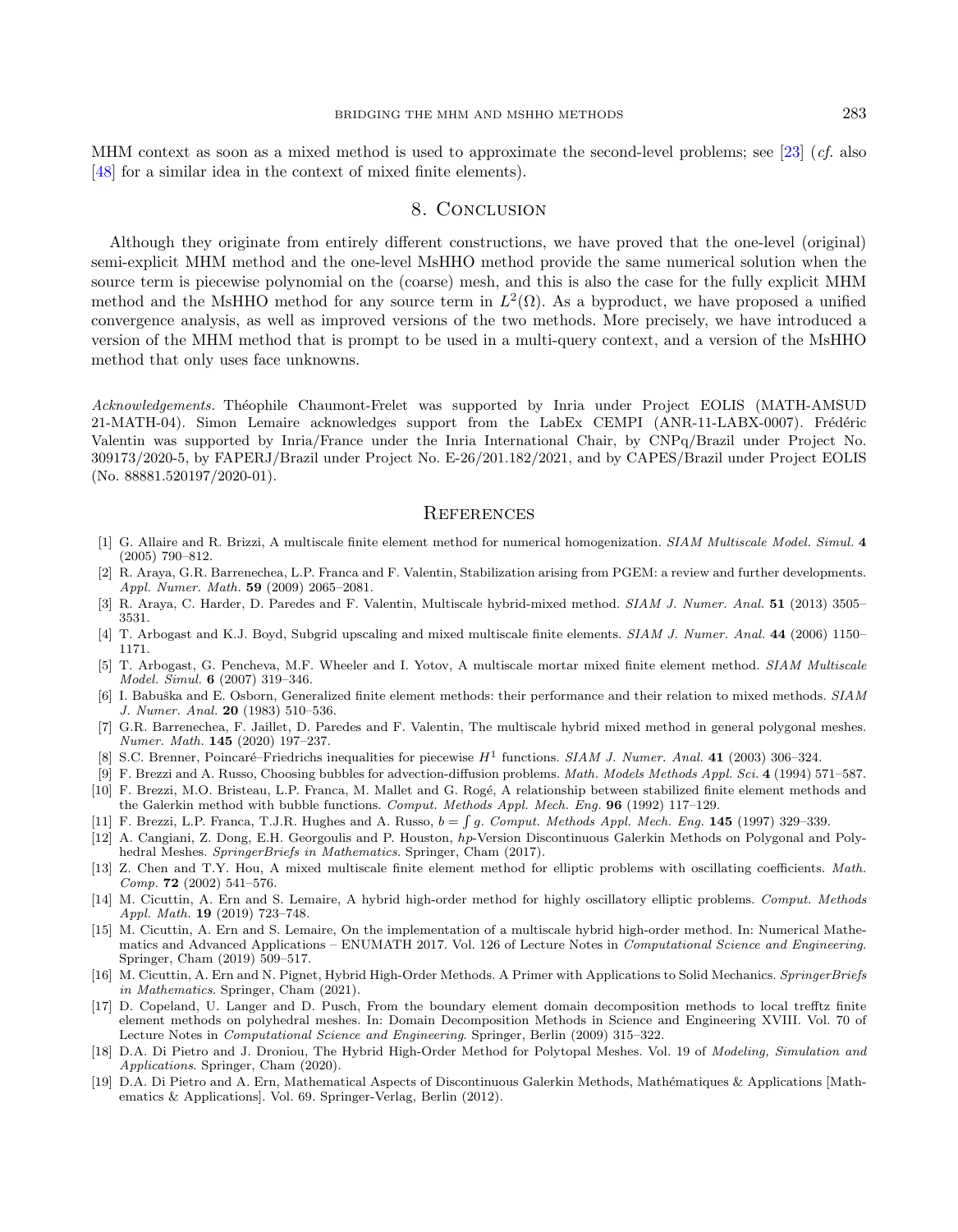#### <span id="page-23-27"></span><span id="page-23-20"></span><span id="page-23-19"></span><span id="page-23-18"></span><span id="page-23-10"></span><span id="page-23-7"></span><span id="page-23-6"></span>284 T. CHAUMONT-FRELET ET AL.

- <span id="page-23-13"></span>[20] D.A. Di Pietro and A. Ern, A hybrid high-order locking-free method for linear elasticity on general meshes. Comput. Methods Appl. Mech. Eng. 283 (2015) 1–21.
- <span id="page-23-26"></span><span id="page-23-5"></span>[21] D.A. Di Pietro, A. Ern and S. Lemaire, A review of hybrid high-order methods: formulations, computational aspects, comparison with other methods. In: Building Bridges: Connections and Challenges in Modern Approaches to Numerical Partial Differential Equations. Vol. 114 of Lecture Notes in Computational Science and Engineering. Springer, Cham (2016) 205–236.
- [22] D.A. Di Pietro, A. Ern and S. Lemaire, An arbitrary-order and compact-stencil discretization of diffusion on general meshes based on local reconstruction operators. Comput. Methods Appl. Math. 14 (2014) 461–472.
- <span id="page-23-17"></span>[23] O. Durán, P.R.B. Devloo, S.M. Gomes and F. Valentin, A multiscale hybrid method for Darcy's problems using mixed finite element local solvers. Comput. Methods Appl. Mech. Eng. 354 (2019) 213–244.
- <span id="page-23-15"></span>[24] Y. Efendiev and T.Y. Hou, Multiscale Finite Element Methods – Theory and Applications. Vol. 4 of Surveys and Tutorials in the Applied Mathematical Sciences. Springer-Verlag, New York (2009).
- <span id="page-23-11"></span>[25] Y. Efendiev, T.Y. Hou and X.-H. Wu, Convergence of a nonconforming multiscale finite element method. SIAM J. Numer. Anal. 37 (2000) 888–910.
- <span id="page-23-9"></span>[26] Y. Efendiev, J. Galvis and T.Y. Hou, Generalized multiscale finite element methods (GMsFEM). J. Comput. Phys. 251 (2013) 116–135.
- <span id="page-23-3"></span>[27] Y. Efendiev, R. Lazarov and K. Shi, A multiscale HDG method for second order elliptic equations. Part I: polynomial and homogenization-based multiscale spaces. SIAM J. Numer. Anal. **53** (2015) 342-369.
- <span id="page-23-4"></span>[28] A. Ern and J.-L. Guermond, Finite element quasi-interpolation and best approximation. ESAIM: M2AN 51 (2017) 1367–1385.
- <span id="page-23-8"></span>[29] R. Glowinski and M.F. Wheeler, Domain decomposition and mixed finite element methods for elliptic problems. In: First International Symposium on Domain Decomposition Methods for Partial Differential Equations (Philadelphia). SIAM (1988) 144–172.
- <span id="page-23-1"></span>[30] C. Harder and F. Valentin, Foundations of the MHM method. In: Building Bridges: Connections and Challenges in Modern Approaches to Numerical Partial Differential Equations. Vol. 114 of Lecture Notes in Computational Science and Engineering. Springer, Cham (2016) 401–433.
- <span id="page-23-2"></span>[31] C. Harder, D. Paredes and F. Valentin, A family of multiscale hybrid-mixed finite element methods for the Darcy equation with rough coefficients. J. Comput. Phys. 245 (2013) 107-130.
- <span id="page-23-21"></span>[32] P. Henning and D. Peterseim, Oversampling for the multiscale finite element method. SIAM Multiscale Model. Simul. 11 (2013) 1149–1175.
- <span id="page-23-22"></span>[33] J.S. Hesthaven, S. Zhang and X. Zhu, High-order multiscale finite element method for elliptic problems. SIAM Multiscale Model. Simul. 12 (2014) 650–666.
- <span id="page-23-24"></span>[34] T.Y. Hou and X.-H. Wu, A multiscale finite element method for elliptic problems in composite materials and porous media. J. Comp. Phys. 134 (1997) 169–189.
- <span id="page-23-14"></span><span id="page-23-12"></span>[35] T.Y. Hou, X.-H. Wu and Z. Cai, Convergence of a multiscale finite element method for elliptic problems with rapidly oscillating coefficients. Math. Comp. 68 (1999) 913–943.
- <span id="page-23-16"></span>[36] T.Y. Hou, X.-H. Wu and Y. Zhang, Removing the cell resonance error in the multiscale finite element method via a Petrov– Galerkin formulation. Commun. Math. Sci. 2 (2004) 185–205.
- <span id="page-23-23"></span>[37] T.J.R. Hughes, Multiscale phenomena: Green's functions, the Dirichlet-to-Neumann formulation, subgrid scale models, bubbles and the origins of stabilized methods. Comput. Methods Appl. Mech. Eng. 127 (1995) 387–401.
- <span id="page-23-0"></span>[38] T.J.R. Hughes, G.R. Feijó, L.M. Mazzei and J.-B. Quincy, The variational multiscale method – a paradigm for computational mechanics. Comput. Methods Appl. Mech. Engrg. 166 (1998) 3–24.
- <span id="page-23-25"></span>[39] C. Le Bris, F. Legoll and A. Lozinski, MsFEM à la Crouzeix–Raviart for highly oscillatory elliptic problems. Ch. Ann. Math. Ser. B 34 (2013) 113–138.
- <span id="page-23-28"></span>[40] C. Le Bris, F. Legoll and A. Lozinski, An MsFEM-type approach for perforated domains. SIAM Multiscale Model. Simul. 12 (2014) 1046–1077.
- [41] A.L. Madureira and M. Sarkis, Hybrid localized spectral decomposition for multiscale problems. SIAM J. Numer. Anal. 59 (2021) 829–863.
- [42] A. Målqvist and D. Peterseim, Localization of elliptic multiscale problems. Math. Comp. 83 (2014) 2583–2603.
- [43] L. Mu, J. Wang and X. Ye, A Weak Galerkin generalized multiscale finite element method. J. Comp. Appl. Math. 305 (2016) 68–81.
- [44] D. Paredes, F. Valentin and H.M. Versieux, On the robustness of multiscale hybrid-mixed methods. Math. Comp. 86 (2017) 525–548.
- [45] P.-A. Raviart and J.-M. Thomas, Primal hybrid finite element methods for 2nd order elliptic equations. Math. Comp. 31 (1977) 391–413.
- [46] A. Toselli and O. Widlund, Domain Decomposition Methods Algorithms and Theory. Vol. 34 of Springer Series in Computational Mathematics. Springer-Verlag, Berlin (2005).
- [47] A. Veeser and R. Verfürth, Poincaré constants for finite element stars. IMA J. Numer. Anal. 32 (2012) 30-47.
- [48] M. Vohralík and B.I. Wohlmuth, Mixed finite element methods: implementation with one unknown per element, local flux expressions, positivity, polygonal meshes, and relations to other methods. Math. Models Methods Appl. Sci. 23 (2013) 803–838.